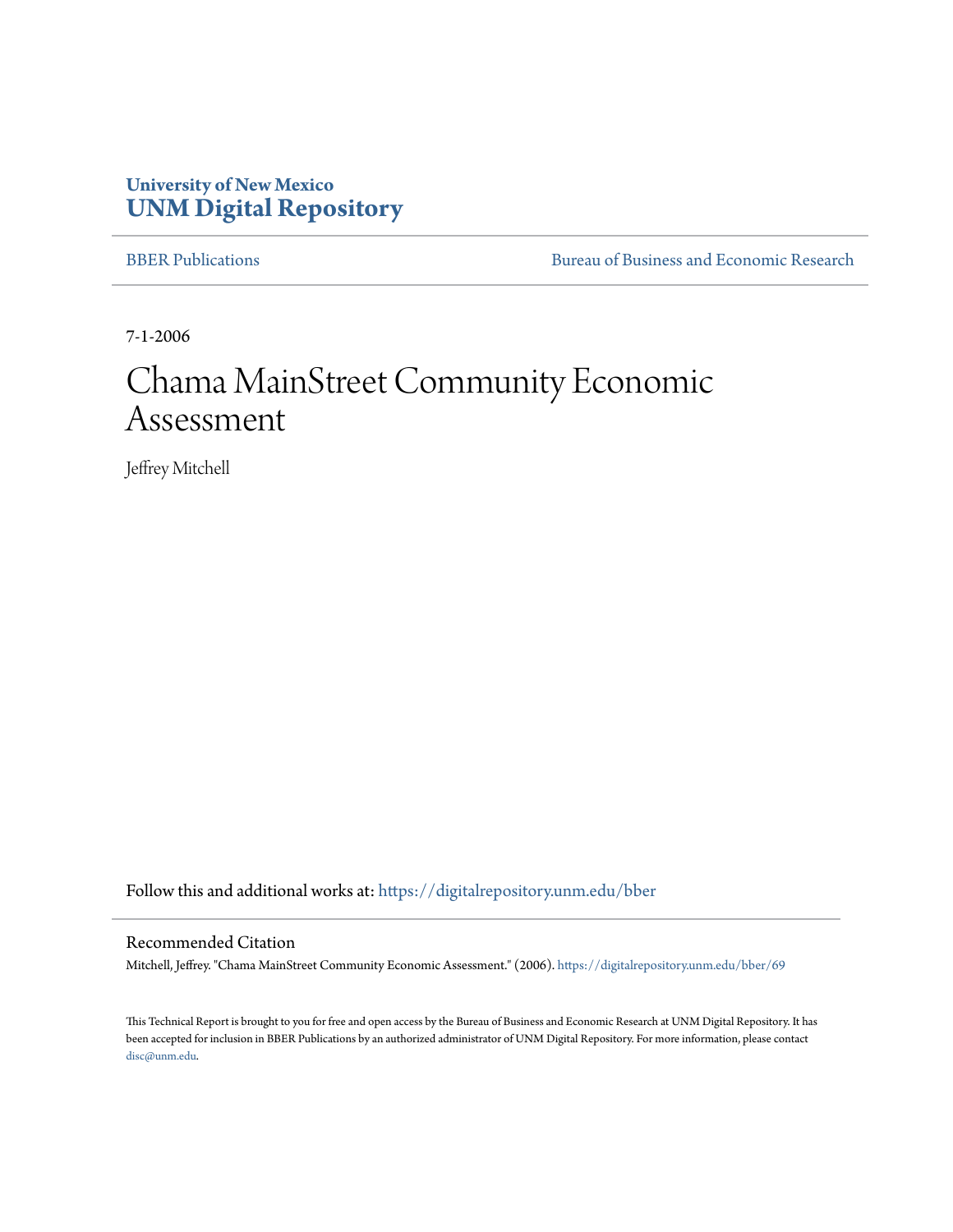# CHAMA MAINSTREET COMMUNITY ECONOMIC ASSESSMENT

Submitted to Chama Mainstreet.

Financial Support For This Research Was Provided By New Mexico Economic Development Department New Mexico MainStreet Program And The McCune Charitable Foundation

July 2006



UNIVERSITY OF NEW MEXICO BUREAU OF BUSINESS AND ECONOMIC RESEARCH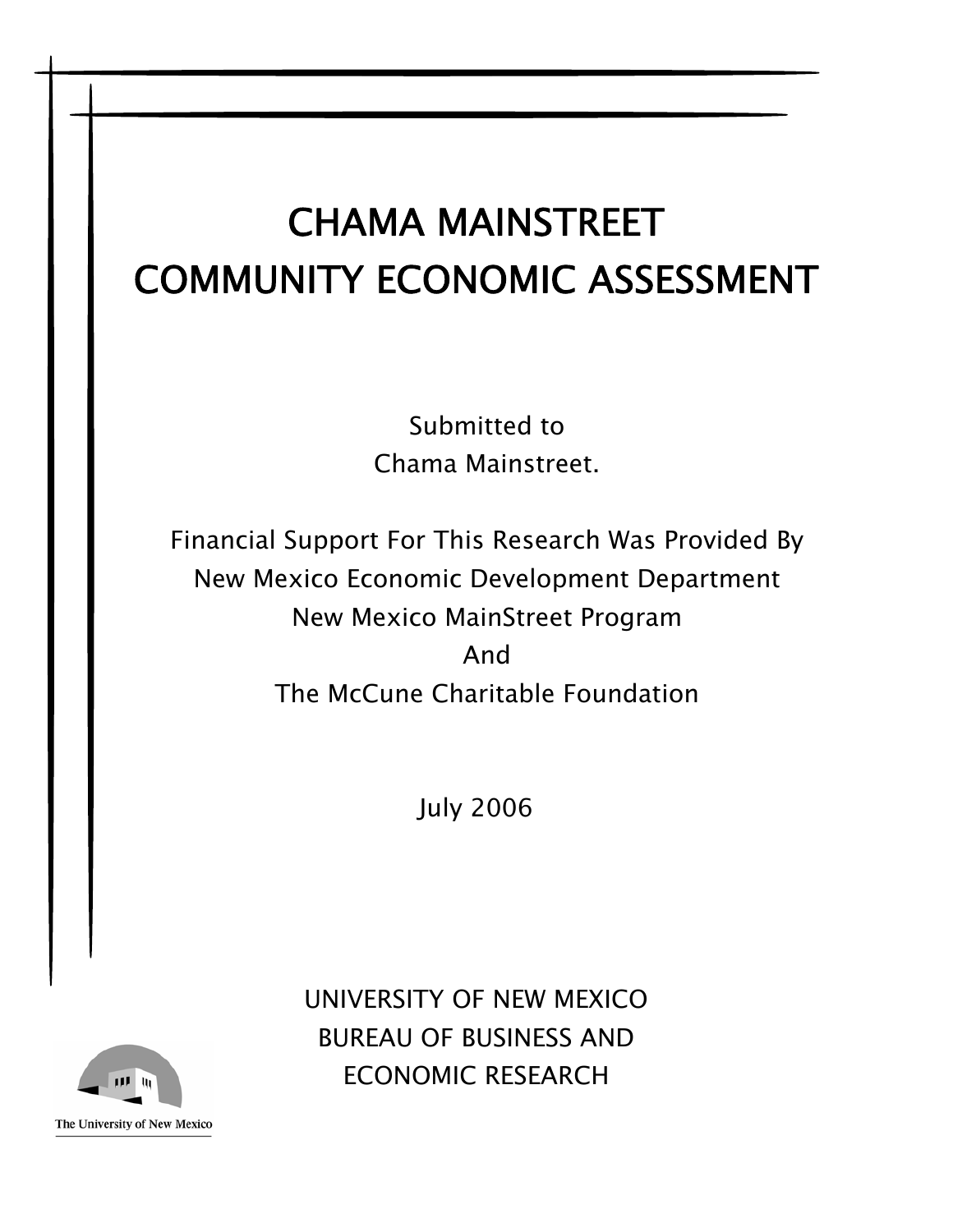# CHAMA MAINSTREET COMMUNITY ECONOMIC ASSESSMENT

By Dr. Jeffrey Mitchell

July 2006

UNIVERSITY OF NEW MEXICO BUREAU OF BUSINESS AND ECONOMIC RESEARCH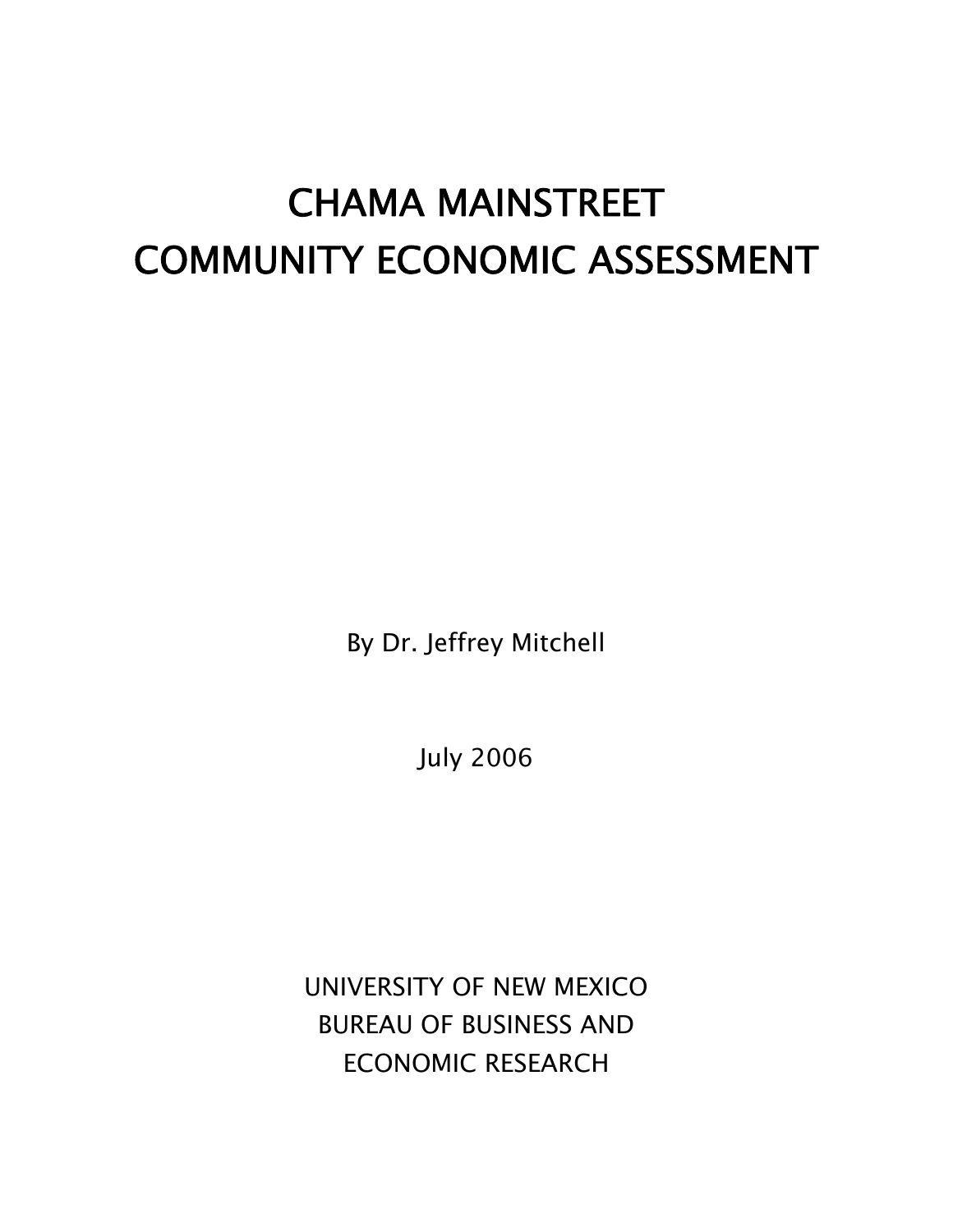# TABLE OF CONTENTS

| Example of the contract of the contract of the contract of the contract of the contract of the contract of the contract of the contract of the contract of the contract of the contract of the contract of the contract of the |  |
|--------------------------------------------------------------------------------------------------------------------------------------------------------------------------------------------------------------------------------|--|
|                                                                                                                                                                                                                                |  |
|                                                                                                                                                                                                                                |  |
|                                                                                                                                                                                                                                |  |
|                                                                                                                                                                                                                                |  |
|                                                                                                                                                                                                                                |  |
|                                                                                                                                                                                                                                |  |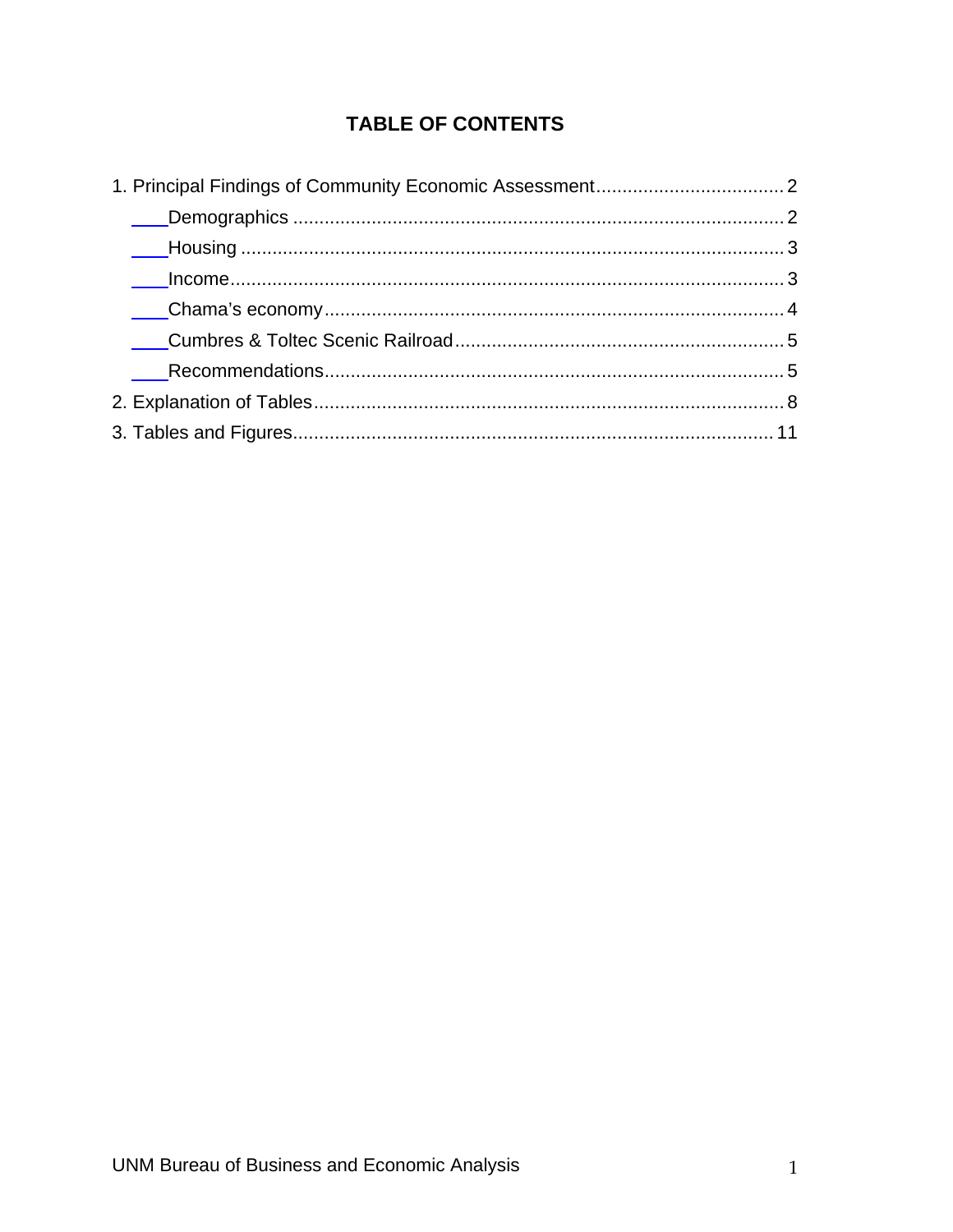### <span id="page-4-0"></span>**1. PRINCIPAL FINDINGS OF COMMUNITY ECONOMIC ASSESSMENT**

#### 1. **Demographics**:

- a. Between 1990 and 2000 Chama's population increased from 1,048 to 1,199 persons. The 14.4% increase was slightly below the statewide increase of 20%. Data is not available for the town for the period since the 2000 Census; the best estimate is for Rio Arriba County, which saw a population decline of 0.6% between 2000 and 2005.
- b. During the period 1990-2000 the median age of Chama's population increased very sharply, from 31.0 to 38.1 y/o, and is now well above the statewide median of 34.6. The high median age is a function of the dynamics at both ends of the end spectrum – compared to the state as a whole, Chama has a smaller share of children under 5 y/o and a greater share of persons over 65 y/o. The data suggests the aging of Chama's population is the result of both the maturation of long-term population and in-migration of older persons, including many retirees. Fully 22.1% of Chama's 2000 population (5 y/o and older) relocated into the county during the period 1995-2000, compared to 17.7% of the town's 1990 population during the 1985- 1990 period. Further, the share of households in Chama that receive retirement income increased from only 9.2% in 1990 to 19.4% in 2000, from well below to well above the state average.
- c. Chama is a predominately Hispanic community. According to the 2000 Census, 854 of the village's 1,199 residents are of Hispanic origin (71%), slightly greater than the 1990 share (69.6%). Most of the remaining population is white/non-Hispanic – 27% in 2000, slightly lower than the [1](#page-4-1)990 share of 29%<sup>1</sup>. Significantly, a large percentage of Chama's Hispanic population is not fluent in English: nearly one in five persons living in Chama reported to the 2000 Census that they speak Spanish at home and speak English "less than very well". This represents only a slight decline with respect to 1990, and is about twice the statewide rate of 9.4%.
- d. Educational attainment of Chama's population is well below the New Mexico average, which is generally characteristic of the state's smaller and more rural communities. In 2000, nearly one-quarter of Chama's population 25 y/o or older failed to receive a HS diploma, while only 15.3% had completed a post-secondary degree of any

<span id="page-4-1"></span> <sup>1</sup> Beginning in 1990, the US Census Bureau tabulates race and Hispanic ethnicity separately; thus a person of any race may be considered Hispanic. The number of 'white' persons documented in the attached tables include persons of both Hispanic and non-Hispanic ethnos, which naturally exceeds the number of white/non-Hispanic persons reported here in the text.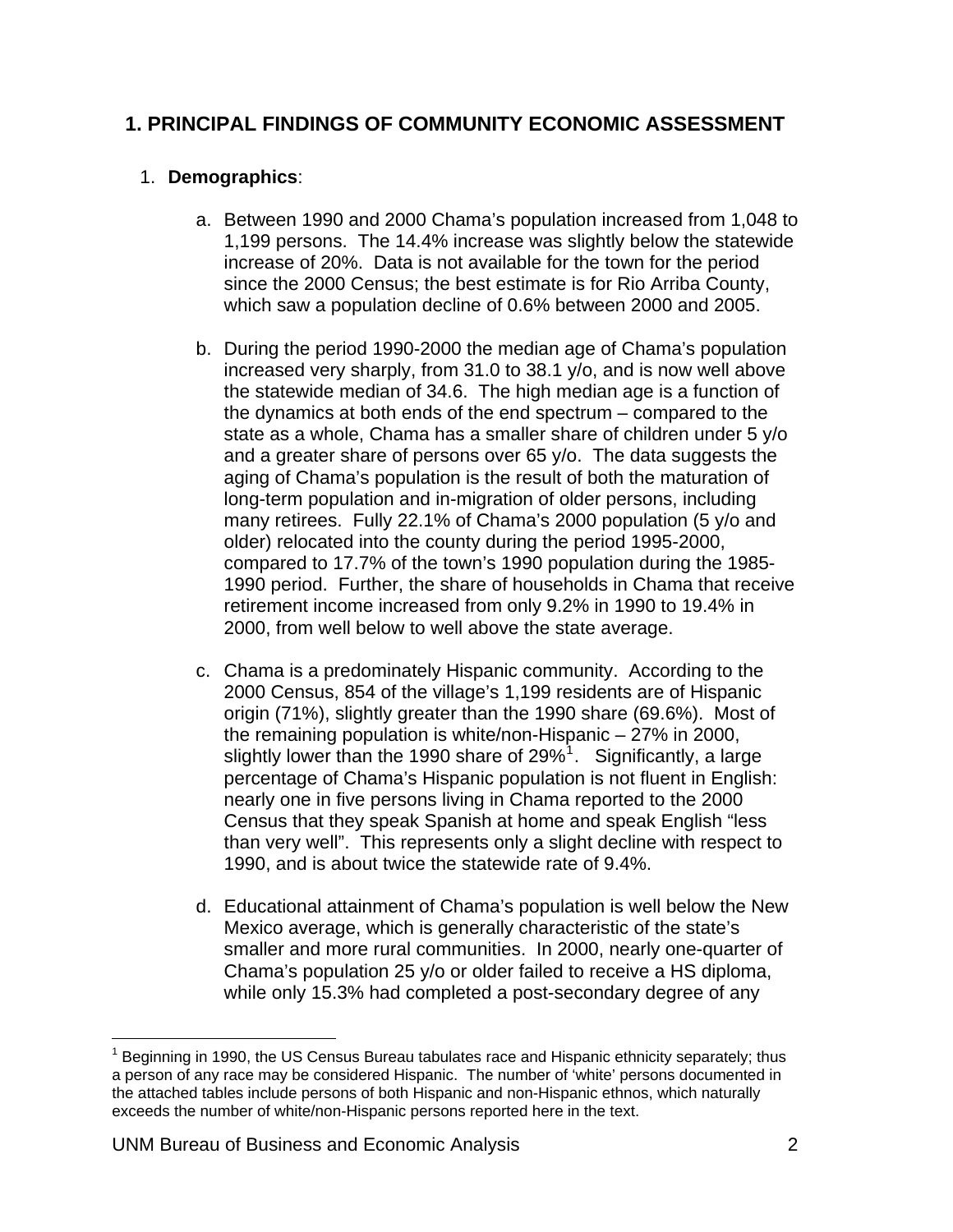<span id="page-5-0"></span>kind (Associates Degree or higher). While this does reflect an improvement over the 1990 rates of educational attainment, the improvements are only consistent with broader state and national patterns.

#### 2. **Housing**:

- a. According to 2000 Census data, 68% of households in Chama own their own home; this is only slightly lower than the Statewide average of 69% and reflects a significant improvement over the 1990 rate of 59.4%.
- b. At \$717 per month, the cost of homeownership in Chama is about one-quarter lower than the New Mexico average. However, in relation to incomes, homeowners on average face greater challenges than those in other parts of the state. In 2000, homeowners spent 26.4% of total household income on housing costs, compared to an average of 22.2% for homeowners across the state and 21.7% for the U.S. as a whole. As in other areas, housing affordability improved only slightly during the 1990-2000 period.
- c. Notably, housing vacancy rates in Chama, while declining, are significantly higher than in other parts of the state. According to the 2000 Census, 22.3% of all housing structures in Chama were vacant, compared to 13.1% for the state as a whole. No doubt, many of the vacant units would require renovation before occupation, but in any case the large number of vacant properties suggests little pressure for continued increases in housing costs for local residents.

#### 3. **Income**:

- a. Per capita incomes in Chama are only slightly below the statewide average and for a rural area in New Mexico relatively high. Compared to the state as a whole, Chama has about the same share of households with incomes less than \$10,000 (12.4%); a higher share with incomes between \$10,000 and \$25,000 and between \$25,000 and \$50,000 (28.2% and 39.8% respectively); and a smaller share with incomes between \$50,000 and \$100,000 and over \$100,000 (16.7% and 2.9%, respectively).
- b. Consistent with these figures, poverty rates in Chama are comparable to those of the state as a whole – 11.9% of families (compared to 14.5% for the state) and 17.8% of all individuals (compared to 18.1%).
- c. Sources of income in Chama reflect the overall demographic patterns. With a relatively small population under 18 y/o, the share of households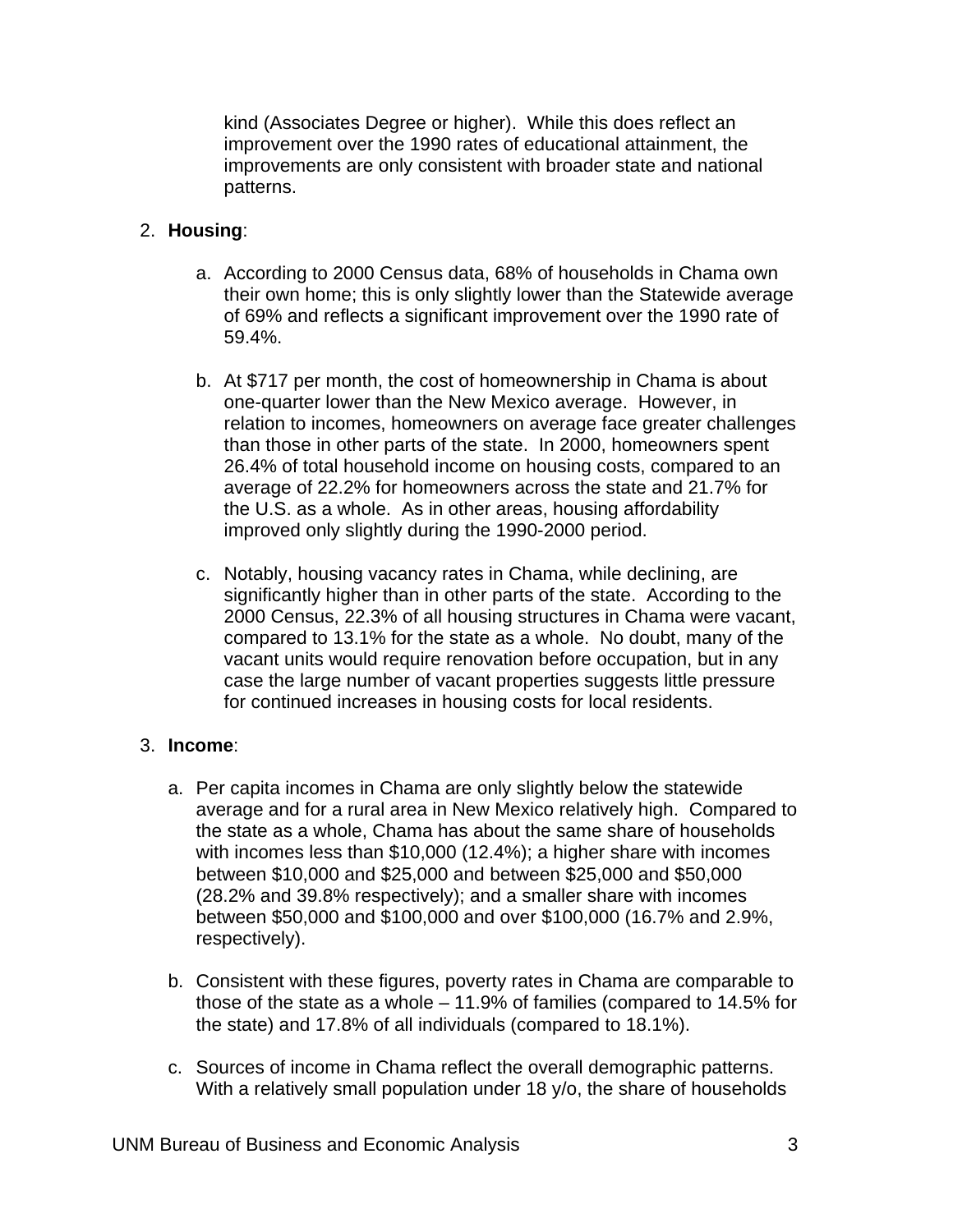<span id="page-6-0"></span>with earning from employment is relatively high (81.6% compared to 79.5% for the state). Conversely, with a large population of residents 65 y/o and older, a proportionately larger share of households in Chama receive incomes from retirement and social security (19.4% and 29.8% respectively, compared to 17.4% and 25.5% for the state).

- 4. **Chama's economy**: Taxable gross receipts in Chama are in deficit with respect to other parts of New Mexico, and by all measures the situation has deteriorated significantly since the late-1980s...
	- a. Market area: Chama is located in remote northern Rio Arriba County. From Chama, one must drive at least 1 ½ hours to arrive at a community with at least 3,000. Dulce, 45 minutes to the west, has a population of 2,629. 100 minutes to the southeast, along NM-84, is Espanola (population 37,770); 2 hrs to the east is Taos (population 8,343 with a large tourism population during season); 2 ¼ hours to the northwest is Durango, Colorado (population 14,821, also with a large tourist population); and 2 hours and 20 minutes to the west is Farmington (metropolitan population of 56,567). Each of the four larger outlying communities has a Wal-Mart outlet. The principal route through Chama is the north-south Highway 84, which also serves as a segment along east-west Highway 64. These highways serve travelers from central and northeastern New Mexico en route to the San Juan Mountains in southwestern Colorado, and those traveling across northern New Mexico. Markets for businesses located in Chama include the local population (about 1,200); a handful of very small neighboring communities (e.g. Tierra Amarilla); visitors whose destination includes Chama (mainly those planning to ride the Cumbres & Toltec Scenic Railroad, based in Chama); and those traveling along Highways 84 and 64. Opportunities to expand markets include the growth of ridership on the Scenic Railroad and/or growth of the local economy; there is little reason to expect growth of the regional economy outside Chama.
	- b. The strongest industry in Chama's is tourism, which is based mainly on the Cumbres & Toltec Scenic Railroad. This activity generates taxable gross receipt surpluses in three related sectors: hotels & motels (\$772,000 net inflow of receipts in 2002); eating & drinking establishments (\$695,000); and transportation, communications and utilities (\$335,000). According to 2004 ES-202 establishment-scale data, these three sectors account for 150 of the communities 388 jobs (38.6%). No other sector of the local economy serves to draw revenues into the community on a net basis.
	- c. Chama's economy faces two significant constraints. First, at present there is virtually no primary or secondary export-oriented industries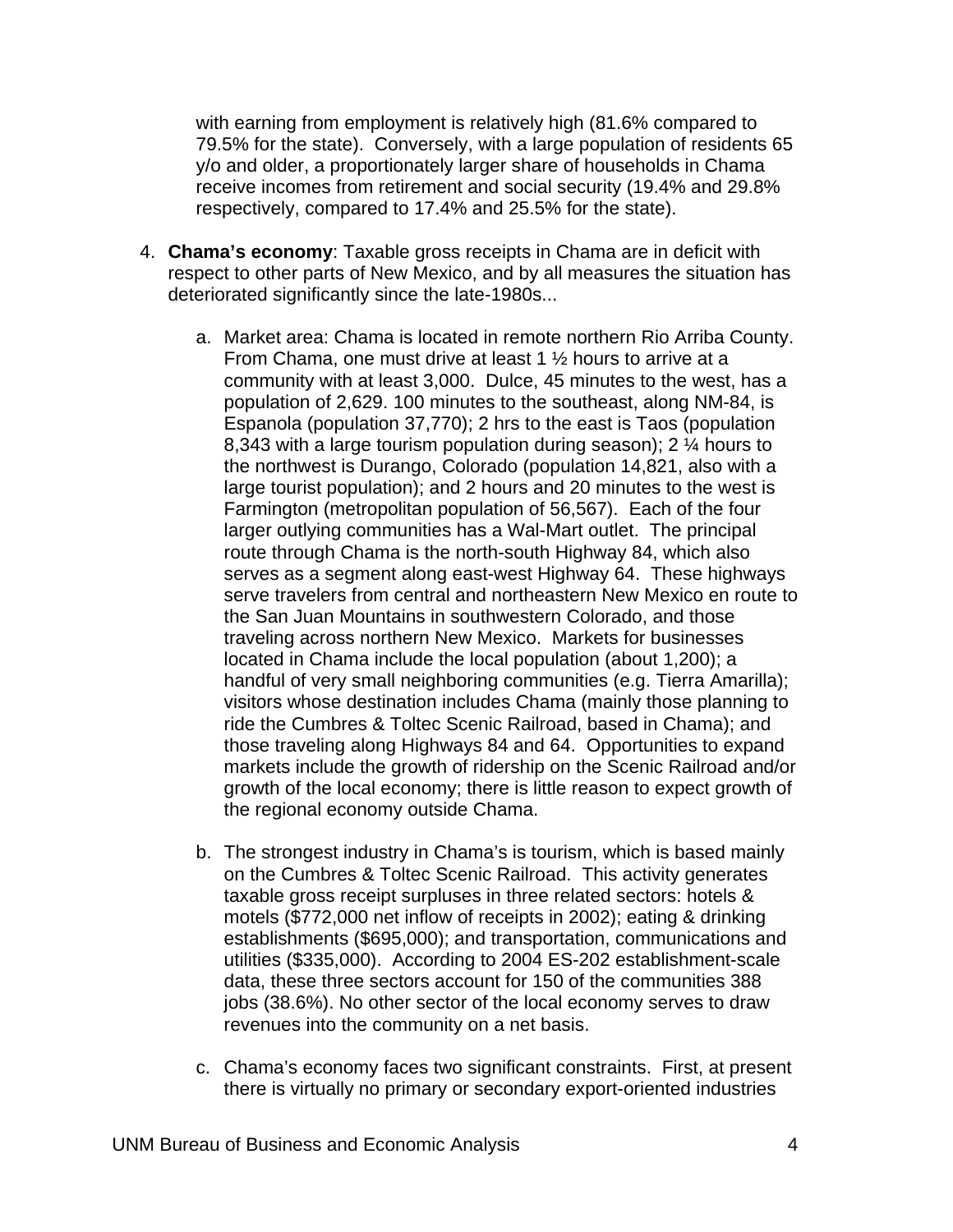<span id="page-7-0"></span>(e.g. agriculture, mining, manufacturing, construction) to draw revenues into the community to fund job creation. In total, these four sectors accounted for 67 jobs in 2004. Second, the small population and isolation of the community makes non-economical the establishment of retail, wholesale and service businesses of sufficient scale to meet the needs of local consumers; consequently retail and service dollars leak from the local economy.

d. By various accounts, Chama requires significant investment in its infrastructure, including water, sewer and fire systems. If not addressed, the need for investment in infrastructure may restrict business and residential development.

#### **5. Cumbres & Toltec Scenic Railroad**<sup>[2](#page-7-0)</sup>

- a. Cumbres & Toltec Scenic Railroad (CTSR) is owned jointly by the states of Colorado and New Mexico. The railroad assumed new management for the 2006 season; expectations are that present management with be transition, pending the establishment of a long management company.
- b. Capital budget: as a result of under-investment for a period of 15 years, CTSR requires substantial capital expenditures for improvements in tracks, locomotives and cars. The cost to bring all equipment to the highest standards is estimated to be as high as \$25 million, though these costs could be reduced substantially with the use of remanufactured equipment. Given an average amortization period for capital improvements of 15 years, ongoing capital costs can be expected to be \$1 to \$2 million per year<sup>[3](#page-7-0)</sup>. These investments are not necessary to satisfy federal codes in the short term, and it is unlikely that most improvements will be made in the near term.
- c. Operating budget: CTSR requires revenues from about 32,000 passengers per season to pay operating expenses of approximately \$2.5 million per season. The railroad employs between 55 and 61 persons during the 6 month season of operation, which wages ranging from \$9 to \$17 per hour.

#### 6. **Recommendations**:

  $2$  Notes on Cumbres & Toltec Scenic Railroad are based primarily on information provided by Mr. Elmer Salazar of the Cumbres and Toltec Management Commission in a telephone interview on April 24, 2006.<br><sup>3</sup> Estimate by P

 $\beta$  Estimate by BBER based on information provided by Mr. Salazar.

UNM Bureau of Business and Economic Analysis 5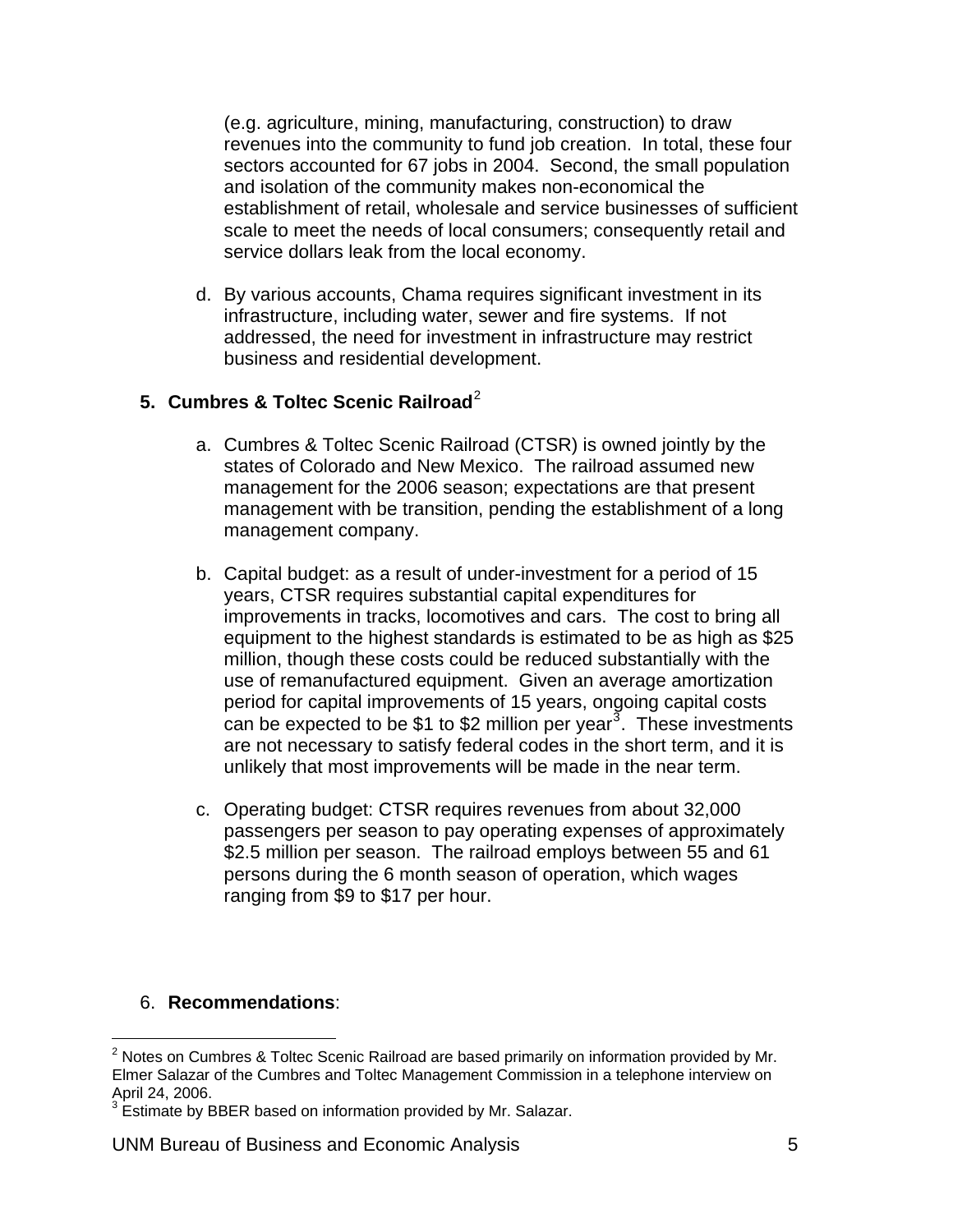- <span id="page-8-0"></span>a. Diversification of the local economy: given the small size of local markets and the town's geographical isolation, it is unlikely that Chama can succeed in further limiting leakages in the retail and service industries. For this reason it is important that Chama expand and diversify revenues sources to offset leakages that are likely to occur. Options include:
	- i. Establish a base (export-oriented) industry in agriculture, resources or manufacturing. As suggested by Mr. Elmer Salazar, there may be potential for development of organic or 'natural beef' industry. Something akin to 'natural beef' production already exists in and around Chama; the necessary step to develop processing to adhere to consumer standards for the market. Vertical integration of the industry within the region will allow for quality control while allow the community to retain a greater share of the revenues generated by the industry. In addition, possibilities may exist for the development of a 'sustainable', 'alternative' energy industry based on biomass. This recommendation was advanced in the 200[4](#page-8-0) Village of Chama Comprehensive Plan<sup>4</sup>.
	- ii. Re-fashion the tourism sector to attract more 'destination visitors' – visitors who come specifically to Chama, spending time – and money – in the town. There are at least three strategies to serve this end. One strategy is to build upon attractions that already exist – principally CTSR. Without more detailed study it is impossible to precisely estimate the impact of CTSR on Chama's economy, but anecdotal evidence suggests that the impact is limited. By most accounts, most riders arrive in town, ride the railroad and leave in the same day. A successful strategy would begin by identifying related interests of riders and build upon these to create a broader package of offerings. A second strategy might capitalize on Chama's natural environment, establishing itself as a recreational center for outdoor enthusiasts with specific interests; e.g. mountain biking, cross-country skiing. This strategy could be linked to a third strategy to lengthen the short 6 or 7 month visitor season presently supported by the CTSR, perhaps by establishing a base in winter sports. Even a minimal increase in the number of visitors during the winter season would lessen the dependence of local businesses on

<sup>4</sup> Village of Chama Comprehensive Plan, 2004. Community by Design. See Economic Development Element, Goal 4. Promote sustainable agricultural businesses such as biomass, small diameter forestry, organic greenhouses, page 28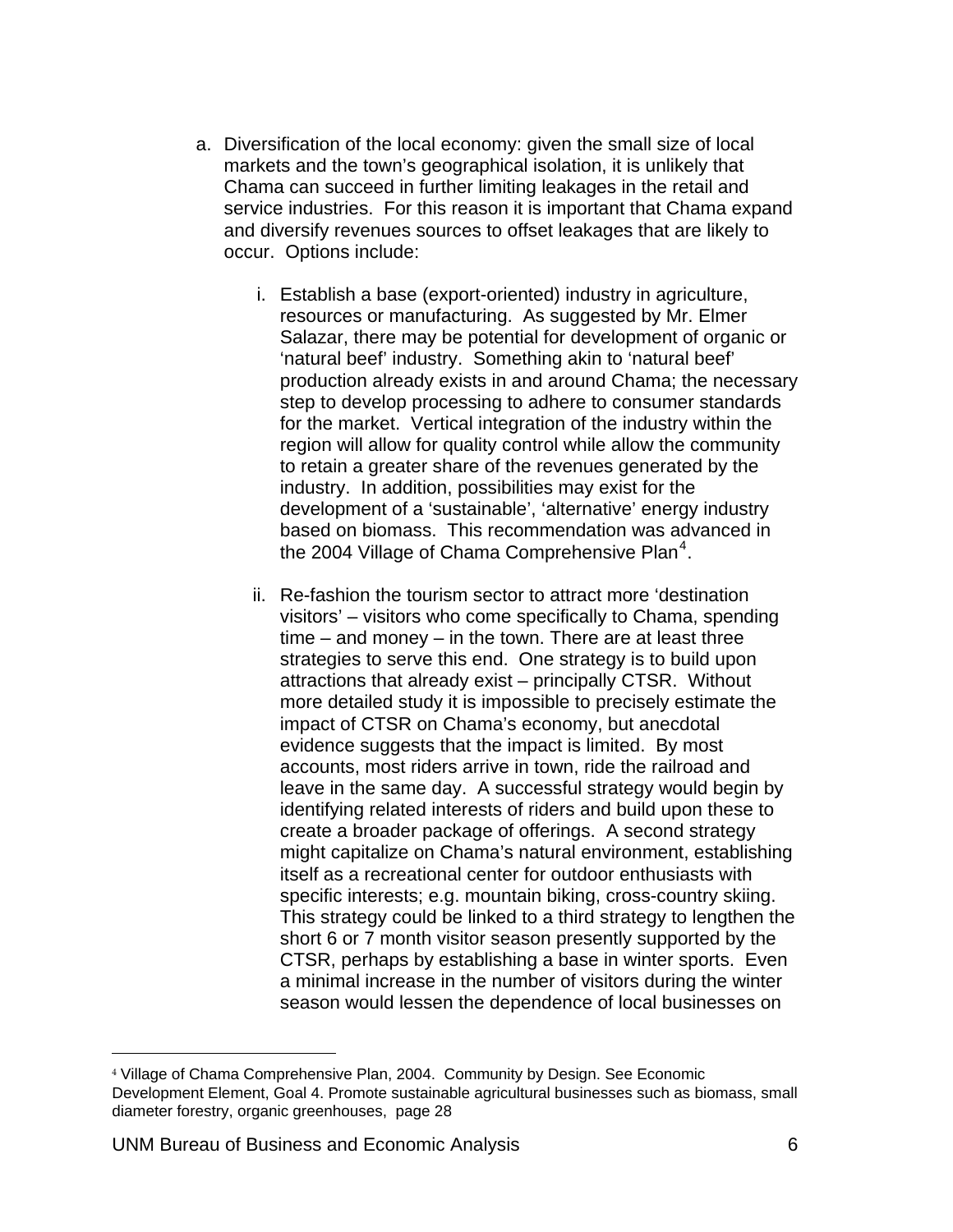the railroad. The establishment of a four season tourism base was also emphasized in the 2004 Comprehensive Plan<sup>[5](#page-9-0)</sup>.

- <span id="page-9-0"></span>iii. Utilize natural and cultural amenities to attract retirees. As noted above, data clearly indicates that Chama has achieved some success in attracting retirees who bring with them financial resources. This creates a market for a variety of services, including a short term demand for construction, and may also bring to the community skills that are valuable to the development new businesses. To be sure, the growth of this population has costs, such as a possible increase in housing costs, but these can be anticipated and checked.
- b. Development of physical and social infrastructure: As documented in the 2004 Comprehensive Plan, Chama has inadequate and aging water and waste water treatment facilities, and is need of improved short and long term medical care opportunities. Nearly all economic development strategies will require that these infrastructure deficiencies be addressed, although extending tourism to four seasons will place lesser demands on existing infrastructure. As suggested in the Comprehensive Plan, it is important that the needs for investment in infrastructure be coordinated with the formulation of economic development strategies.

UNM Bureau of Business and Economic Analysis 7

<sup>&</sup>lt;sup>5</sup> Village of Chama Comprehensive Plan, 2004. Community by Design. See Tourism Element, Goal 1: Promote the diversity of four season opportunities, page 32.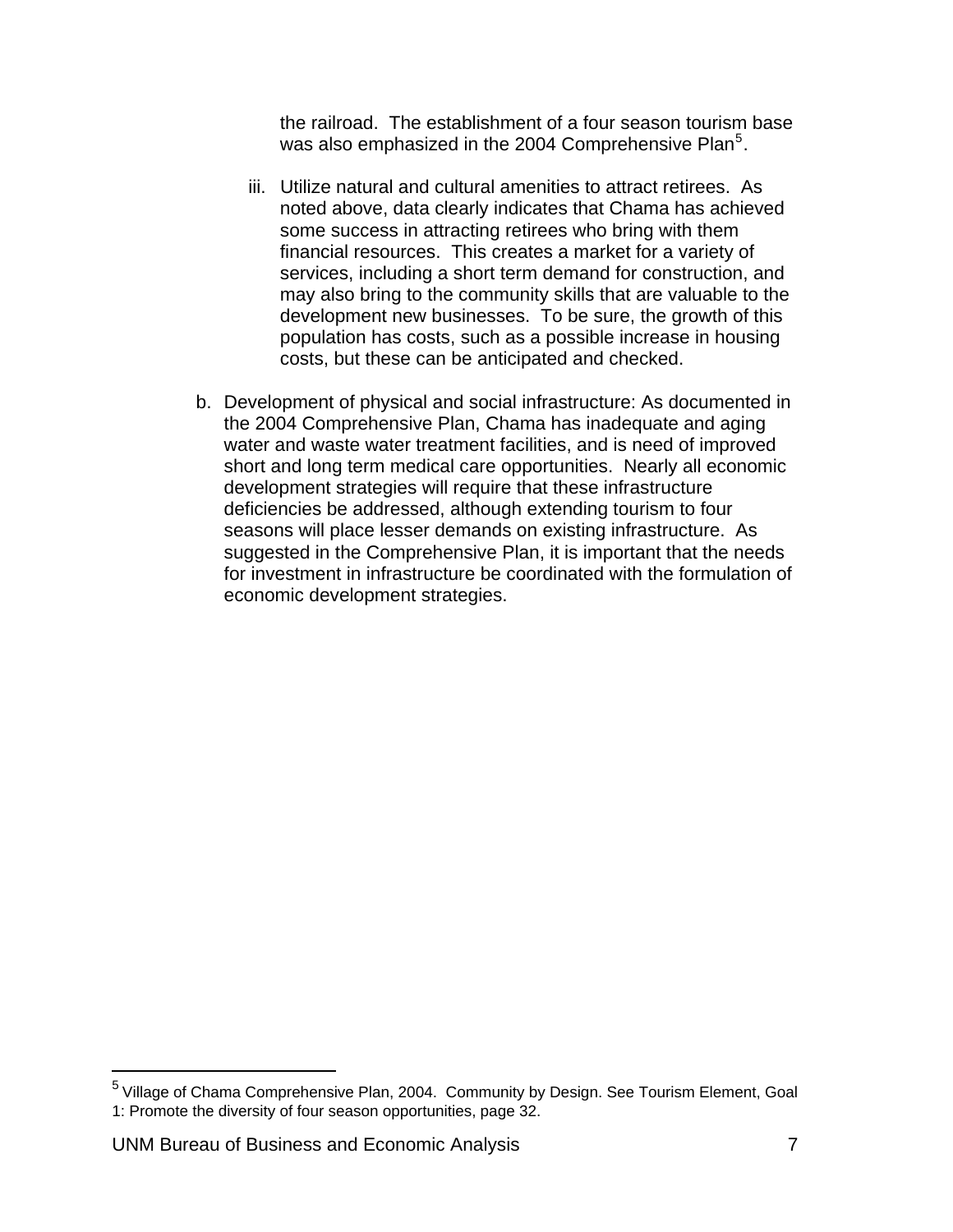### **2. EXPLANATION OF TABLES**

#### <span id="page-10-0"></span>**Selected Demographic, Economic and Housing Characteristics**

Source: US Census Bureau, 1990 & 2000 Decennial Census.

Data is provided for your community, county and the State of New Mexico for the years 1990 and 2000. For the city and county values are given in absolute terms and in percentages. For the State of New Mexico, only percentages are provided, for the purposes of comparison.

#### **Taxable Gross Receipts and Pull Factors**

Source: New Mexico Taxation and Revenue Department; calculations by UNM/BBER.

Data is provided for the years 1989 and 2002. Using two years of data allows for historical comparison (comparative static analysis). The years 1989 and 2002 are used to ensure comparability -- beginning in 2003, accounting methods used by NMTRD were changed, resulting initially in significant problems of reliability and later in discrepancies in comparability. Gross Receipts data is problematic and should be considered only as a general indicator.

- The data does not specifically account for the value of the products sold; rather data is categorized according to the type of business; i.e. sales of food from gasoline convenience stores are included in gasoline stations; groceries sold at Wal-Mart are included in Misc Retailers.
- Businesses are self-categorized, and sometimes inaccurate.
- Not all products are taxable as gross receipts in New Mexico; a notable example is gasoline.

A 'pull factor' indicates the capacity of an industrial sector (including services, retail, and so on) to draw revenues into the local economy. A value of 100% is the break-even point – values greater than 100% indicate that the business sector is drawing revenues into the local economy (more money is spent in the economy by those whose income is earned outside the community and money is spent by locals outside the community), whereas values less than 100% indicate that the sector is leaking money to other communities.

The Net Gain/Loss derives from the Pull Factors. It is calculated as the difference between actual gross receipts and the 'expected value' of gross receipts (i.e. that which would be associated with a pull factor of 100%. The values are in nominal terms, meaning that they are NOT adjusted for inflation.

Change (1989-2002) indicates the changing performance of industry, adjusted for price inflation. The column TGR Real shows the change in Taxable Gross Receipts adjusted inflation; the value is in 2002 dollars. Similarly, Real Gain/Loss shows the improvement or deterioration of the industry, again adjusted for inflation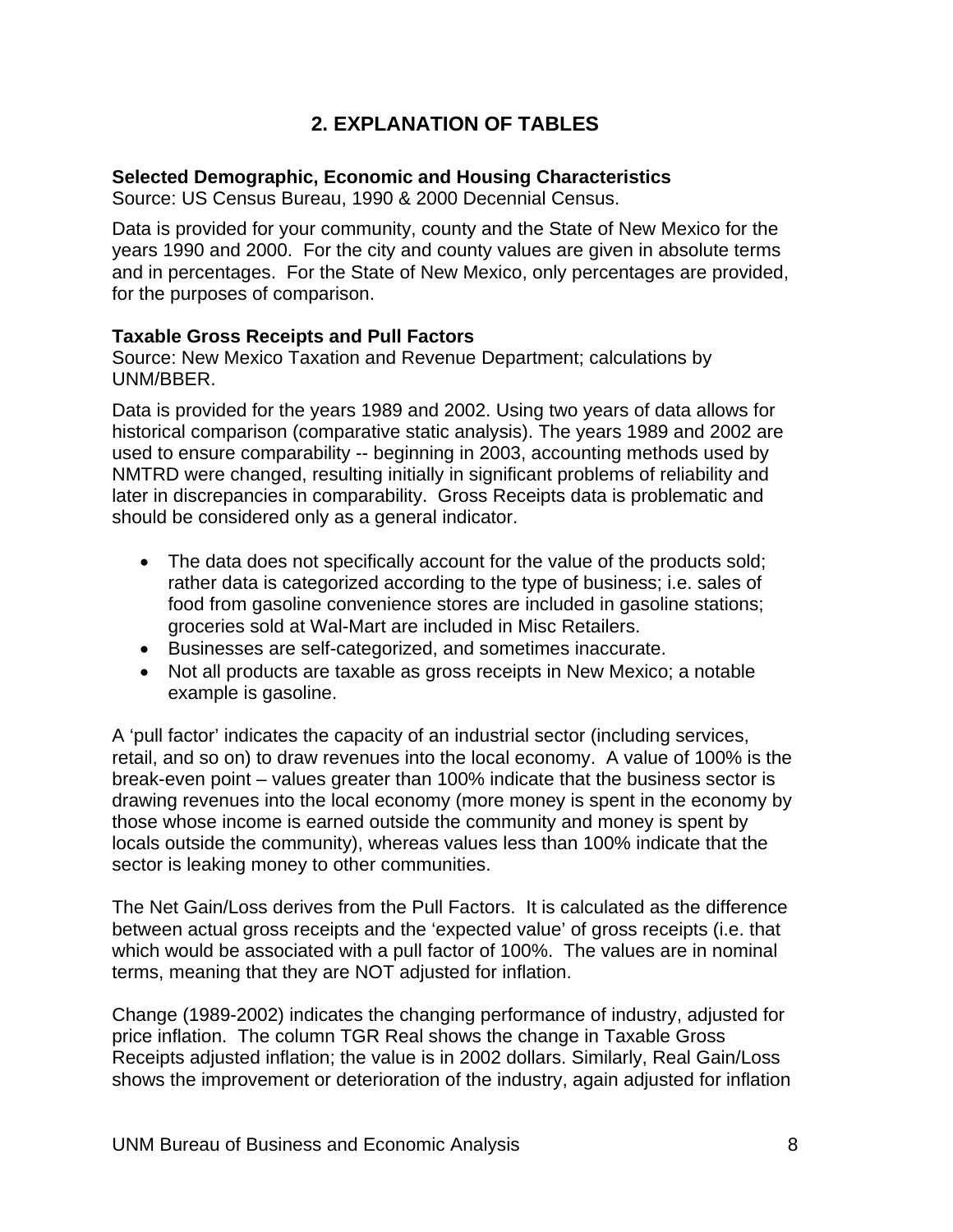and displayed in 2002 dollars. The Pull Factor column shows the percentage change in the Pull Factor, again adjusted for inflation.

Note that it is natural that not all sectors will have a positive balance – every economy has its strengths and weaknesses. From a policy perspective, policies that reduce leakages and that exploit strengths are both valid. The decision is a practical one – should energies be spent plugging holes or exploiting existing strengths.

#### **Businesses by Industry, In MainStreet Service Area, 1995 and 2004**

Source: NM Department of Labor, ES-202 (Covered Employment Statistics), 1995 and 2004; calculations by UNM/BBER.

For Las Vegas, Chama and Chama, tables are included that compare businesses located in the MS service with businesses located in other parts of the city. The columns labeled 'MS' refer to businesses and employment located within the boundaries of the MainStreet service area; the columns labeled 'outside' refer to businesses located within the city but outside the MS service area. The column '%' is the share of all businesses or employment that is located in the MS area.

#### **Location Quotients**

Source: Census 2000 Summary File 3 (SF3) – Sample Data; calculations by UNM/BBER.

A location quotient indicates the relative concentration of employment by industry, occupations and types of business ownership in a given community, county or region. The measures are relative to that of a 'Base Geography'. A location quotient is calculated as the ratio of local employment in a given industry, occupation or ownership type to total employment, in relation to the same ratio for the Base Geography. Thus, a value of 1.00 indicates that employment for a given industry, occupation or type of business ownership compared to total employment in the economy is in exact proportion to that of the Base Geography. Values greater than 1.00 indicate that the industry, occupation or ownership is more than proportionate to that of the Base Geography; a value less than 1.00 indicates the opposite.

NOTE: Charts of location quotients are scaled to a value of 0, where this base indicates that employment for a given industry is the same proportion as the base geography. This is done for presentational purposes.

The location quotient can be used to indicate the structure or 'role' of a local economy within its larger geography. This applies equally to the role of a town's economy within the county, region or state; a county's economy within the State; or a region's (multiple counties) economy within the State. As with Pull Factors, a location quotient helps to define the relative strengths and weaknesses of a local economy, measured in this case in terms of industrial, occupational and ownership structures. Again, as with Pull Factors, this information can lead to policies that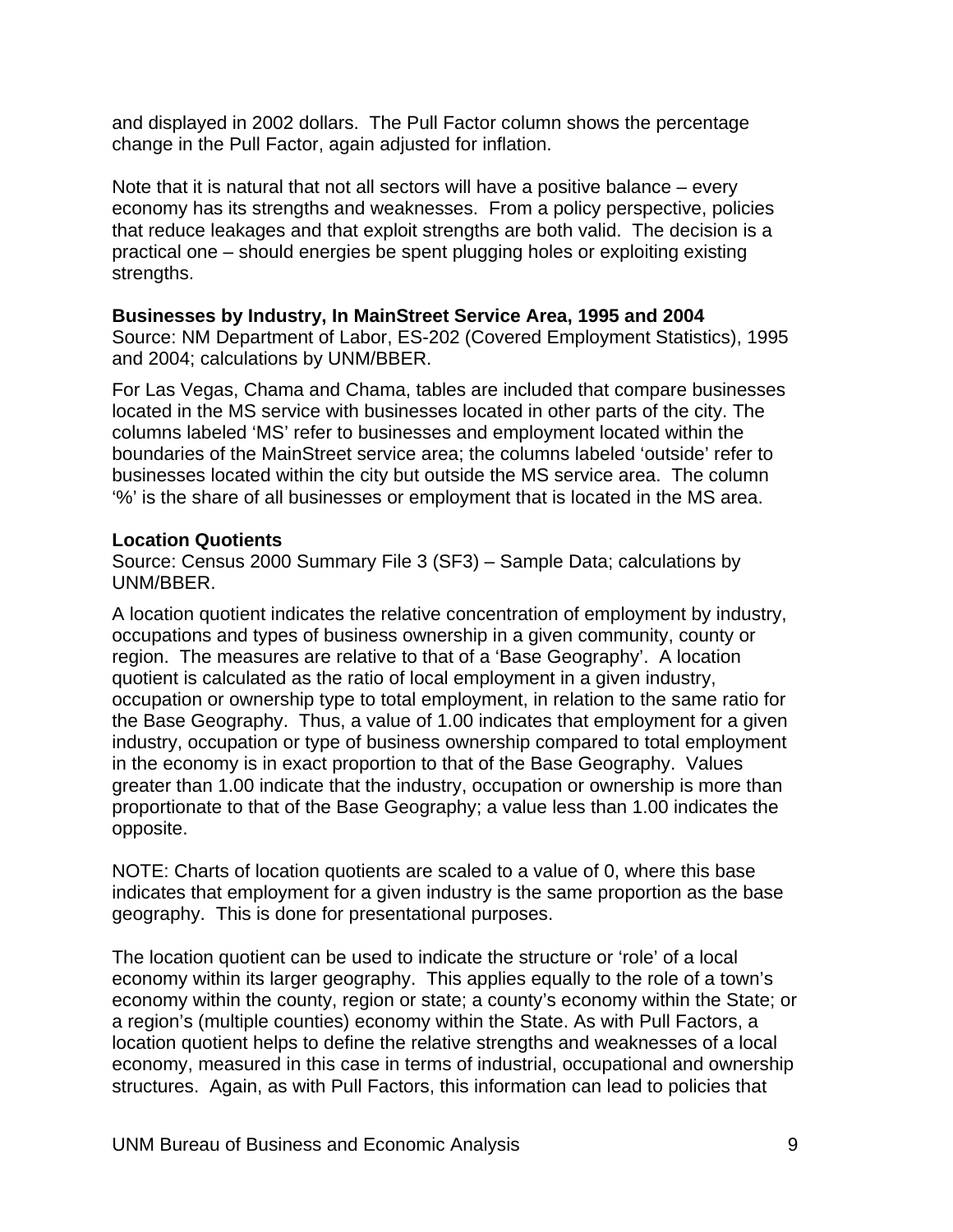aim to strengthen weaknesses or exploit strengths; the decision is again one of practicality and strategy rather than theory.

#### **Market Area**

The market area analysis chart assigns communities to market areas according to proximity to lower-order goods – I.e. goods and services of lesser value that are purchased more frequently than higher order goods. In contrast to the first chart, the purpose of this chart is to assign communities in Northeastern New Mexico to regional centers that may or may not provide higher order goods and services associated with Wal-Mart stores. An application of this chart is to understand market relations among the four MainStreet communities in Northeastern New Mexico – Las Vegas, Chama, Springer and Chama .

#### **Principal Consumer Clusters**

Source: ESRI, *Community Tapestry*. 2006.

In generating principal consumer clusters, all U.S. communities, defined according to 5-digit zip codes, are analyzed and sorted according to 60 attributes, including income, source of income, employment, home value, housing type, occupation, education, household composition, age, and other key determinants of consumer behavior. Communities with similar attributes are clustered into 65 segments, with share consumer characteristics. A community may be comprised of two, three or more segments. This technique, known as geo-demographic cluster analysis, is useful in describing consumer patterns in specific communities. Data sources include the 2000 Decennial Census, proprietary ESRI's 2005 demographic updates, the Acxiom InfoBase consumer database, the Mediamark Research Inc. national consumer survey, and other sources.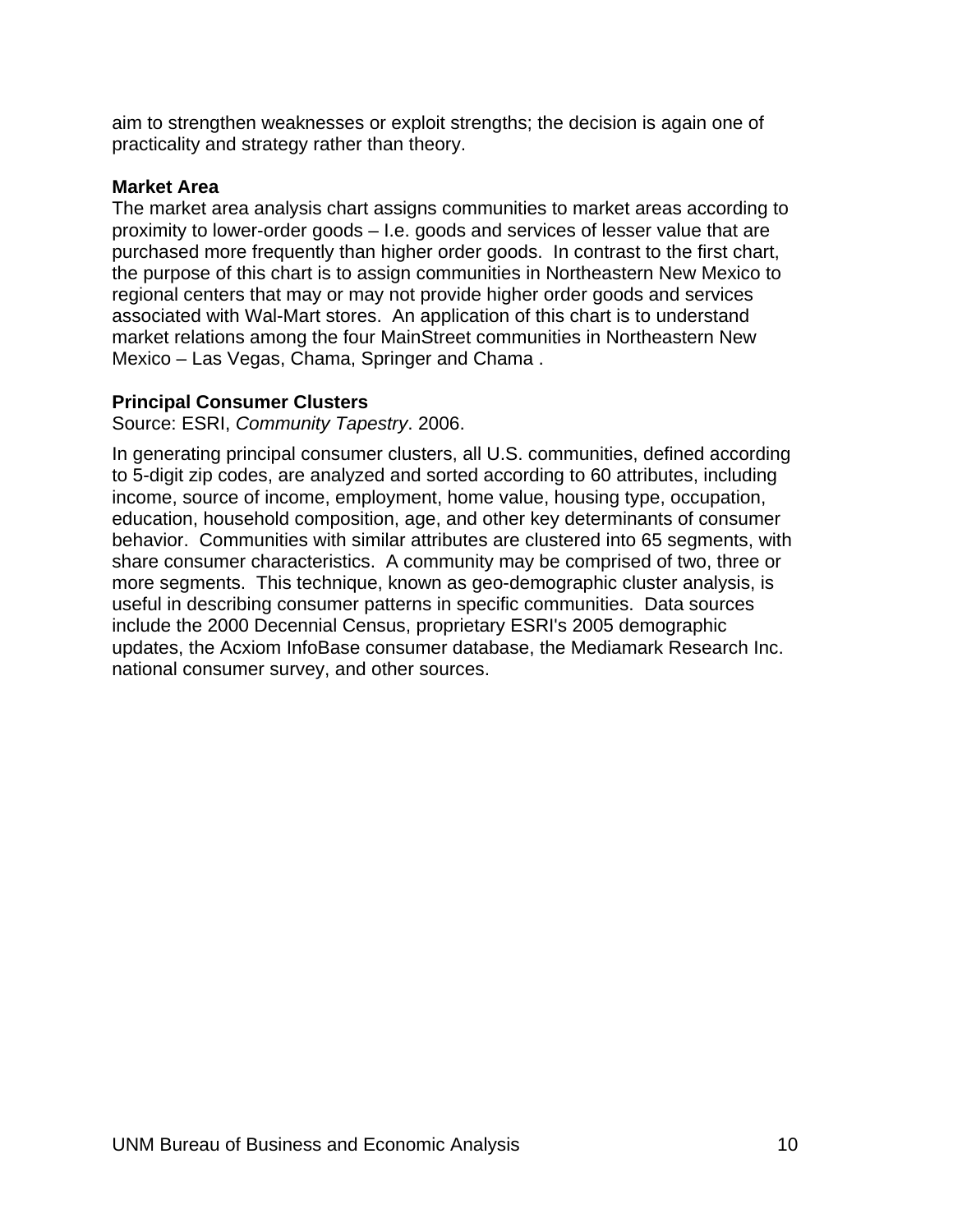# <span id="page-13-1"></span>**3. TABLES AND FIGURES**

<span id="page-13-0"></span>

| Chama: Demographic, Economic and Housing Characteristics cont.  13                                                                                                |    |
|-------------------------------------------------------------------------------------------------------------------------------------------------------------------|----|
| Rio Arriba County: Demographic, Economic and Housing Characteristics  14                                                                                          |    |
| Rio Arriba County: Demographic, Economic and Housing Characteristics cont 15                                                                                      |    |
|                                                                                                                                                                   |    |
|                                                                                                                                                                   |    |
|                                                                                                                                                                   |    |
|                                                                                                                                                                   |    |
| Locational Quotients: Chama Employment, by Industry, in Relation to Rio Arriba<br>County, the NE County Region, and NM; Rio Arriba County Industries in Relation  |    |
| Locational Quotients: Chama Employment, by Occupation, in Relation to Rio<br>Arriba County and NM; Rio Arriba County Industries in Relation to NM                 |    |
| Locational Quotients: Chama Employment, by Ownership, in Relation to Rio Arriba<br>County, the NE County Region, and NM; Rio Arriba County Industries in Relation |    |
|                                                                                                                                                                   |    |
|                                                                                                                                                                   |    |
| Chama: Business Establishments, Employment and Wages, by 2-Digit NAICS,                                                                                           | 25 |
| Chama: Business Establishments, Employment and Wages, by 3-Digit NAICS,                                                                                           |    |
|                                                                                                                                                                   |    |
|                                                                                                                                                                   |    |
|                                                                                                                                                                   |    |
| Chama Average Employment Per Establishment, by 2-Digit NAICS, 2004 31                                                                                             |    |
|                                                                                                                                                                   |    |
|                                                                                                                                                                   |    |
| Chama & Neighboring Communities: Selected Demographic, Economic & Housing                                                                                         | 34 |
| Chama & Neighboring Communities: Selected Demographic, Economic & Housing                                                                                         | 35 |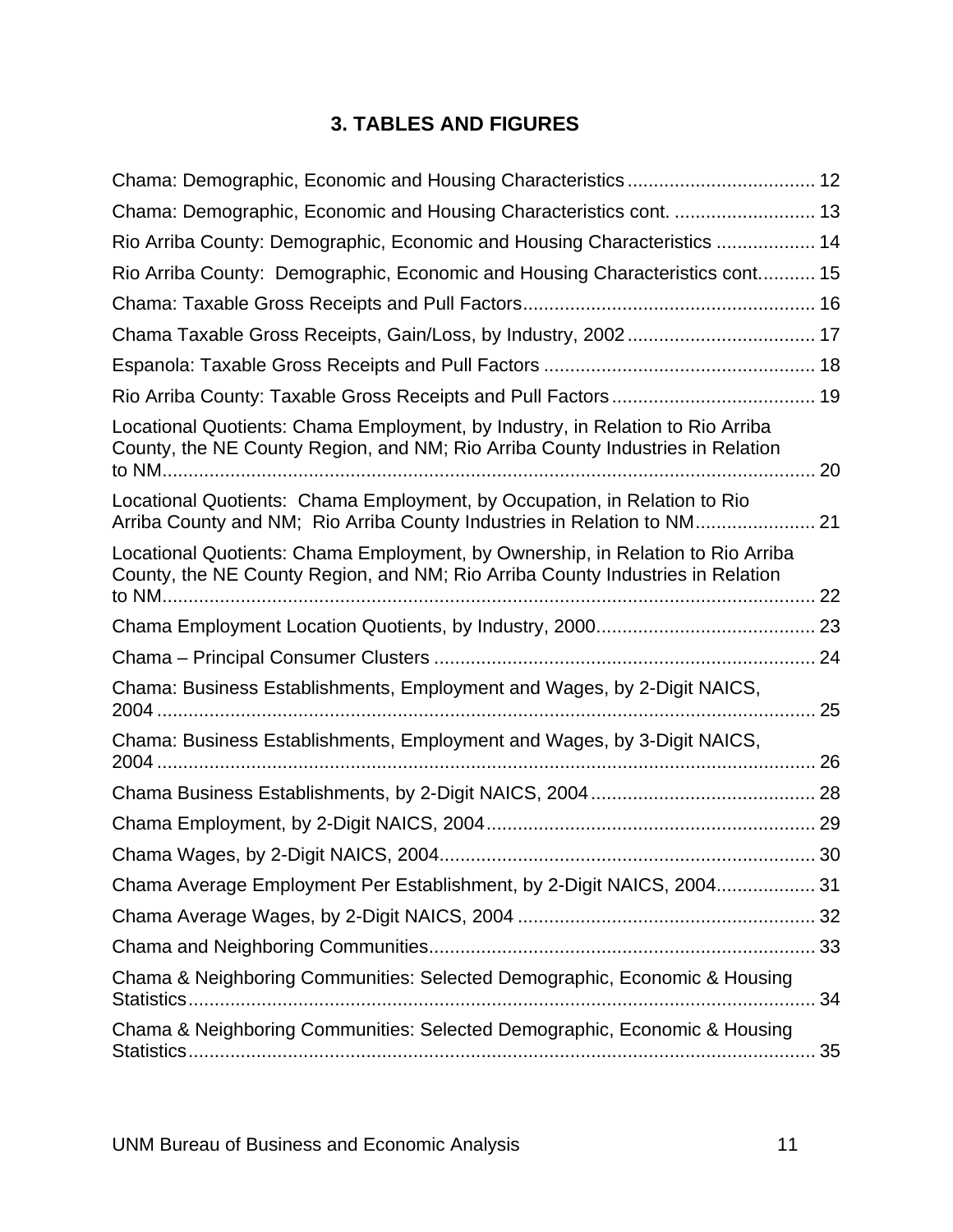# **CHAMA: DEMOGRAPHIC, ECONOMIC AND HOUSING CHARACTERISTICS**

| <b>Chama</b>                                                                           | 1990       |                | 2000           |                | <b>NM 2000</b> |
|----------------------------------------------------------------------------------------|------------|----------------|----------------|----------------|----------------|
| SELECTED SOCIAL & DEMOGRAPHIC CHARACTERISTICS<br><b>Population</b><br>Total population | 1,048      |                | 1,199          |                | 1,819,046      |
|                                                                                        |            |                |                |                |                |
| Median Age (yrs)                                                                       | 31.0       |                | 38.1           |                |                |
| Under 5 yrs                                                                            | 105        | 10.0%          | 73             | 6.1%           | 7.1%           |
| 18 yrs and over                                                                        | 707<br>114 | 67.5%<br>10.9% | 880            | 73.4%<br>12.3% | 72.1%<br>11.7% |
| 65 yrs and over                                                                        |            |                | 147            |                |                |
| Average household size                                                                 | 2.8        |                | 2.6            |                | 2.63           |
| <b>Race &amp; Ethnicity</b>                                                            |            |                |                |                |                |
| White                                                                                  | 920        | 87.8%          | 810            | 67.6%          | 44.7%          |
| <b>Black or African American</b>                                                       | 10         | 1.0%           | 19             | 1.6%           | 1.6%           |
| American Indian and Alaska Native                                                      | 14         | 1.3%           | 32             | 2.7%           | 8.9%           |
| Hispanic or Latino (of any race)                                                       | 729        | 69.6%          | 854            | 71.2%          | 42.1%          |
| Speak Spanish at home; English less than "very well" (5 yrs+)                          | 231        | 22.0%          | 233            | 18.7%          | 9.4%           |
| Speak other than English or Spanish at home; English less than "very well"             | 0          | 0.0%           | $\overline{c}$ | 0.2%           | 2.5%           |
| Not a U.S. citizen                                                                     | 18         | 1.7%           | 13             | 1.0%           | 5.4%           |
| <b>Education</b>                                                                       |            |                |                |                |                |
| Educational Attainment: Less than High School                                          | 249        | 35.8%          | 228            | 25.4%          | 21.1%          |
| Educational Attainment: HS graduate; and some college                                  | 349        | 50.2%          | 533            | 59.4%          | 49.5%          |
| Educational Attainment: Associate, Bachelor's, or graduate degree                      | 97         | 14.0%          | 137            | 15.3%          | 29.4%          |
| <b>Mobility</b>                                                                        |            |                |                |                |                |
| Moved to new house since 1985/1995 (5 yrs and over)                                    | 416        | 41.7%          | 473            | 38.0%          | 45.6%          |
| New to County since 1985/1995 (5 yrs and over)                                         | 177        | 17.7%          | 275            | 22.1%          | 19.6%          |
| <b>HOUSING CHARACTERISTICS</b>                                                         |            |                |                |                |                |
| Total housing units                                                                    | 566        |                | 601            |                | 780,579        |
| Occupied: Owner-occupied housing units                                                 | 246        | 43.5%          | 347            | 57.7%          | 60.8%          |
| Occupied: Renter-occupied housing units                                                | 132        | 23.3%          | 120            | 20.0%          | 26.1%          |
| Vacant housing units                                                                   | 194        | 34.3%          | 134            | 22.3%          | 13.1%          |
| Median value (dollars)                                                                 | 61,800     |                | \$85,100       |                | \$108,100      |
| Median costs of homeownership, with a mortgage (\$)                                    | \$557      |                | \$717          |                | \$929          |
| Median costs of homeownership, with mortgage, as % of household                        | 27.0%      |                | 26.4%          |                | 22.2%          |
|                                                                                        |            |                |                |                |                |

Source: US Census Bureau, 1990 and 2000 Decennial Census.

<span id="page-14-0"></span>UNM Bureau of Business and Economic Analysis 12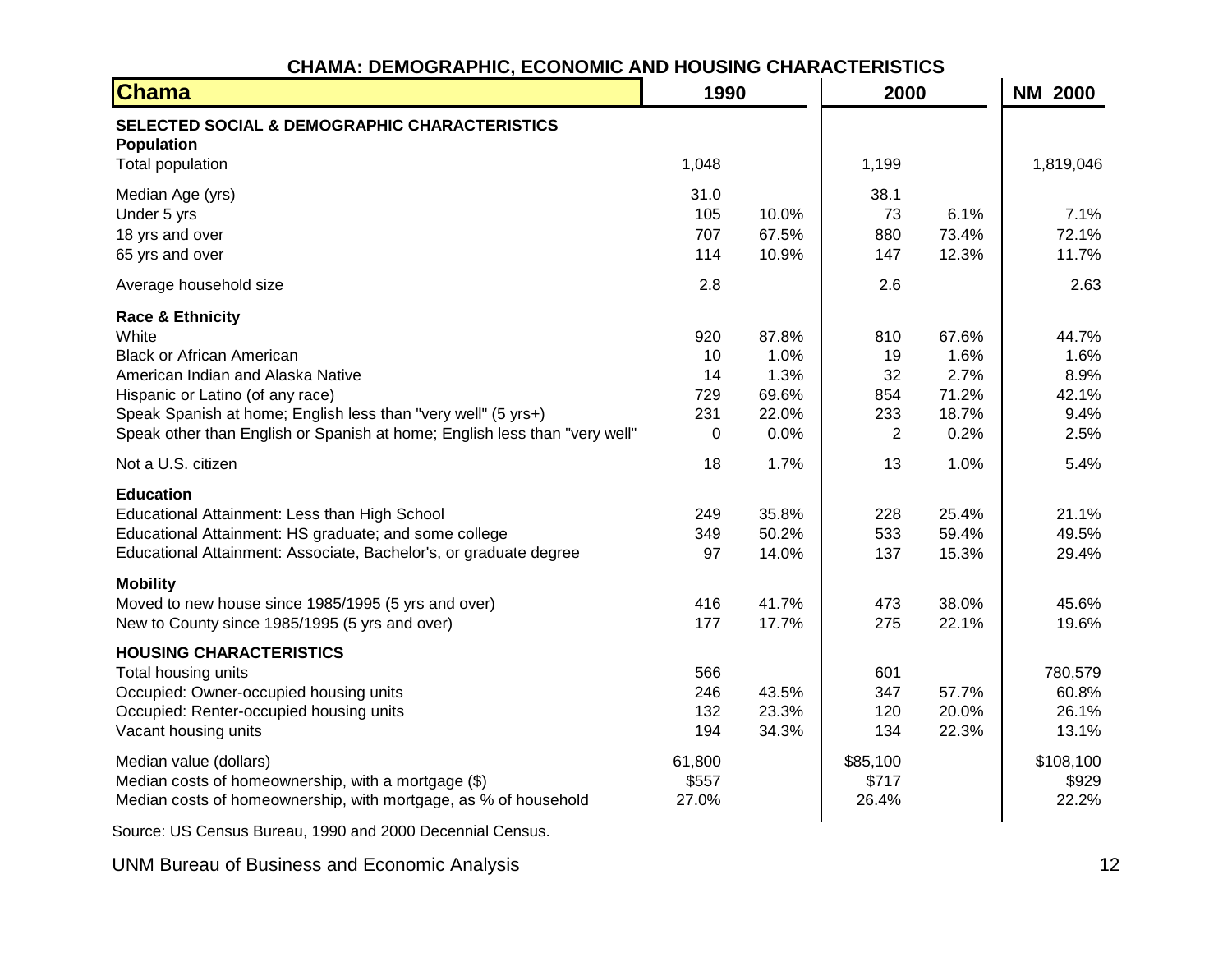#### **CHAMA: DEMOGRAPHIC, ECONOMIC AND HOUSING CHARACTERISTICS CONT.**

| <b>Chama</b>                                                                                                                                                                                    | 1990                   |                                 | 2000                               |                                 | <b>NM 2000</b>                  |
|-------------------------------------------------------------------------------------------------------------------------------------------------------------------------------------------------|------------------------|---------------------------------|------------------------------------|---------------------------------|---------------------------------|
| <b>ECONOMIC CHARACTERISTICS</b><br>Real per capita income (1999 dollars)                                                                                                                        | \$10,183               |                                 | \$16,670                           |                                 | \$17,261                        |
| Median household income in 1989/1999 (dollars)                                                                                                                                                  | \$14,514               |                                 | \$30,513                           |                                 | \$34,133                        |
| Households with earnings<br>Households with Social Security income<br>Households with public assistance income<br>Households with retirement income                                             | 322<br>112<br>66<br>38 | 77.8%<br>27.1%<br>15.9%<br>9.2% | 416<br>152<br>27<br>99             | 81.6%<br>29.8%<br>5.3%<br>19.4% | 79.5%<br>25.5%<br>4.7%<br>17.4% |
| <b>Poverty</b><br>Families below poverty level<br>Families with children under 18 yrs below poverty level<br>Families with children under 5 yrs below poverty level                             | 60<br>33<br>6          | 19.4%<br>67.3%<br>24.0%         | 40<br>13<br>$\overline{2}$         | 11.9%<br>48.1%<br>11.8%         | 14.5%<br>29.7%<br>22.4%         |
| Female head, no husband present, below poverty level<br>Female head, no husband present, with children under 5 yrs, below<br>Female head, no husband present, with children under 18 yrs, below | 30<br>22<br>$\Omega$   | 58.8%<br>88.0%<br>#DIV/0!       | 15<br>$\Omega$<br>0                | 31.9%<br>0.0%<br>0.0%           | 34.1%<br>58.4%<br>49.5%         |
| Individuals below poverty level                                                                                                                                                                 | 422                    | 38.5%                           | 235                                | 17.8%                           | 18.1%                           |
| <b>LABOR CHARACTERISTICS</b><br>Labor force (with % of population 16 yrs and over)<br>Unemployed                                                                                                | 402<br>110             | 38.2%<br>27.4%                  | 658<br>83                          | 65.0%<br>12.6%                  | 61.8%<br>3.3%                   |
| <b>Class of Worker</b><br>Private wage and salary workers<br>Government workers<br>Self-employed workers in own not incorporated business<br>Unpaid family workers                              | 226<br>119<br>72<br>12 | 52.7%<br>27.7%<br>16.8%<br>2.8% | 359<br>153<br>56<br>$\overline{7}$ | 62.4%<br>26.6%<br>9.7%<br>1.2%  | 66.4%<br>22.7%<br>11.7%<br>0.4% |

<span id="page-15-0"></span>Source: US Census Bureau, 1990 and 2000 Decennial Census.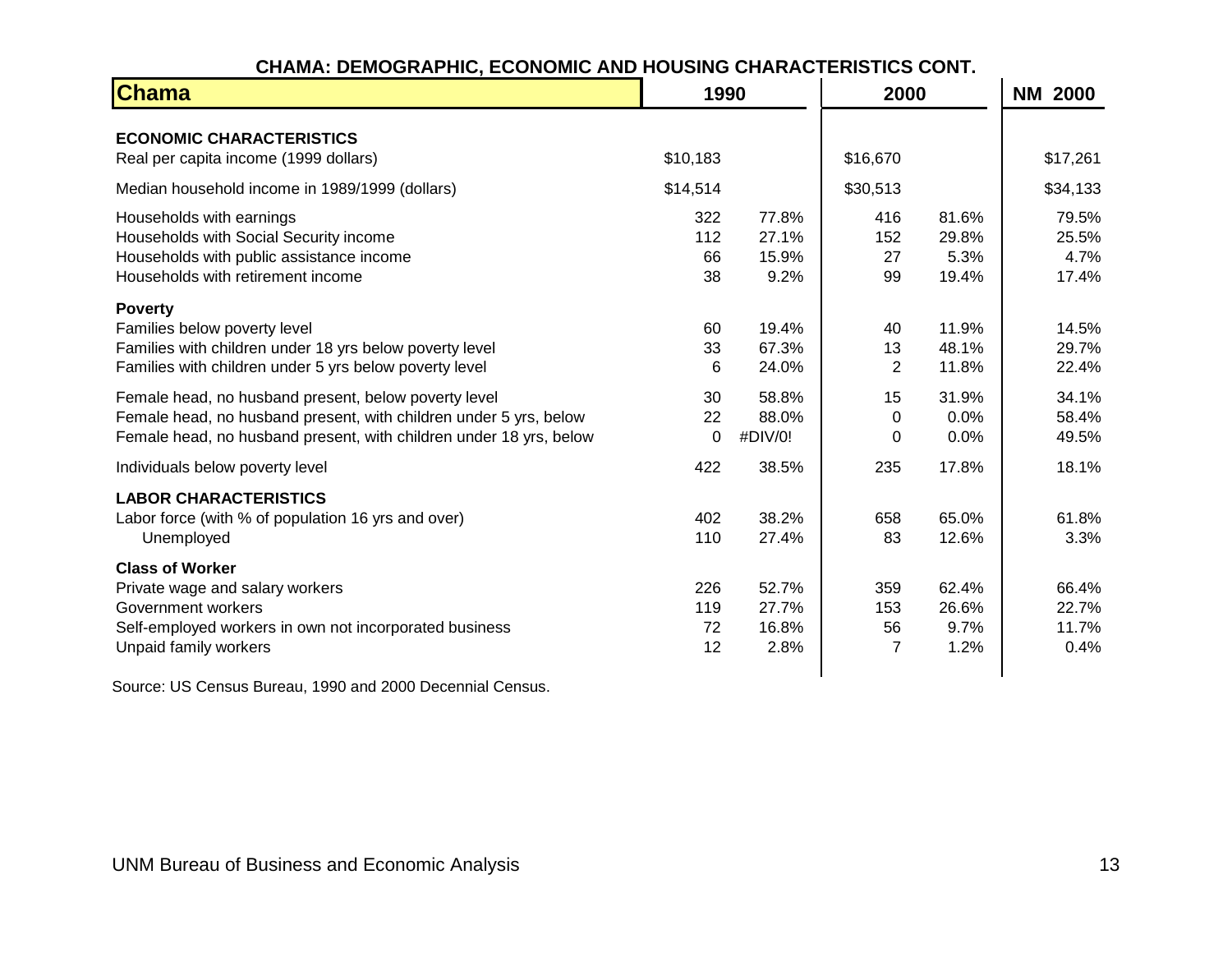| <b>Rio Arriba</b>                                                                                                                                                                                                                                                                                | 1990                                                 |                                                  | 2000                                                     |                                                  | <b>NM 2000</b>                                           |
|--------------------------------------------------------------------------------------------------------------------------------------------------------------------------------------------------------------------------------------------------------------------------------------------------|------------------------------------------------------|--------------------------------------------------|----------------------------------------------------------|--------------------------------------------------|----------------------------------------------------------|
| SELECTED SOCIAL & DEMOGRAPHIC CHARACTERISTICS<br><b>Population</b><br>Total population                                                                                                                                                                                                           | 34,365                                               |                                                  | 41,190                                                   |                                                  | 1,819,046                                                |
| Median Age (yrs)<br>Under 5 yrs<br>18 yrs and over<br>65 yrs and over                                                                                                                                                                                                                            | 29.0<br>3,176<br>23,222<br>3,328                     | 9.2%<br>67.6%<br>9.7%                            | 34.5<br>2,868<br>29,416<br>4,489                         | 7.0%<br>71.4%<br>10.9%                           | 7.1%<br>72.1%<br>11.7%                                   |
| Average household size                                                                                                                                                                                                                                                                           | 3.0                                                  |                                                  | 2.7                                                      |                                                  | 2.63                                                     |
| <b>Race &amp; Ethnicity</b><br>White<br><b>Black or African American</b><br>American Indian and Alaska Native<br>Hispanic or Latino (of any race)<br>Speak Spanish at home; English less than "very well" (5 yrs+)<br>Speak other than English or Spanish at home; English less than "very well" | 24,323<br>138<br>5,225<br>24,955<br>6,491<br>574     | 70.8%<br>0.4%<br>15.2%<br>72.6%<br>18.9%<br>1.8% | 23,320<br>143<br>5,717<br>30,025<br>5,999<br>342         | 56.6%<br>0.3%<br>13.9%<br>72.9%<br>15.6%<br>0.9% | 44.7%<br>1.6%<br>8.9%<br>42.1%<br>9.4%<br>2.5%           |
| Not a U.S. citizen                                                                                                                                                                                                                                                                               | 323                                                  | 0.9%                                             | 1,250                                                    | 3.0%                                             | 5.4%                                                     |
| <b>Education</b><br>Educational Attainment: Less than High School<br>Educational Attainment: HS graduate; and some college<br>Educational Attainment: Associate, Bachelor's, or graduate degree                                                                                                  | 6,821<br>10,020<br>3,173                             | 34.1%<br>50.1%<br>15.9%                          | 7,001<br>13,381<br>5,548                                 | 27.0%<br>51.6%<br>21.4%                          | 21.1%<br>49.5%<br>29.4%                                  |
| <b>Mobility</b><br>Moved to new house since 1985/1995 (5 yrs and over)<br>New to County since 1985/1995 (5 yrs and over)                                                                                                                                                                         | 10,337<br>3,691                                      | 33.1%<br>11.8%                                   | 10,487<br>5,509                                          | 27.3%<br>14.3%                                   | 45.6%<br>19.6%                                           |
| <b>HOUSING CHARACTERISTICS</b><br>Total housing units<br>Occupied: Owner-occupied housing units<br>Occupied: Renter-occupied housing units<br>Vacant housing units<br>Median value (dollars)<br>Median costs of homeownership, with a mortgage (\$)                                              | 14,357<br>9,172<br>2,289<br>2,896<br>57,600<br>\$521 | 63.9%<br>15.9%<br>20.2%                          | 18,016<br>12,281<br>2,763<br>2,972<br>\$107,500<br>\$870 | 68.2%<br>15.3%<br>16.5%                          | 780,579<br>60.8%<br>26.1%<br>13.1%<br>\$108,100<br>\$929 |
| Median costs of homeownership, with mortgage, as % of household                                                                                                                                                                                                                                  | 21%                                                  |                                                  | 23.5%                                                    |                                                  | 22.2%                                                    |

#### **RIO ARRIBA COUNTY: DEMOGRAPHIC, ECONOMIC AND HOUSING CHARACTERISTICS**

Source: US Census Bureau, 1990 and 2000 Decennial Census.

<span id="page-16-0"></span>UNM Bureau of Business and Economic Analysis 14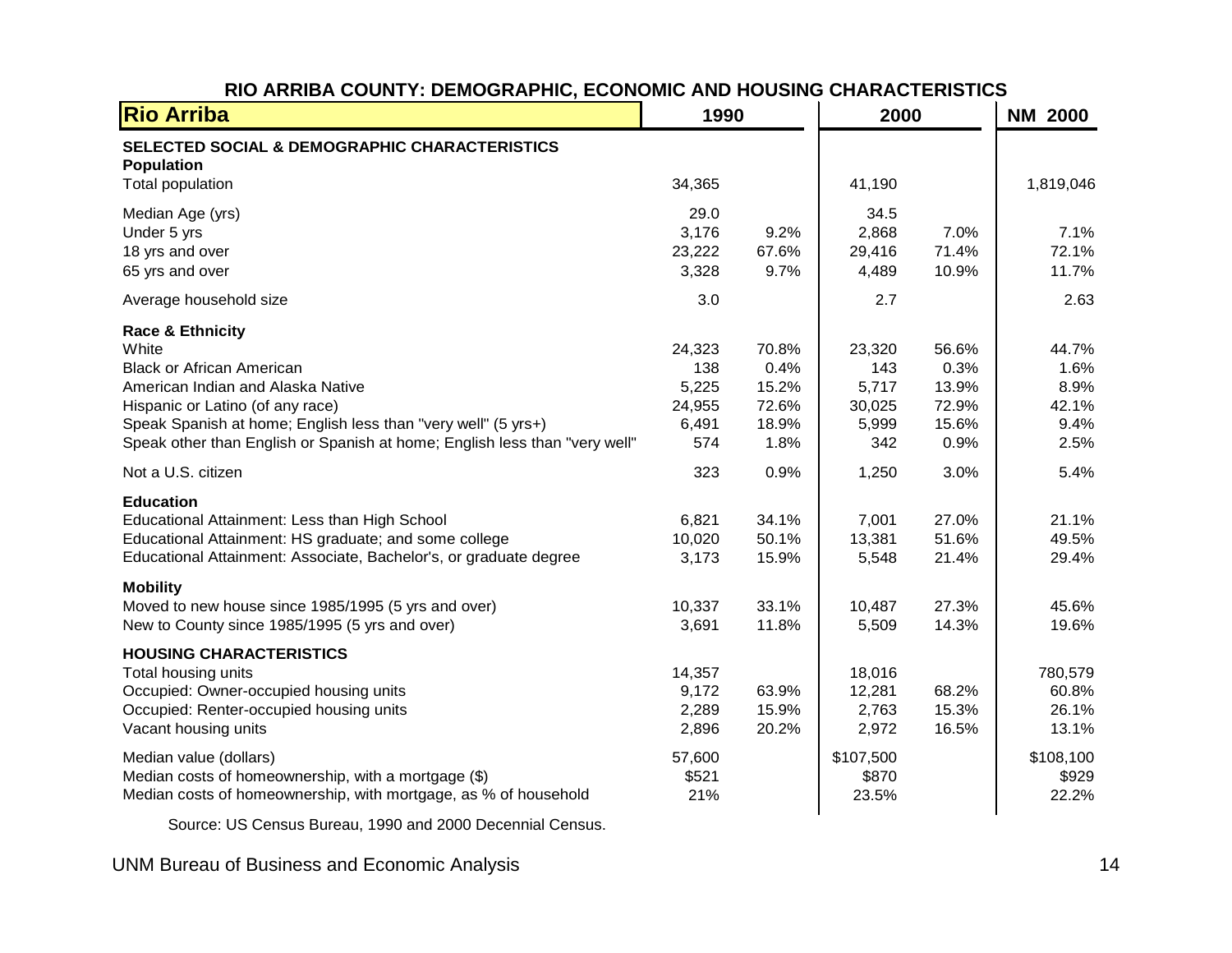#### **RIO ARRIBA COUNTY: DEMOGRAPHIC, ECONOMIC AND HOUSING CHARACTERISTICS CONT.**

| <b>Rio Arriba County</b>                                                                                                                                                                        |                                  | 1990                             |                                 | 2000                            |                                 |
|-------------------------------------------------------------------------------------------------------------------------------------------------------------------------------------------------|----------------------------------|----------------------------------|---------------------------------|---------------------------------|---------------------------------|
| <b>ECONOMIC CHARACTERISTICS</b><br>Real per capita income (1999 dollars)                                                                                                                        | \$10,559                         |                                  | \$14,263                        |                                 | \$17,261                        |
| Median household income in 1989/1999 (dollars)                                                                                                                                                  | \$18,373                         |                                  | \$29,429                        |                                 | \$34,133                        |
| Households with earnings<br>Households with Social Security income<br>Households with public assistance income<br>Households with retirement income                                             | 9,120<br>2,892<br>1,390<br>1,561 | 79.1%<br>25.1%<br>12.1%<br>13.5% | 11,487<br>4,121<br>532<br>2,580 | 76.5%<br>27.4%<br>3.5%<br>17.2% | 79.5%<br>25.5%<br>4.7%<br>17.4% |
| <b>Poverty</b><br>Families below poverty level<br>Families with children under 18 yrs below poverty level<br>Families with children under 5 yrs below poverty level                             | 1,023<br>529<br>279              | 11.4%<br>34.6%<br>24.5%          | 1,793<br>406<br>134             | 16.6%<br>31.9%<br>14.1%         | 14.5%<br>29.7%<br>22.4%         |
| Female head, no husband present, below poverty level<br>Female head, no husband present, with children under 5 yrs, below<br>Female head, no husband present, with children under 18 yrs, below | 338<br>174<br>94                 | 20.7%<br>63.0%<br>47.5%          | 705<br>155<br>62                | 31.4%<br>58.7%<br>24.5%         | 34.1%<br>58.4%<br>49.5%         |
| Individuals below poverty level                                                                                                                                                                 | 9,372                            | 27.3%                            | 8,303                           | 20.2%                           | 18.1%                           |
| <b>LABOR CHARACTERISTICS</b><br>Labor force (with % of population 16 yrs and over)<br>Unemployed                                                                                                | 12,447<br>1,703                  | 36.1%<br>13.7%                   | 18,061<br>1,487                 | 58.8%<br>8.2%                   | 61.8%<br>3.3%                   |
| <b>Class of Worker</b><br>Private wage and salary workers<br>Government workers<br>Self-employed workers in own not incorporated business<br>Unpaid family workers                              | 6,686<br>4,838<br>1,107<br>64    | 52.7%<br>38.1%<br>8.7%<br>0.5%   | 9,176<br>6,126<br>1,201<br>60   | 55.4%<br>37.0%<br>7.3%<br>0.4%  | 66.4%<br>22.7%<br>11.7%<br>0.4% |

<span id="page-17-0"></span>Source: US Census Bureau, 1990 and 2000 Decennial Census.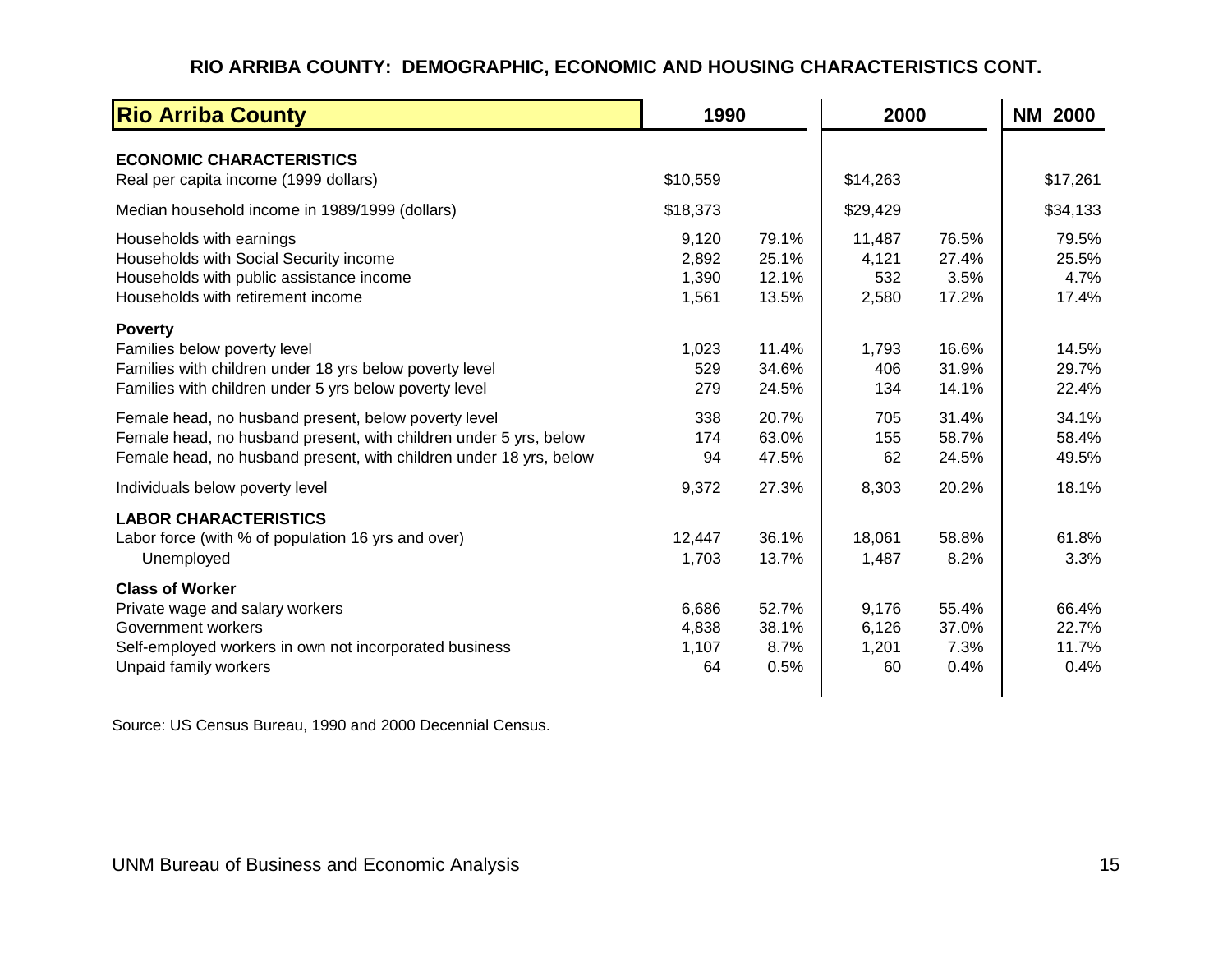#### **CHAMA: TAXABLE GROSS RECEIPTS AND PULL FACTORS**

| <b>Chama</b>                             | <b>TAXABLE GROSS</b><br><b>RECEIPTS (\$)</b> |             | <b>PULL FACTOR</b> |       | <b>NET GAIN/LOSS (\$)</b> |              |         | <b>CHANGE (1989-2002)</b>         |
|------------------------------------------|----------------------------------------------|-------------|--------------------|-------|---------------------------|--------------|---------|-----------------------------------|
| <b>TOTAL TAXABLE GROSS RECEIPTS</b>      | 1989                                         | 2002        | 1989               | 2002  | 1,989                     | 2,002        |         | Real<br><b>TGR Real Gain/Loss</b> |
| <b>TOTAL AGRICULTURE</b>                 | $\mathbf 0$                                  | $\bf{0}$    | 0%                 | 0%    | $-29,327$                 | $-47,532$    |         | $-4,984$                          |
| <b>MINING</b>                            | $\mathbf{0}$                                 | $\bf{0}$    | 0%                 | 0%    | $-325,223$                | $-705,051$   |         | $-233,215$                        |
| <b>CONTRACT CONSTRUCTION</b>             | 431,957                                      | 1,007,455   | 48%                | 43%   | $-458,704$                | $-1,332,469$ | 61%     | $-666,978$                        |
| <b>MANUFACTURING</b>                     | 9,755                                        | 532,918     | 4%                 | 87%   | $-226,297$                | -80,892      | 3666%   | 247,421                           |
| <b>TRANSPORT, COMMUN, UTILITIES</b>      | 1,215,072                                    | 2,013,724   | 150%               | 120%  | 407,369                   | 335,393      | 14%     | -255,620                          |
| <b>WHOLESALE TRADE</b>                   | 179,539                                      | 1,189,399   | 38%                | 97%   | $-293,563$                | $-33,256$    | 357%    | 392,647                           |
| <b>BUILDING MATERIALS</b>                | 0                                            | 0           | 0%                 | 0%    | $-92,148$                 | $-122,052$   |         | 11,637                            |
| <b>HARDWARE STORES</b>                   | $\mathbf 0$                                  | $\mathbf 0$ | 0%                 | 0%    | $-26,535$                 | $-48,265$    |         | $-9,768$                          |
| <b>FARM EQUIPMENT DEALERS</b>            | 0                                            | 0           | 0%                 | 0%    | $-9,216$                  | $-22,306$    |         | $-8,936$                          |
| GENERAL MERCHANDISE EXCEPT DEPT          | 432,277                                      | 24,222      | 579%               | 10%   | 357,603                   | $-215,021$   | -96%    | $-733,834$                        |
| <b>DEPT STORES</b>                       | 0                                            | $\mathbf 0$ | 0%                 | 0%    | $-1,076,110$              | $-510,221$   |         | 1,051,006                         |
| <b>RETAIL FOOD STORES</b>                | 2,450,704                                    | $\Omega$    | 427%               | 0%    | 1,876,401                 | $-1,333,699$ | -100%   | $-4,055,994$                      |
| <b>MOTOR VEHICLE DEALERS</b>             | 0                                            | $\Omega$    | 0%                 | 0%    | $-56,444$                 | $-163,770$   |         | $-81,880$                         |
| <b>GASOLINE SERVICE STATIONS</b>         | 506,515                                      | 0           | 940%               | 0%    | 452,637                   | $-139,049$   | $-100%$ | -795,738                          |
| MISC VEHICLE AND AUTO ACCESSORY          | 0                                            | $\Omega$    | 0%                 | 0%    | $-97,411$                 | $-237,542$   |         | $-96,217$                         |
| APPAREL AND ACCESSORY STORES             | $\mathbf 0$                                  | 98,708      | 0%                 | 29%   | $-163,069$                | $-245,825$   |         | $-9,244$                          |
| FURNITURE, HOME FURNISH                  | $\Omega$                                     | $\mathbf 0$ | 0%                 | 0%    | $-122,023$                | $-234,021$   |         | $-56,990$                         |
| <b>EATING AND DRINKING</b>               | 1,687,474                                    | 1,823,147   | 429%               | 162%  | 1,294,214                 | 694,734      | $-26%$  | $-1,182,921$                      |
| <b>LIQUOR DISPENSORS</b>                 | 96,962                                       | $\mathbf 0$ | 78%                | 0%    | $-27,046$                 | -135,931     | $-100%$ | -96,693                           |
| DRUG AND PROPRIETARY STORES              | 0                                            | $\mathbf 0$ | 0%                 | 0%    | $-125,941$                | $-163,232$   |         | 19,484                            |
| PACKAGE LIQUOR                           | $\mathbf 0$                                  | $\Omega$    | 0%                 | 0%    | $-29,798$                 | $-54,313$    |         | $-11,082$                         |
| <b>MISC RETAILERS</b>                    | 822,566                                      | 3,751,266   | 128%               | 169%  | 181,393                   | 1,532,509    | 214%    | 1,269,343                         |
| <b>TOTAL RETAIL TRADE</b>                | 6,800,634                                    | 10,050,378  | 215%               | 141%  | 3,630,897                 | 2,907,320    | 2%      | $-2,360,408$                      |
| TOTAL FINANCE, INSURANCE AND REAL ESTATE | 93,046                                       | 883,824     | 43%                | 171%  | $-122,434$                | 366,039      | 555%    | 543,667                           |
| <b>HOTELS, MOTELS</b>                    | 625,348                                      | 1,161,679   | 406%               | 298%  | 471,436                   | 772,180      | 28%     | 88,217                            |
| PERSONAL SERVICES                        | 83,930                                       | 93,452      | 80%                | 26%   | $-20,953$                 | $-262,435$   | $-23%$  | $-232,037$                        |
| <b>MISC BUSINESS SERVICES</b>            | 88,828                                       | 209,383     | 23%                | 18%   | $-305,100$                | $-947,105$   | 62%     | $-504,464$                        |
| <b>AUTO RENTAL, REPAIR</b>               | 141,029                                      | 237,426     | 102%               | 58%   | 2,607                     | $-170,460$   | 16%     | $-174,243$                        |
| <b>MISC REPAIR SERVICES</b>              | $\mathbf 0$                                  | (1, 418)    | 0%                 | $-1%$ | $-53,213$                 | $-138,810$   |         | $-61,608$                         |
| <b>MOTION PICTURES</b>                   | $\mathbf 0$                                  | 0           | 0%                 | 0%    | $-17,714$                 | $-44,029$    |         | $-18,329$                         |
| AMUSEMENT                                | $\Omega$                                     | $\Omega$    | 0%                 | 0%    | $-39,501$                 | $-69,659$    |         | $-12,351$                         |
| PHSYCIANS, DENTISTS                      | 0                                            | 0           | 0%                 | 0%    | $-276,674$                | $-674,680$   |         | $-273,280$                        |
| <b>LEGAL SERVICES</b>                    | $\Omega$                                     | $\Omega$    | 0%                 | 0%    | $-154,996$                | $-376,353$   |         | $-151,484$                        |
| <b>MISC SERVICES</b>                     | 183,366                                      | 864,813     | 50%                | 33%   | $-185,890$                | $-1,768,363$ | 225%    | $-1,498,672$                      |
| ENGINEERING AND ARCHITECTURAL            | $\mathbf 0$                                  | $\mathbf 0$ | 0%                 | $0\%$ | $-117,559$                | $-301,888$   |         | $-131,333$                        |
| <b>TOTAL SERVICES</b>                    | 1,324,373                                    | 2,868,847   | 54%                | 36%   | $-1,130,961$              | $-5,094,156$ | 49%     | $-3,453,350$                      |
| TOTAL TAXABLE GROSS RECIEPTS             | 10,407,149                                   | 18,662,074  | 161%               | 81%   | 3,951,994                 | $-4,422,599$ | 24%     | $-10,156,177$                     |

<span id="page-18-0"></span>**Source:** NM Taxation & Revenue Department; US Census Bureau. Calculations by BBER.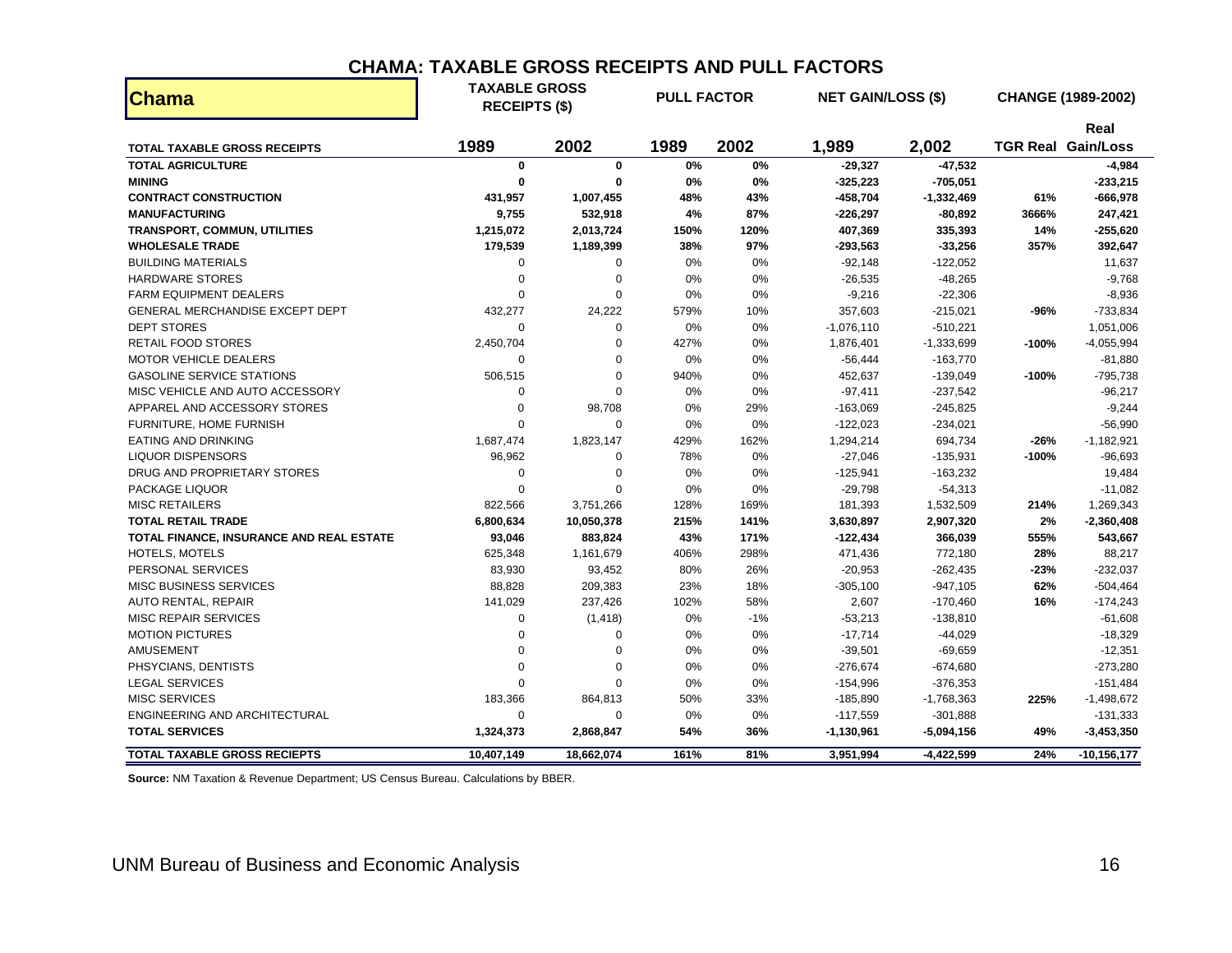#### **CHAMA TAXABLE GROSS RECEIPTS, GAIN/LOSS, BY INDUSTRY, 2002**



<span id="page-19-0"></span>Source: New Mexico Tax and Revenues Department, 2002; calculations by UNM/BBER.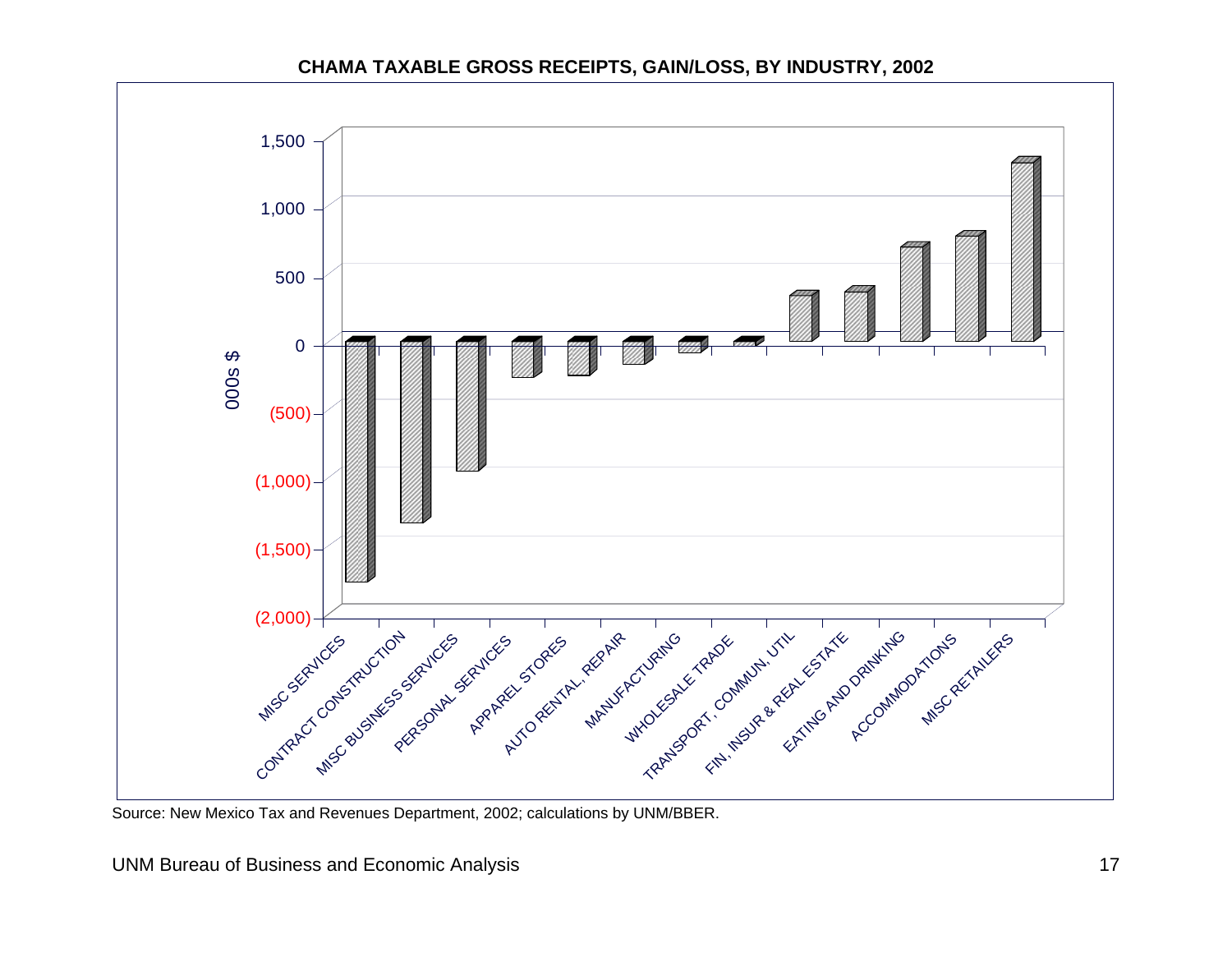#### **ESPANOLA: TAXABLE GROSS RECEIPTS AND PULL FACTORS**

| <b>Espanola</b>                          | <b>TAXABLE GROSS</b><br><b>RECEIPTS (\$)</b> |             |       |      | <b>PULL FACTOR</b><br><b>NET GAIN/LOSS (\$)</b> |              |         | <b>CHANGE (1989-2002)</b> |
|------------------------------------------|----------------------------------------------|-------------|-------|------|-------------------------------------------------|--------------|---------|---------------------------|
| <b>TOTAL TAXABLE GROSS RECEIPTS</b>      | 1989                                         | 2002        | 1989  | 2002 | 1,989                                           | 2,002        |         | <b>TGR Real Gain/Loss</b> |
| <b>TOTAL AGRICULTURE</b>                 | 0                                            | $\mathbf 0$ | 0%    | 0%   | $-261, 115$                                     | $-300,869$   |         | 77,959                    |
| <b>MINING</b>                            | $\mathbf 0$                                  | $\mathbf 0$ | 0%    | 0%   | $-2,895,627$                                    | $-4,462,852$ |         | $-261,858$                |
| <b>CONTRACT CONSTRUCTION</b>             | 5,807,414                                    | 11,001,875  | 73%   | 74%  | $-2,122,594$                                    | $-3,809,441$ | 31%     | $-729,968$                |
| <b>MANUFACTURING</b>                     | 686,413                                      | 1,547,737   | 33%   | 40%  | $-1,415,280$                                    | $-2,337,576$ | 55%     | $-284,278$                |
| TRANSPORT, COMMUN, UTILITIES             | 7,906,416                                    | 7,427,010   | 110%  | 70%  | 715,021                                         | $-3,196,535$ | -35%    | $-4,233,892$              |
| <b>WHOLESALE TRADE</b>                   | 1,846,511                                    | 8,720,291   | 44%   | 113% | $-2,365,759$                                    | 981,093      | 226%    | 4,413,352                 |
| <b>BUILDING MATERIALS</b>                | 538,753                                      | 352,675     | 66%   | 46%  | $-281,690$                                      | $-419,894$   | -55%    | $-11,217$                 |
| <b>HARDWARE STORES</b>                   | 270,304                                      | 443,473     | 114%  | 145% | 34,053                                          | 137,965      | 13%     | 88,562                    |
| <b>FARM EQUIPMENT DEALERS</b>            | $\mathbf 0$                                  | 0           | 0%    | 0%   | $-82,052$                                       | $-141,194$   |         | $-22,152$                 |
| GENERAL MERCHANDISE EXCEPT DEPT          | 7,289,718                                    | 140,067     | 1096% | 9%   | 6,624,862                                       | $-1,374,298$ | -99%    | $-10,985,690$             |
| <b>DEPT STORES</b>                       | 1,420,323                                    | $\mathbf 0$ | 15%   | 0%   | $-8,160,831$                                    | $-3,229,613$ | $-100%$ | 8,610,174                 |
| <b>RETAIL FOOD STORES</b>                | 17,618,029                                   | 14,503,543  | 345%  | 172% | 12,504,718                                      | 6,061,458    | $-43%$  | $-12,080,467$             |
| <b>MOTOR VEHICLE DEALERS</b>             | 2,150,914                                    | 653,037     | 428%  | 63%  | 1,648,365                                       | $-383,597$   | $-79%$  | $-2,775,055$              |
| <b>GASOLINE SERVICE STATIONS</b>         | 463,595                                      | 3,058,320   | 97%   | 347% | $-16, 105$                                      | 2,178,165    | 355%    | 2,201,530                 |
| <b>MOBILE HOME DEALERS</b>               | 204,988                                      | $\mathbf 0$ | 123%  | 0%   | 38,970                                          | $-301,997$   | $-100%$ | $-358,535$                |
| MISC VEHICLE AND AUTO ACCESSORY          | 334,343                                      | 5,258,891   | 39%   | 350% | $-532,961$                                      | 3,755,291    | 984%    | 4,528,513                 |
| APPAREL AND ACCESSORY STORES             | 653,409                                      | 1,836,126   | 45%   | 84%  | $-798,473$                                      | $-344,711$   | 94%     | 813,719                   |
| FURNITURE, HOME FURNISH                  | 494,448                                      | $\pmb{0}$   | 46%   | 0%   | $-591,983$                                      | $-1,481,315$ | $-100%$ | $-622,463$                |
| <b>EATING AND DRINKING</b>               | 5,760,176                                    | 10,903,221  | 165%  | 153% | 2,258,785                                       | 3,760,559    | 30%     | 483,498                   |
| <b>LIQUOR DISPENSORS</b>                 | 2,434,032                                    | 830,221     | 220%  | 96%  | 1,329,925                                       | $-30,200$    | -76%    | $-1,959,663$              |
| DRUG AND PROPRIETARY STORES              | 7,211,917                                    | 6,110,547   | 643%  | 591% | 6,090,602                                       | 5,077,319    | $-42%$  | $-3,758,965$              |
| PACKAGE LIQUOR                           | 438,107                                      | $\mathbf 0$ | 165%  | 0%   | 172,801                                         | $-343,793$   | $-100%$ | $-594,493$                |
| <b>MISC RETAILERS</b>                    | 4,582,129                                    | 85,364,339  | 80%   | 608% | $-1,126,565$                                    | 71,319,985   | 1184%   | 72,954,412                |
| <b>TOTAL RETAIL TRADE</b>                | 53,897,786                                   | 139,728,456 | 191%  | 309% | 25,675,995                                      | 94,514,126   | 79%     | 57,263,226                |
| TOTAL FINANCE, INSURANCE AND REAL ESTATE | 6,612,882                                    | 8,184,705   | 345%  | 250% | 4,694,356                                       | 4,907,215    | $-15%$  | $-1,903,387$              |
| <b>HOTELS, MOTELS</b>                    | 812,754                                      | 3,165,256   | 59%   | 128% | $-557,600$                                      | 699,791      | 168%    | 1,508,760                 |
| PERSONAL SERVICES                        | 2,404,192                                    | 3,779,512   | 257%  | 168% | 1,470,368                                       | 1,526,808    | 8%      | $-606, 412$               |
| <b>MISC BUSINESS SERVICES</b>            | 447,975                                      | 2,357,847   | 13%   | 32%  | $-3,059,369$                                    | $-4,962,523$ | 263%    | $-523,972$                |
| <b>AUTO RENTAL, REPAIR</b>               | 1,001,973                                    | 1,302,396   | 81%   | 50%  | $-230,466$                                      | $-1,279,452$ | $-10%$  | $-945,090$                |
| <b>MISC REPAIR SERVICES</b>              | 255,496                                      | 45,701      | 54%   | 5%   | $-218,287$                                      | -823,966     | -88%    | $-507,274$                |
| PHSYCIANS, DENTISTS                      | 5,889,963                                    | 4,259,643   | 239%  | 100% | 3,426,593                                       | $-10,969$    | -50%    | $-4,982,292$              |
| HOSPITALS AND OTHER HEALTH SERVICES      | 864,595                                      | 10,647,193  | 54%   | 311% | $-728,468$                                      | 7,229,115    | 749%    | 8,285,981                 |
| <b>LEGAL SERVICES</b>                    | 646,324                                      | 960,012     | 47%   | 40%  | $-733,683$                                      | $-1,422,240$ | 2%      | $-357,808$                |
| <b>MISC SERVICES</b>                     | 1,793,191                                    | 16,354,710  | 55%   | 98%  | $-1,494,488$                                    | $-312,843$   | 529%    | 1,855,370                 |
| ENGINEERING AND ARCHITECTURAL            | 0                                            | 0           | 0%    | 0%   | $-1,046,685$                                    | $-1,910,901$ |         | $-392,364$                |
| <b>TOTAL SERVICES</b>                    | 16,891,321                                   | 43,693,911  | 77%   | 87%  | $-4,969,774$                                    | -6,710,531   | 78%     | 499,650                   |
| TOTAL TAXABLE GROSS RECIEPTS             | 117,604,273                                  | 310,301,994 | 205%  | 212% | 60,130,729                                      | 164,179,975  | 82%     | 76,941,925                |

<span id="page-20-0"></span>**Source:** NM Taxation & Revenue Department; US Census Bureau. Calculations by BBER.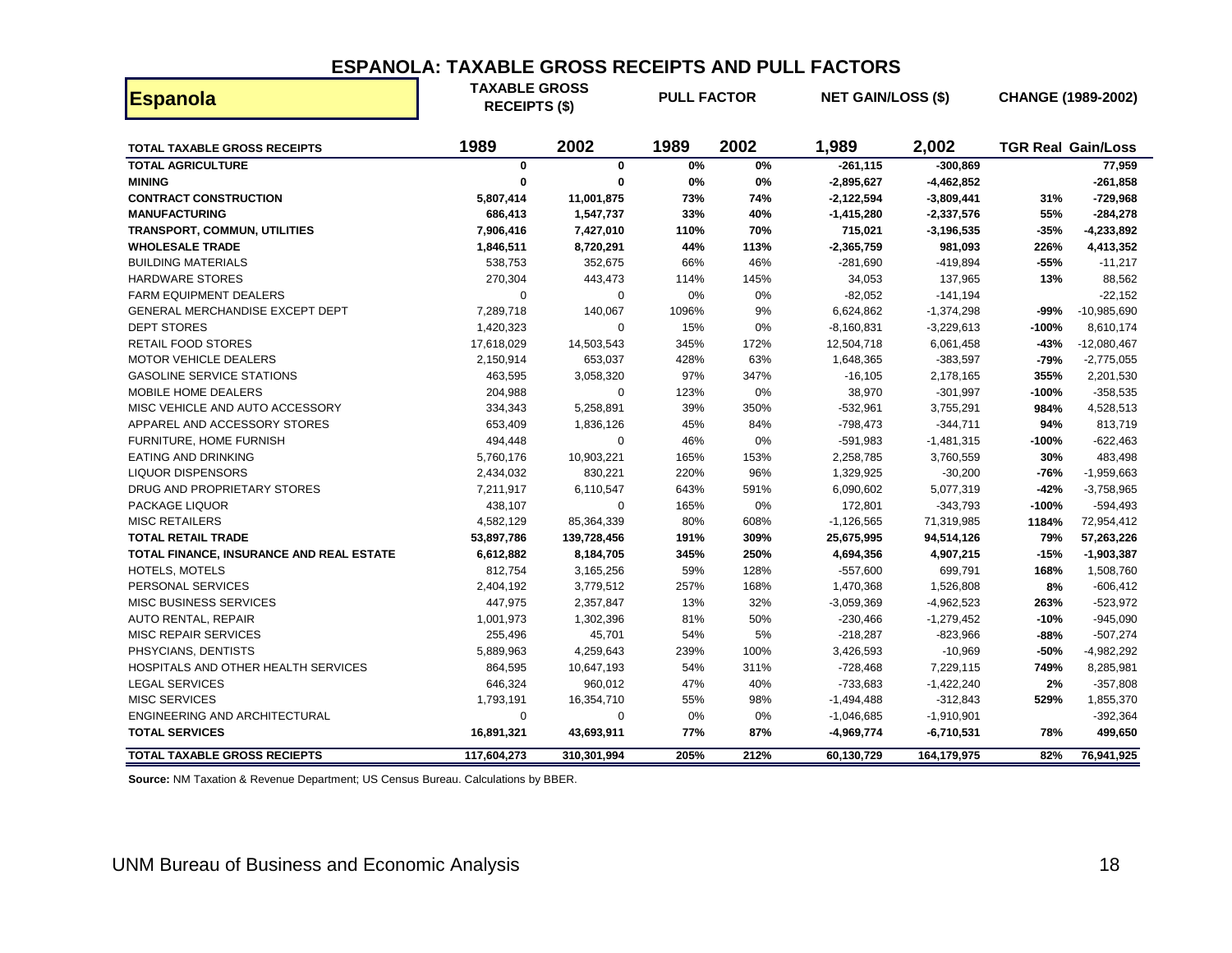#### **RIO ARRIBA COUNTY: TAXABLE GROSS RECEIPTS AND PULL FACTORS**

| <b>Rio Arriba</b>                        | <b>TAXABLE GROSS</b><br><b>RECEIPTS (\$)</b> |             | <b>PULL FACTOR</b> |      | <b>NET GAIN/LOSS (\$)</b> |               |         | CHANGE (1989-2002)        |
|------------------------------------------|----------------------------------------------|-------------|--------------------|------|---------------------------|---------------|---------|---------------------------|
|                                          |                                              |             |                    |      |                           |               |         | Real                      |
| <b>TOTAL TAXABLE GROSS RECEIPTS</b>      | 1989                                         | 2002        | 1989               | 2002 | 1,989                     | 2,002         |         | <b>TGR Real Gain/Loss</b> |
| <b>TOTAL AGRICULTURE</b>                 | $\mathbf 0$                                  | 209,787     | 0%                 | 17%  | $-953,517$                | $-1,060,241$  |         | 323,127                   |
| <b>MINING</b>                            | 16,971,480                                   | 33,856,939  | 161%               | 180% | 6,397,499                 | 15,018,364    | 38%     | 5,736,831                 |
| <b>CONTRACT CONSTRUCTION</b>             | 34,514,575                                   | 62,211,960  | 119%               | 100% | 5,556,512                 | $-309,510$    | 24%     | $-8,370,934$              |
| <b>MANUFACTURING</b>                     | 2,486,810                                    | 6,715,827   | 32%                | 41%  | $-5,187,958$              | $-9,684,840$  | 86%     | $-2,158,117$              |
| TRANSPORT, COMMUN, UTILITIES             | 25,519,462                                   | 31,849,618  | 97%                | 71%  | $-741,402$                | $-12,994,449$ | $-14%$  | $-11,918,817$             |
| <b>WHOLESALE TRADE</b>                   | 2,459,198                                    | 12,770,920  | 16%                | 39%  | $-12,922,778$             | $-19,897,755$ | 258%    | $-1,149,305$              |
| <b>BUILDING MATERIALS</b>                | 1,187,592                                    | 4,541,971   | 40%                | 139% | $-1,808,425$              | 1,280,805     | 164%    | 3,904,479                 |
| <b>HARDWARE STORES</b>                   | 551,717                                      | 1,197,414   | 64%                | 93%  | $-311,004$                | $-92,194$     | 50%     | 359,012                   |
| <b>FARM EQUIPMENT DEALERS</b>            | 959,222                                      | $\mathbf 0$ | 320%               | 0%   | 659,592                   | $-596,008$    | $-100%$ | $-1,552,948$              |
| GENERAL MERCHANDISE EXCEPT DEPT          | 10,287,947                                   | 3,249,717   | 424%               | 51%  | 7,860,086                 | $-3,142,713$  | $-78%$  | $-14,546,177$             |
| <b>DEPT STORES</b>                       | 995,866                                      | 552,683     | 3%                 | 4%   | $-33,991,700$             | $-13,080,147$ | $-62%$  | 36,235,230                |
| <b>RETAIL FOOD STORES</b>                | 16,912,393                                   | 19,749,416  | 91%                | 55%  | $-1,759,919$              | $-15,886,281$ | $-20%$  | $-13,332,979$             |
| <b>MOTOR VEHICLE DEALERS</b>             | 1,930,446                                    | 1,371,954   | 105%               | 31%  | 95,283                    | $-3,003,881$  | $-51%$  | $-3,142,119$              |
| <b>GASOLINE SERVICE STATIONS</b>         | 1,098,511                                    | 5,443,959   | 63%                | 147% | $-653,212$                | 1,728,654     | 242%    | 2,676,338                 |
| MOBILE HOME DEALERS                      | 205,037                                      | $\pmb{0}$   | 34%                | 0%   | $-401,213$                | $-1,274,790$  | $-100%$ | $-692,708$                |
| MISC VEHICLE AND AUTO ACCESSORY          | 779,799                                      | 5,812,875   | 25%                | 92%  | $-2,387,340$              | $-534,118$    | 414%    | 2,929,450                 |
| APPAREL AND ACCESSORY STORES             | 703,225                                      | 2,007,858   | 13%                | 22%  | $-4,598,623$              | $-7,197,882$  | 97%     | $-526,170$                |
| FURNITURE, HOME FURNISH                  | 514,447                                      | $\mathbf 0$ | 13%                | 0%   | $-3,452,880$              | $-6,252,923$  | $-100%$ | $-1,243,462$              |
| <b>EATING AND DRINKING</b>               | 8,235,518                                    | 14,785,391  | 64%                | 49%  | $-4,550,533$              | $-15,365,189$ | 24%     | $-8,763,246$              |
| <b>LIQUOR DISPENSORS</b>                 | 4,473,327                                    | 2,097,702   | 111%               | 58%  | 441,450                   | $-1,534,304$  | $-68%$  | $-2,174,763$              |
| DRUG AND PROPRIETARY STORES              | 7,457,975                                    | 4,356,515   | 182%               | 100% | 3,363,261                 | $-4,943$      | $-60%$  | $-4,884,383$              |
| PACKAGE LIQUOR                           | 780,014                                      | 94,965      | 81%                | 7%   | $-188,807$                | $-1,356,252$  | $-92%$  | $-1,082,330$              |
| <b>MISC RETAILERS</b>                    | 7,988,738                                    | 98,190,841  | 38%                | 166% | $-12,857,738$             | 38,906,865    | 747%    | 57,560,954                |
| <b>TOTAL RETAIL TRADE</b>                | 71,130,345                                   | 169,330,416 | 69%                | 89%  | $-31,927,357$             | $-21,528,146$ | 64%     | 24,792,269                |
| TOTAL FINANCE, INSURANCE AND REAL ESTATE | 7,357,050                                    | 11,156,687  | 105%               | 81%  | 351,156                   | $-2,678,243$  | 5%      | $-3,187,702$              |
| <b>HOTELS, MOTELS</b>                    | 3,069,494                                    | 5,324,710   | 61%                | 51%  | $-1,934,635$              | $-5,082,500$  | 20%     | $-2,275,719$              |
| PERSONAL SERVICES                        | 2,778,374                                    | 4,247,856   | 81%                | 45%  | $-631,676$                | $-5,261,251$  | 5%      | $-4,344,811$              |
| <b>MISC BUSINESS SERVICES</b>            | 3,002,710                                    | 17,624,089  | 23%                | 57%  | $-9,805,080$              | $-13,276,631$ | 305%    | 948,642                   |
| <b>AUTO RENTAL, REPAIR</b>               | 1,625,984                                    | 2,615,406   | 36%                | 24%  | $-2,874,522$              | $-8,283,080$  | 11%     | $-4, 112, 705$            |
| <b>MISC REPAIR SERVICES</b>              | 370,569                                      | 447,314     | 21%                | 12%  | $-1,359,546$              | $-3,223,722$  | $-17%$  | $-1,251,283$              |
| <b>AMUSEMENT</b>                         | 158,820                                      | 1,181,706   | 12%                | 63%  | $-1,125,464$              | $-679,538$    | 413%    | 953,292                   |
| PHSYCIANS, DENTISTS                      | 6,187,977                                    | 5,139,336   | 69%                | 29%  | $-2,807,526$              | $-12,887,754$ | $-43%$  | $-8,814,577$              |
| HOSPITALS AND OTHER HEALTH SERVICES      | 3,092,817                                    | 10,710,013  | 53%                | 74%  | $-2,724,581$              | $-3,718,366$  | 139%    | 234,474                   |
| <b>LEGAL SERVICES</b>                    | 797,984                                      | 1,030,049   | 16%                | 10%  | $-4,241,398$              | $-9,025,906$  | $-11%$  | $-2,872,458$              |
| <b>EDUCATIONAL</b>                       | $\mathbf 0$                                  | 132,073     | 0%                 | 7%   | $-514,507$                | -1,884,796    |         | $-1,138,346$              |
| NON-PROFIT ORGANIZATION                  | 157,712                                      | $\mathbf 0$ | 57%                | 0%   | $-117,391$                | $-205,436$    | $-100%$ | $-35,124$                 |
| <b>MISC SERVICES</b>                     | 5,696,741                                    | 42,412,297  | 47%                | 60%  | $-6,308,899$              | $-27,944,717$ | 413%    | $-18,791,726$             |
| ENGINEERING AND ARCHITECTURAL            | 547,003                                      | 1,467,692   | 14%                | 18%  | $-3,275,183$              | -6,598,597    | 85%     | $-1,846,941$              |
| <b>TOTAL SERVICES</b>                    | 27,765,713                                   | 92,937,138  | 35%                | 44%  | $-52,064,594$             | -119,829,905  | 131%    | $-44, 294, 256$           |
| <b>TOTAL TAXABLE GROSS RECIEPTS</b>      | 188,880,380                                  | 422.973.573 | 90%                | 69%  | $-20.996.143$             | -193.836.154  | 54%     | $-163,374,814$            |

<span id="page-21-0"></span>**Source:** NM Taxation & Revenue Department; US Census Bureau. Calculations by BBER.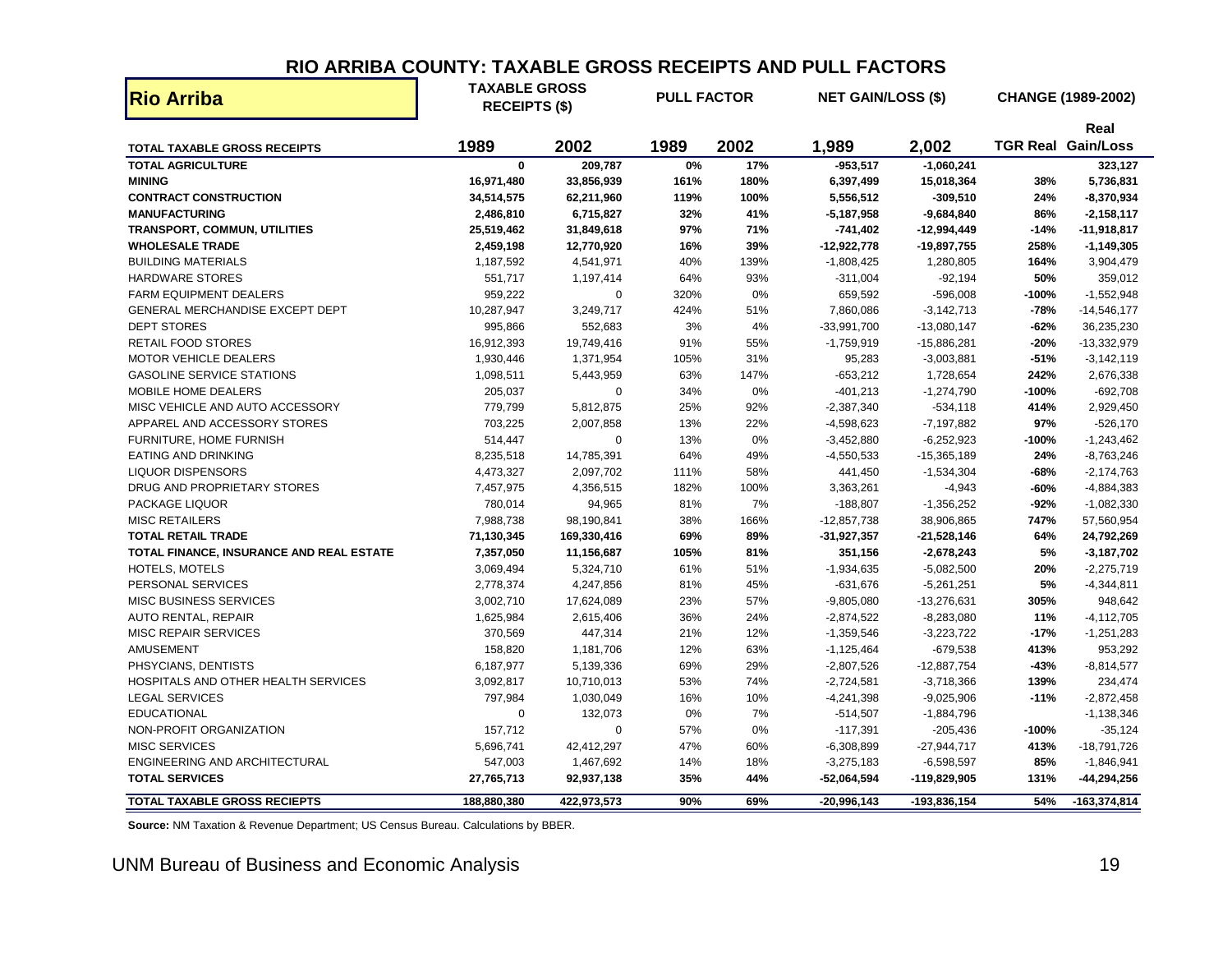#### <span id="page-22-0"></span>**LOCATIONAL QUOTIENTS: CHAMA EMPLOYMENT, BY INDUSTRY, IN RELATION TO RIO ARRIBA COUNTY, THE NE COUNTY REGION, AND NM; RIO ARRIBA COUNTY INDUSTRIES IN RELATION TO NM**

|                                                                  |                     |           | <b>Rio Arriba</b> |  |
|------------------------------------------------------------------|---------------------|-----------|-------------------|--|
|                                                                  | Chama               |           | County            |  |
| <b>Base Geography</b>                                            | <b>RA</b><br>County | <b>NM</b> | <b>NM</b>         |  |
| <b>Total</b>                                                     | 1.00                | 1.00      | 1.00              |  |
| Agriculture; forestry; fishing and hunting; and mining           | 1.04                | 1.09      | 1.05              |  |
| Agriculture; forestry; fishing and hunting                       | 1.26                | 2.05      | 1.63              |  |
| <b>Mining</b>                                                    | 0.00                | 0.00      | 0.39              |  |
| <b>Construction</b>                                              | 0.88                | 1.16      | 1.32              |  |
| <b>Manufacturing</b>                                             | 0.74                | 0.43      | 0.57              |  |
| <b>Wholesale trade</b>                                           | 0.29                | 0.19      | 0.67              |  |
| <b>Retail trade</b>                                              | 1.10                | 0.84      | 0.77              |  |
| Transportation and warehousing; and utilities                    | 1.86                | 1.49      | 0.80              |  |
| <b>Transportation and warehousing</b>                            | 1.97                | 1.35      | 0.68              |  |
| <b>Utilities</b>                                                 | 1.65                | 1.87      | 1.14              |  |
| <b>Information</b>                                               | 0.90                | 0.43      | 0.48              |  |
| Finance; insurance; real estate and rental and leasing           | 1.36                | 0.92      | 0.68              |  |
| <b>Finance and insurance</b>                                     | 1.48                | 1.01      | 0.68              |  |
| Real estate and rental and leasing                               | 1.15                | 0.78      | 0.68              |  |
| Professional; scientific; management; administrative; and waste  |                     |           |                   |  |
| management services                                              | 0.78                | 0.65      | 0.83              |  |
| Professional; scientific; and technical services                 | 0.80                | 0.61      | 0.76              |  |
| <b>Management of companies and enterprises</b>                   | 0.00                | 0.00      | 0.00              |  |
| Administrative and support and waste management services         | 0.74                | 0.72      | 0.97              |  |
| <b>Educational; health and social services</b>                   | 0.84                | 0.81      | 0.96              |  |
| <b>Educational services</b>                                      | 1.07                | 1.05      | 0.99              |  |
| <b>Health care and social assistance</b>                         | 0.60                | 0.56      | 0.93              |  |
| Arts; entertainment; recreation; accommodation and food services | 1.59                | 1.88      | 1.18              |  |
| Arts; entertainment; and recreation                              | 0.51                | 1.26      | 2.45              |  |
| <b>Accommodation and food services</b>                           | 2.68                | 2.08      | 0.78              |  |
| Other services (except public administration)                    | 1.22                | 1.23      | 1.00              |  |
| <b>Public administration</b>                                     | 0.70                | 1.43      | 2.04              |  |

**Source: Census 2000 Summary File 3 (SF 3) - Sample Data; P49. SEX BY INDUSTRY FOR THE EMPLOYED CIVILIAN POPULATION 16 YEARS AND OVER [55] - Universe: Employed civilian population 16 years and over.**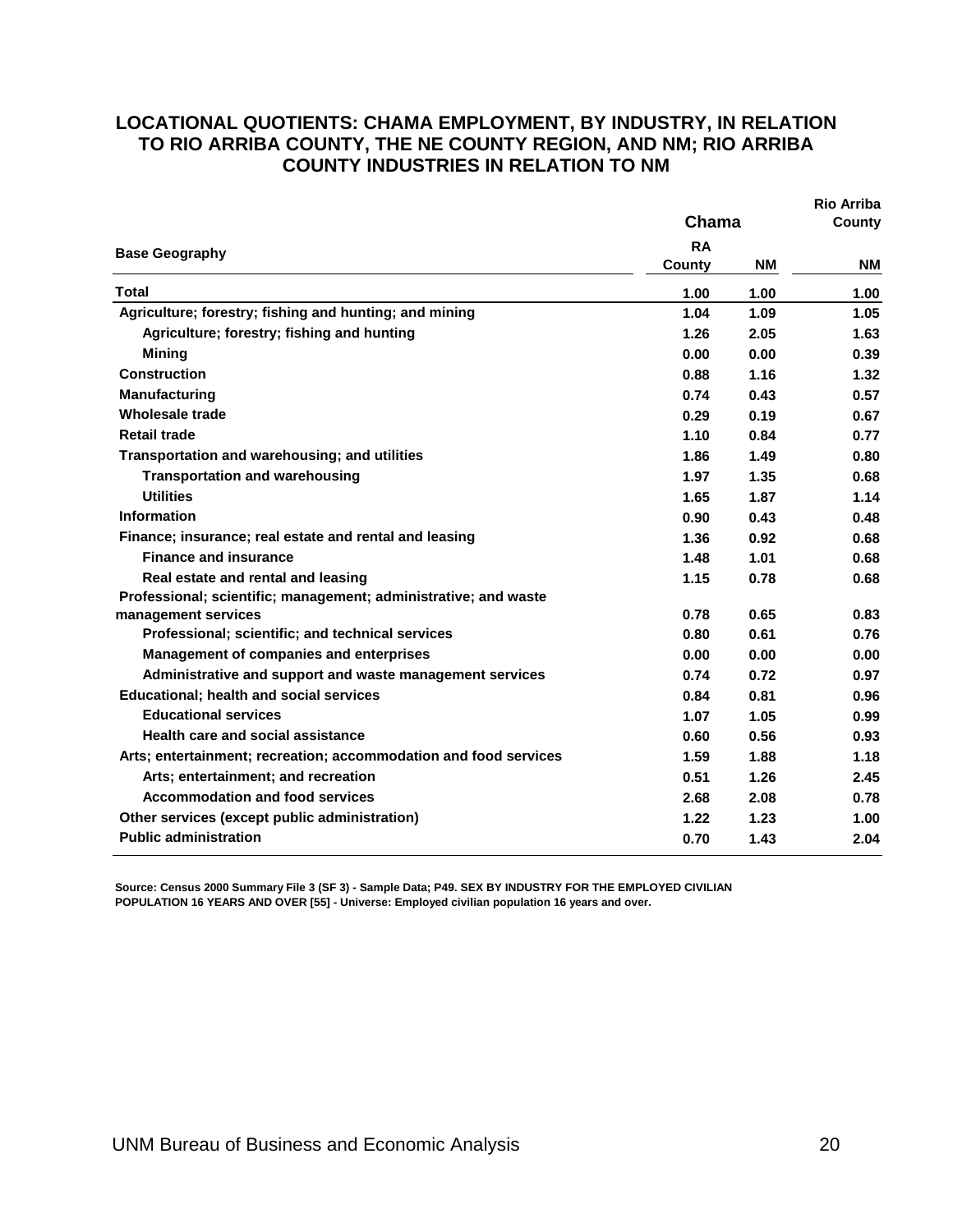#### <span id="page-23-0"></span>**LOCATIONAL QUOTIENTS: CHAMA EMPLOYMENT, BY OCCUPATION, IN RELATION TO RIO ARRIBA COUNTY AND NM; RIO ARRIBA COUNTY INDUSTRIES IN RELATION TO NM**

| <b>Base Geography</b><br><b>NM</b><br>County<br>NM<br>Total<br>1.00<br>1.00<br>1.00<br>Management; professional; and related occupations<br>0.96<br>0.84<br>0.88<br>Management; business; and financial operations occupations<br>1.22<br>1.11<br>0.91<br>Management occupations; except farmers and farm managers<br>1.48<br>0.89<br>1.66<br><b>Farmers and farm managers</b><br>0.00<br>0.00<br>1.17<br><b>Business and financial operations occupations</b><br>0.53<br>0.88<br>0.60<br><b>Business operations specialists</b><br>0.12<br>0.81<br>0.10<br><b>Financial specialists</b><br>0.97<br>0.93<br>0.95<br>Professional and related occupations<br>0.70<br>0.81<br>0.87<br><b>Computer and mathematical occupations</b><br>0.13<br>0.10<br>0.76<br>Architecture and engineering occupations<br>0.72<br>0.74<br>0.97<br>Architects; surveyors; cartographers; and engineers<br>0.50<br>1.01<br>0.50<br>Drafters; engineering; and mapping technicians<br>0.94<br>1.13<br>1.20<br>Life; physical; and social science occupations<br>0.72<br>0.84<br>1.16<br>Community and social services occupations<br>0.53<br>0.64<br>1.22<br><b>Legal occupations</b><br>0.71<br>0.66<br>0.47<br>Education; training; and library occupations<br>0.97<br>1.06<br>1.03<br>Arts; design; entertainment; sports; and media occupations<br>0.71<br>0.77<br>1.09<br>Healthcare practitioners and technical occupations<br>0.79<br>0.43<br>0.54<br>Health diagnosing and treating practitioners and technical occupations<br>0.21<br>0.11<br>0.52<br><b>Health technologists and technicians</b><br>2.06<br>1.22<br>0.59<br><b>Service occupations</b><br>1.05<br>1.30<br>1.24<br><b>Healthcare support occupations</b><br>1.66<br>1.62<br>0.97<br>Protective service occupations<br>1.31<br>1.54<br>0.85<br>Fire fighting; prevention; and law enforcement workers; including supervisors<br>1.74<br>2.03<br>1.17<br>Other protective service workers; including supervisors<br>0.16<br>0.32<br>2.04<br>Food preparation and serving related occupations<br>1.72<br>1.53<br>0.89<br>Building and grounds cleaning and maintenance occupations<br>1.52<br>0.97<br>1.57<br>Personal care and service occupations<br>0.31<br>0.44<br>1.42<br>Sales and office occupations<br>0.90<br>0.95<br>0.94<br>Sales and related occupations<br>0.76<br>0.75<br>1.01<br>Office and administrative support occupations<br>1.01<br>1.11<br>0.91<br>Farming; fishing; and forestry occupations<br>2.07<br>3.15<br>1.52<br>Construction; extraction; and maintenance occupations<br>0.96<br>1.13<br>1.17<br><b>Construction and extraction occupations</b><br>0.97<br>1.35<br>1.39<br>Supervisors; construction and extraction workers<br>1.04<br>0.97<br>1.07<br><b>Construction trades workers</b><br>0.99<br>1.52<br>1.53<br><b>Extraction workers</b><br>0.00<br>0.46<br>0.00<br>Installation; maintenance; and repair occupations<br>0.76<br>0.80<br>0.95<br>Production; transportation; and material moving occupations<br>1.05<br>0.92<br>0.88<br><b>Production occupations</b><br>0.83<br>0.80<br>0.97<br><b>Transportation and material moving occupations</b><br>1.31<br>1.04<br>0.79<br>Supervisors; transportation and material moving workers<br>0.80<br>0.97<br>1.21<br>Aircraft and traffic control occupations<br>0.00<br>0.00<br>0.13<br>Motor vehicle operators<br>1.03<br>0.92<br>0.90<br>Rail; water and other transportation occupations<br>2.47<br>1.59<br>0.64<br><b>Material moving workers</b><br>1.85<br>1.20<br>0.65 | Chama | Rio Arriba<br>County |
|----------------------------------------------------------------------------------------------------------------------------------------------------------------------------------------------------------------------------------------------------------------------------------------------------------------------------------------------------------------------------------------------------------------------------------------------------------------------------------------------------------------------------------------------------------------------------------------------------------------------------------------------------------------------------------------------------------------------------------------------------------------------------------------------------------------------------------------------------------------------------------------------------------------------------------------------------------------------------------------------------------------------------------------------------------------------------------------------------------------------------------------------------------------------------------------------------------------------------------------------------------------------------------------------------------------------------------------------------------------------------------------------------------------------------------------------------------------------------------------------------------------------------------------------------------------------------------------------------------------------------------------------------------------------------------------------------------------------------------------------------------------------------------------------------------------------------------------------------------------------------------------------------------------------------------------------------------------------------------------------------------------------------------------------------------------------------------------------------------------------------------------------------------------------------------------------------------------------------------------------------------------------------------------------------------------------------------------------------------------------------------------------------------------------------------------------------------------------------------------------------------------------------------------------------------------------------------------------------------------------------------------------------------------------------------------------------------------------------------------------------------------------------------------------------------------------------------------------------------------------------------------------------------------------------------------------------------------------------------------------------------------------------------------------------------------------------------------------------------------------------------------------------------------------------------------------------------------------------------------------------------------------------------------------------------------------------------------------------------------------------------------------------------------------------------------------------------------------------------------------------------------------|-------|----------------------|
|                                                                                                                                                                                                                                                                                                                                                                                                                                                                                                                                                                                                                                                                                                                                                                                                                                                                                                                                                                                                                                                                                                                                                                                                                                                                                                                                                                                                                                                                                                                                                                                                                                                                                                                                                                                                                                                                                                                                                                                                                                                                                                                                                                                                                                                                                                                                                                                                                                                                                                                                                                                                                                                                                                                                                                                                                                                                                                                                                                                                                                                                                                                                                                                                                                                                                                                                                                                                                                                                                                                      |       |                      |
|                                                                                                                                                                                                                                                                                                                                                                                                                                                                                                                                                                                                                                                                                                                                                                                                                                                                                                                                                                                                                                                                                                                                                                                                                                                                                                                                                                                                                                                                                                                                                                                                                                                                                                                                                                                                                                                                                                                                                                                                                                                                                                                                                                                                                                                                                                                                                                                                                                                                                                                                                                                                                                                                                                                                                                                                                                                                                                                                                                                                                                                                                                                                                                                                                                                                                                                                                                                                                                                                                                                      |       |                      |
|                                                                                                                                                                                                                                                                                                                                                                                                                                                                                                                                                                                                                                                                                                                                                                                                                                                                                                                                                                                                                                                                                                                                                                                                                                                                                                                                                                                                                                                                                                                                                                                                                                                                                                                                                                                                                                                                                                                                                                                                                                                                                                                                                                                                                                                                                                                                                                                                                                                                                                                                                                                                                                                                                                                                                                                                                                                                                                                                                                                                                                                                                                                                                                                                                                                                                                                                                                                                                                                                                                                      |       |                      |
|                                                                                                                                                                                                                                                                                                                                                                                                                                                                                                                                                                                                                                                                                                                                                                                                                                                                                                                                                                                                                                                                                                                                                                                                                                                                                                                                                                                                                                                                                                                                                                                                                                                                                                                                                                                                                                                                                                                                                                                                                                                                                                                                                                                                                                                                                                                                                                                                                                                                                                                                                                                                                                                                                                                                                                                                                                                                                                                                                                                                                                                                                                                                                                                                                                                                                                                                                                                                                                                                                                                      |       |                      |
|                                                                                                                                                                                                                                                                                                                                                                                                                                                                                                                                                                                                                                                                                                                                                                                                                                                                                                                                                                                                                                                                                                                                                                                                                                                                                                                                                                                                                                                                                                                                                                                                                                                                                                                                                                                                                                                                                                                                                                                                                                                                                                                                                                                                                                                                                                                                                                                                                                                                                                                                                                                                                                                                                                                                                                                                                                                                                                                                                                                                                                                                                                                                                                                                                                                                                                                                                                                                                                                                                                                      |       |                      |
|                                                                                                                                                                                                                                                                                                                                                                                                                                                                                                                                                                                                                                                                                                                                                                                                                                                                                                                                                                                                                                                                                                                                                                                                                                                                                                                                                                                                                                                                                                                                                                                                                                                                                                                                                                                                                                                                                                                                                                                                                                                                                                                                                                                                                                                                                                                                                                                                                                                                                                                                                                                                                                                                                                                                                                                                                                                                                                                                                                                                                                                                                                                                                                                                                                                                                                                                                                                                                                                                                                                      |       |                      |
|                                                                                                                                                                                                                                                                                                                                                                                                                                                                                                                                                                                                                                                                                                                                                                                                                                                                                                                                                                                                                                                                                                                                                                                                                                                                                                                                                                                                                                                                                                                                                                                                                                                                                                                                                                                                                                                                                                                                                                                                                                                                                                                                                                                                                                                                                                                                                                                                                                                                                                                                                                                                                                                                                                                                                                                                                                                                                                                                                                                                                                                                                                                                                                                                                                                                                                                                                                                                                                                                                                                      |       |                      |
|                                                                                                                                                                                                                                                                                                                                                                                                                                                                                                                                                                                                                                                                                                                                                                                                                                                                                                                                                                                                                                                                                                                                                                                                                                                                                                                                                                                                                                                                                                                                                                                                                                                                                                                                                                                                                                                                                                                                                                                                                                                                                                                                                                                                                                                                                                                                                                                                                                                                                                                                                                                                                                                                                                                                                                                                                                                                                                                                                                                                                                                                                                                                                                                                                                                                                                                                                                                                                                                                                                                      |       |                      |
|                                                                                                                                                                                                                                                                                                                                                                                                                                                                                                                                                                                                                                                                                                                                                                                                                                                                                                                                                                                                                                                                                                                                                                                                                                                                                                                                                                                                                                                                                                                                                                                                                                                                                                                                                                                                                                                                                                                                                                                                                                                                                                                                                                                                                                                                                                                                                                                                                                                                                                                                                                                                                                                                                                                                                                                                                                                                                                                                                                                                                                                                                                                                                                                                                                                                                                                                                                                                                                                                                                                      |       |                      |
|                                                                                                                                                                                                                                                                                                                                                                                                                                                                                                                                                                                                                                                                                                                                                                                                                                                                                                                                                                                                                                                                                                                                                                                                                                                                                                                                                                                                                                                                                                                                                                                                                                                                                                                                                                                                                                                                                                                                                                                                                                                                                                                                                                                                                                                                                                                                                                                                                                                                                                                                                                                                                                                                                                                                                                                                                                                                                                                                                                                                                                                                                                                                                                                                                                                                                                                                                                                                                                                                                                                      |       |                      |
|                                                                                                                                                                                                                                                                                                                                                                                                                                                                                                                                                                                                                                                                                                                                                                                                                                                                                                                                                                                                                                                                                                                                                                                                                                                                                                                                                                                                                                                                                                                                                                                                                                                                                                                                                                                                                                                                                                                                                                                                                                                                                                                                                                                                                                                                                                                                                                                                                                                                                                                                                                                                                                                                                                                                                                                                                                                                                                                                                                                                                                                                                                                                                                                                                                                                                                                                                                                                                                                                                                                      |       |                      |
|                                                                                                                                                                                                                                                                                                                                                                                                                                                                                                                                                                                                                                                                                                                                                                                                                                                                                                                                                                                                                                                                                                                                                                                                                                                                                                                                                                                                                                                                                                                                                                                                                                                                                                                                                                                                                                                                                                                                                                                                                                                                                                                                                                                                                                                                                                                                                                                                                                                                                                                                                                                                                                                                                                                                                                                                                                                                                                                                                                                                                                                                                                                                                                                                                                                                                                                                                                                                                                                                                                                      |       |                      |
|                                                                                                                                                                                                                                                                                                                                                                                                                                                                                                                                                                                                                                                                                                                                                                                                                                                                                                                                                                                                                                                                                                                                                                                                                                                                                                                                                                                                                                                                                                                                                                                                                                                                                                                                                                                                                                                                                                                                                                                                                                                                                                                                                                                                                                                                                                                                                                                                                                                                                                                                                                                                                                                                                                                                                                                                                                                                                                                                                                                                                                                                                                                                                                                                                                                                                                                                                                                                                                                                                                                      |       |                      |
|                                                                                                                                                                                                                                                                                                                                                                                                                                                                                                                                                                                                                                                                                                                                                                                                                                                                                                                                                                                                                                                                                                                                                                                                                                                                                                                                                                                                                                                                                                                                                                                                                                                                                                                                                                                                                                                                                                                                                                                                                                                                                                                                                                                                                                                                                                                                                                                                                                                                                                                                                                                                                                                                                                                                                                                                                                                                                                                                                                                                                                                                                                                                                                                                                                                                                                                                                                                                                                                                                                                      |       |                      |
|                                                                                                                                                                                                                                                                                                                                                                                                                                                                                                                                                                                                                                                                                                                                                                                                                                                                                                                                                                                                                                                                                                                                                                                                                                                                                                                                                                                                                                                                                                                                                                                                                                                                                                                                                                                                                                                                                                                                                                                                                                                                                                                                                                                                                                                                                                                                                                                                                                                                                                                                                                                                                                                                                                                                                                                                                                                                                                                                                                                                                                                                                                                                                                                                                                                                                                                                                                                                                                                                                                                      |       |                      |
|                                                                                                                                                                                                                                                                                                                                                                                                                                                                                                                                                                                                                                                                                                                                                                                                                                                                                                                                                                                                                                                                                                                                                                                                                                                                                                                                                                                                                                                                                                                                                                                                                                                                                                                                                                                                                                                                                                                                                                                                                                                                                                                                                                                                                                                                                                                                                                                                                                                                                                                                                                                                                                                                                                                                                                                                                                                                                                                                                                                                                                                                                                                                                                                                                                                                                                                                                                                                                                                                                                                      |       |                      |
|                                                                                                                                                                                                                                                                                                                                                                                                                                                                                                                                                                                                                                                                                                                                                                                                                                                                                                                                                                                                                                                                                                                                                                                                                                                                                                                                                                                                                                                                                                                                                                                                                                                                                                                                                                                                                                                                                                                                                                                                                                                                                                                                                                                                                                                                                                                                                                                                                                                                                                                                                                                                                                                                                                                                                                                                                                                                                                                                                                                                                                                                                                                                                                                                                                                                                                                                                                                                                                                                                                                      |       |                      |
|                                                                                                                                                                                                                                                                                                                                                                                                                                                                                                                                                                                                                                                                                                                                                                                                                                                                                                                                                                                                                                                                                                                                                                                                                                                                                                                                                                                                                                                                                                                                                                                                                                                                                                                                                                                                                                                                                                                                                                                                                                                                                                                                                                                                                                                                                                                                                                                                                                                                                                                                                                                                                                                                                                                                                                                                                                                                                                                                                                                                                                                                                                                                                                                                                                                                                                                                                                                                                                                                                                                      |       |                      |
|                                                                                                                                                                                                                                                                                                                                                                                                                                                                                                                                                                                                                                                                                                                                                                                                                                                                                                                                                                                                                                                                                                                                                                                                                                                                                                                                                                                                                                                                                                                                                                                                                                                                                                                                                                                                                                                                                                                                                                                                                                                                                                                                                                                                                                                                                                                                                                                                                                                                                                                                                                                                                                                                                                                                                                                                                                                                                                                                                                                                                                                                                                                                                                                                                                                                                                                                                                                                                                                                                                                      |       |                      |
|                                                                                                                                                                                                                                                                                                                                                                                                                                                                                                                                                                                                                                                                                                                                                                                                                                                                                                                                                                                                                                                                                                                                                                                                                                                                                                                                                                                                                                                                                                                                                                                                                                                                                                                                                                                                                                                                                                                                                                                                                                                                                                                                                                                                                                                                                                                                                                                                                                                                                                                                                                                                                                                                                                                                                                                                                                                                                                                                                                                                                                                                                                                                                                                                                                                                                                                                                                                                                                                                                                                      |       |                      |
|                                                                                                                                                                                                                                                                                                                                                                                                                                                                                                                                                                                                                                                                                                                                                                                                                                                                                                                                                                                                                                                                                                                                                                                                                                                                                                                                                                                                                                                                                                                                                                                                                                                                                                                                                                                                                                                                                                                                                                                                                                                                                                                                                                                                                                                                                                                                                                                                                                                                                                                                                                                                                                                                                                                                                                                                                                                                                                                                                                                                                                                                                                                                                                                                                                                                                                                                                                                                                                                                                                                      |       |                      |
|                                                                                                                                                                                                                                                                                                                                                                                                                                                                                                                                                                                                                                                                                                                                                                                                                                                                                                                                                                                                                                                                                                                                                                                                                                                                                                                                                                                                                                                                                                                                                                                                                                                                                                                                                                                                                                                                                                                                                                                                                                                                                                                                                                                                                                                                                                                                                                                                                                                                                                                                                                                                                                                                                                                                                                                                                                                                                                                                                                                                                                                                                                                                                                                                                                                                                                                                                                                                                                                                                                                      |       |                      |
|                                                                                                                                                                                                                                                                                                                                                                                                                                                                                                                                                                                                                                                                                                                                                                                                                                                                                                                                                                                                                                                                                                                                                                                                                                                                                                                                                                                                                                                                                                                                                                                                                                                                                                                                                                                                                                                                                                                                                                                                                                                                                                                                                                                                                                                                                                                                                                                                                                                                                                                                                                                                                                                                                                                                                                                                                                                                                                                                                                                                                                                                                                                                                                                                                                                                                                                                                                                                                                                                                                                      |       |                      |
|                                                                                                                                                                                                                                                                                                                                                                                                                                                                                                                                                                                                                                                                                                                                                                                                                                                                                                                                                                                                                                                                                                                                                                                                                                                                                                                                                                                                                                                                                                                                                                                                                                                                                                                                                                                                                                                                                                                                                                                                                                                                                                                                                                                                                                                                                                                                                                                                                                                                                                                                                                                                                                                                                                                                                                                                                                                                                                                                                                                                                                                                                                                                                                                                                                                                                                                                                                                                                                                                                                                      |       |                      |
|                                                                                                                                                                                                                                                                                                                                                                                                                                                                                                                                                                                                                                                                                                                                                                                                                                                                                                                                                                                                                                                                                                                                                                                                                                                                                                                                                                                                                                                                                                                                                                                                                                                                                                                                                                                                                                                                                                                                                                                                                                                                                                                                                                                                                                                                                                                                                                                                                                                                                                                                                                                                                                                                                                                                                                                                                                                                                                                                                                                                                                                                                                                                                                                                                                                                                                                                                                                                                                                                                                                      |       |                      |
|                                                                                                                                                                                                                                                                                                                                                                                                                                                                                                                                                                                                                                                                                                                                                                                                                                                                                                                                                                                                                                                                                                                                                                                                                                                                                                                                                                                                                                                                                                                                                                                                                                                                                                                                                                                                                                                                                                                                                                                                                                                                                                                                                                                                                                                                                                                                                                                                                                                                                                                                                                                                                                                                                                                                                                                                                                                                                                                                                                                                                                                                                                                                                                                                                                                                                                                                                                                                                                                                                                                      |       |                      |
|                                                                                                                                                                                                                                                                                                                                                                                                                                                                                                                                                                                                                                                                                                                                                                                                                                                                                                                                                                                                                                                                                                                                                                                                                                                                                                                                                                                                                                                                                                                                                                                                                                                                                                                                                                                                                                                                                                                                                                                                                                                                                                                                                                                                                                                                                                                                                                                                                                                                                                                                                                                                                                                                                                                                                                                                                                                                                                                                                                                                                                                                                                                                                                                                                                                                                                                                                                                                                                                                                                                      |       |                      |
|                                                                                                                                                                                                                                                                                                                                                                                                                                                                                                                                                                                                                                                                                                                                                                                                                                                                                                                                                                                                                                                                                                                                                                                                                                                                                                                                                                                                                                                                                                                                                                                                                                                                                                                                                                                                                                                                                                                                                                                                                                                                                                                                                                                                                                                                                                                                                                                                                                                                                                                                                                                                                                                                                                                                                                                                                                                                                                                                                                                                                                                                                                                                                                                                                                                                                                                                                                                                                                                                                                                      |       |                      |
|                                                                                                                                                                                                                                                                                                                                                                                                                                                                                                                                                                                                                                                                                                                                                                                                                                                                                                                                                                                                                                                                                                                                                                                                                                                                                                                                                                                                                                                                                                                                                                                                                                                                                                                                                                                                                                                                                                                                                                                                                                                                                                                                                                                                                                                                                                                                                                                                                                                                                                                                                                                                                                                                                                                                                                                                                                                                                                                                                                                                                                                                                                                                                                                                                                                                                                                                                                                                                                                                                                                      |       |                      |
|                                                                                                                                                                                                                                                                                                                                                                                                                                                                                                                                                                                                                                                                                                                                                                                                                                                                                                                                                                                                                                                                                                                                                                                                                                                                                                                                                                                                                                                                                                                                                                                                                                                                                                                                                                                                                                                                                                                                                                                                                                                                                                                                                                                                                                                                                                                                                                                                                                                                                                                                                                                                                                                                                                                                                                                                                                                                                                                                                                                                                                                                                                                                                                                                                                                                                                                                                                                                                                                                                                                      |       |                      |
|                                                                                                                                                                                                                                                                                                                                                                                                                                                                                                                                                                                                                                                                                                                                                                                                                                                                                                                                                                                                                                                                                                                                                                                                                                                                                                                                                                                                                                                                                                                                                                                                                                                                                                                                                                                                                                                                                                                                                                                                                                                                                                                                                                                                                                                                                                                                                                                                                                                                                                                                                                                                                                                                                                                                                                                                                                                                                                                                                                                                                                                                                                                                                                                                                                                                                                                                                                                                                                                                                                                      |       |                      |
|                                                                                                                                                                                                                                                                                                                                                                                                                                                                                                                                                                                                                                                                                                                                                                                                                                                                                                                                                                                                                                                                                                                                                                                                                                                                                                                                                                                                                                                                                                                                                                                                                                                                                                                                                                                                                                                                                                                                                                                                                                                                                                                                                                                                                                                                                                                                                                                                                                                                                                                                                                                                                                                                                                                                                                                                                                                                                                                                                                                                                                                                                                                                                                                                                                                                                                                                                                                                                                                                                                                      |       |                      |
|                                                                                                                                                                                                                                                                                                                                                                                                                                                                                                                                                                                                                                                                                                                                                                                                                                                                                                                                                                                                                                                                                                                                                                                                                                                                                                                                                                                                                                                                                                                                                                                                                                                                                                                                                                                                                                                                                                                                                                                                                                                                                                                                                                                                                                                                                                                                                                                                                                                                                                                                                                                                                                                                                                                                                                                                                                                                                                                                                                                                                                                                                                                                                                                                                                                                                                                                                                                                                                                                                                                      |       |                      |
|                                                                                                                                                                                                                                                                                                                                                                                                                                                                                                                                                                                                                                                                                                                                                                                                                                                                                                                                                                                                                                                                                                                                                                                                                                                                                                                                                                                                                                                                                                                                                                                                                                                                                                                                                                                                                                                                                                                                                                                                                                                                                                                                                                                                                                                                                                                                                                                                                                                                                                                                                                                                                                                                                                                                                                                                                                                                                                                                                                                                                                                                                                                                                                                                                                                                                                                                                                                                                                                                                                                      |       |                      |
|                                                                                                                                                                                                                                                                                                                                                                                                                                                                                                                                                                                                                                                                                                                                                                                                                                                                                                                                                                                                                                                                                                                                                                                                                                                                                                                                                                                                                                                                                                                                                                                                                                                                                                                                                                                                                                                                                                                                                                                                                                                                                                                                                                                                                                                                                                                                                                                                                                                                                                                                                                                                                                                                                                                                                                                                                                                                                                                                                                                                                                                                                                                                                                                                                                                                                                                                                                                                                                                                                                                      |       |                      |
|                                                                                                                                                                                                                                                                                                                                                                                                                                                                                                                                                                                                                                                                                                                                                                                                                                                                                                                                                                                                                                                                                                                                                                                                                                                                                                                                                                                                                                                                                                                                                                                                                                                                                                                                                                                                                                                                                                                                                                                                                                                                                                                                                                                                                                                                                                                                                                                                                                                                                                                                                                                                                                                                                                                                                                                                                                                                                                                                                                                                                                                                                                                                                                                                                                                                                                                                                                                                                                                                                                                      |       |                      |
|                                                                                                                                                                                                                                                                                                                                                                                                                                                                                                                                                                                                                                                                                                                                                                                                                                                                                                                                                                                                                                                                                                                                                                                                                                                                                                                                                                                                                                                                                                                                                                                                                                                                                                                                                                                                                                                                                                                                                                                                                                                                                                                                                                                                                                                                                                                                                                                                                                                                                                                                                                                                                                                                                                                                                                                                                                                                                                                                                                                                                                                                                                                                                                                                                                                                                                                                                                                                                                                                                                                      |       |                      |
|                                                                                                                                                                                                                                                                                                                                                                                                                                                                                                                                                                                                                                                                                                                                                                                                                                                                                                                                                                                                                                                                                                                                                                                                                                                                                                                                                                                                                                                                                                                                                                                                                                                                                                                                                                                                                                                                                                                                                                                                                                                                                                                                                                                                                                                                                                                                                                                                                                                                                                                                                                                                                                                                                                                                                                                                                                                                                                                                                                                                                                                                                                                                                                                                                                                                                                                                                                                                                                                                                                                      |       |                      |
|                                                                                                                                                                                                                                                                                                                                                                                                                                                                                                                                                                                                                                                                                                                                                                                                                                                                                                                                                                                                                                                                                                                                                                                                                                                                                                                                                                                                                                                                                                                                                                                                                                                                                                                                                                                                                                                                                                                                                                                                                                                                                                                                                                                                                                                                                                                                                                                                                                                                                                                                                                                                                                                                                                                                                                                                                                                                                                                                                                                                                                                                                                                                                                                                                                                                                                                                                                                                                                                                                                                      |       |                      |
|                                                                                                                                                                                                                                                                                                                                                                                                                                                                                                                                                                                                                                                                                                                                                                                                                                                                                                                                                                                                                                                                                                                                                                                                                                                                                                                                                                                                                                                                                                                                                                                                                                                                                                                                                                                                                                                                                                                                                                                                                                                                                                                                                                                                                                                                                                                                                                                                                                                                                                                                                                                                                                                                                                                                                                                                                                                                                                                                                                                                                                                                                                                                                                                                                                                                                                                                                                                                                                                                                                                      |       |                      |
|                                                                                                                                                                                                                                                                                                                                                                                                                                                                                                                                                                                                                                                                                                                                                                                                                                                                                                                                                                                                                                                                                                                                                                                                                                                                                                                                                                                                                                                                                                                                                                                                                                                                                                                                                                                                                                                                                                                                                                                                                                                                                                                                                                                                                                                                                                                                                                                                                                                                                                                                                                                                                                                                                                                                                                                                                                                                                                                                                                                                                                                                                                                                                                                                                                                                                                                                                                                                                                                                                                                      |       |                      |
|                                                                                                                                                                                                                                                                                                                                                                                                                                                                                                                                                                                                                                                                                                                                                                                                                                                                                                                                                                                                                                                                                                                                                                                                                                                                                                                                                                                                                                                                                                                                                                                                                                                                                                                                                                                                                                                                                                                                                                                                                                                                                                                                                                                                                                                                                                                                                                                                                                                                                                                                                                                                                                                                                                                                                                                                                                                                                                                                                                                                                                                                                                                                                                                                                                                                                                                                                                                                                                                                                                                      |       |                      |
|                                                                                                                                                                                                                                                                                                                                                                                                                                                                                                                                                                                                                                                                                                                                                                                                                                                                                                                                                                                                                                                                                                                                                                                                                                                                                                                                                                                                                                                                                                                                                                                                                                                                                                                                                                                                                                                                                                                                                                                                                                                                                                                                                                                                                                                                                                                                                                                                                                                                                                                                                                                                                                                                                                                                                                                                                                                                                                                                                                                                                                                                                                                                                                                                                                                                                                                                                                                                                                                                                                                      |       |                      |
|                                                                                                                                                                                                                                                                                                                                                                                                                                                                                                                                                                                                                                                                                                                                                                                                                                                                                                                                                                                                                                                                                                                                                                                                                                                                                                                                                                                                                                                                                                                                                                                                                                                                                                                                                                                                                                                                                                                                                                                                                                                                                                                                                                                                                                                                                                                                                                                                                                                                                                                                                                                                                                                                                                                                                                                                                                                                                                                                                                                                                                                                                                                                                                                                                                                                                                                                                                                                                                                                                                                      |       |                      |
|                                                                                                                                                                                                                                                                                                                                                                                                                                                                                                                                                                                                                                                                                                                                                                                                                                                                                                                                                                                                                                                                                                                                                                                                                                                                                                                                                                                                                                                                                                                                                                                                                                                                                                                                                                                                                                                                                                                                                                                                                                                                                                                                                                                                                                                                                                                                                                                                                                                                                                                                                                                                                                                                                                                                                                                                                                                                                                                                                                                                                                                                                                                                                                                                                                                                                                                                                                                                                                                                                                                      |       |                      |
|                                                                                                                                                                                                                                                                                                                                                                                                                                                                                                                                                                                                                                                                                                                                                                                                                                                                                                                                                                                                                                                                                                                                                                                                                                                                                                                                                                                                                                                                                                                                                                                                                                                                                                                                                                                                                                                                                                                                                                                                                                                                                                                                                                                                                                                                                                                                                                                                                                                                                                                                                                                                                                                                                                                                                                                                                                                                                                                                                                                                                                                                                                                                                                                                                                                                                                                                                                                                                                                                                                                      |       |                      |
|                                                                                                                                                                                                                                                                                                                                                                                                                                                                                                                                                                                                                                                                                                                                                                                                                                                                                                                                                                                                                                                                                                                                                                                                                                                                                                                                                                                                                                                                                                                                                                                                                                                                                                                                                                                                                                                                                                                                                                                                                                                                                                                                                                                                                                                                                                                                                                                                                                                                                                                                                                                                                                                                                                                                                                                                                                                                                                                                                                                                                                                                                                                                                                                                                                                                                                                                                                                                                                                                                                                      |       |                      |
|                                                                                                                                                                                                                                                                                                                                                                                                                                                                                                                                                                                                                                                                                                                                                                                                                                                                                                                                                                                                                                                                                                                                                                                                                                                                                                                                                                                                                                                                                                                                                                                                                                                                                                                                                                                                                                                                                                                                                                                                                                                                                                                                                                                                                                                                                                                                                                                                                                                                                                                                                                                                                                                                                                                                                                                                                                                                                                                                                                                                                                                                                                                                                                                                                                                                                                                                                                                                                                                                                                                      |       |                      |
|                                                                                                                                                                                                                                                                                                                                                                                                                                                                                                                                                                                                                                                                                                                                                                                                                                                                                                                                                                                                                                                                                                                                                                                                                                                                                                                                                                                                                                                                                                                                                                                                                                                                                                                                                                                                                                                                                                                                                                                                                                                                                                                                                                                                                                                                                                                                                                                                                                                                                                                                                                                                                                                                                                                                                                                                                                                                                                                                                                                                                                                                                                                                                                                                                                                                                                                                                                                                                                                                                                                      |       |                      |

**Source: Census 2000 Summary File 3 (SF 3) - Sample Data; P50. SEX BY OCCUPATION FOR THE EMPLOYED CIVILIAN POPULATION 16 YEARS AND OVER [95] - Universe: Employed civilian population 16 years and over.**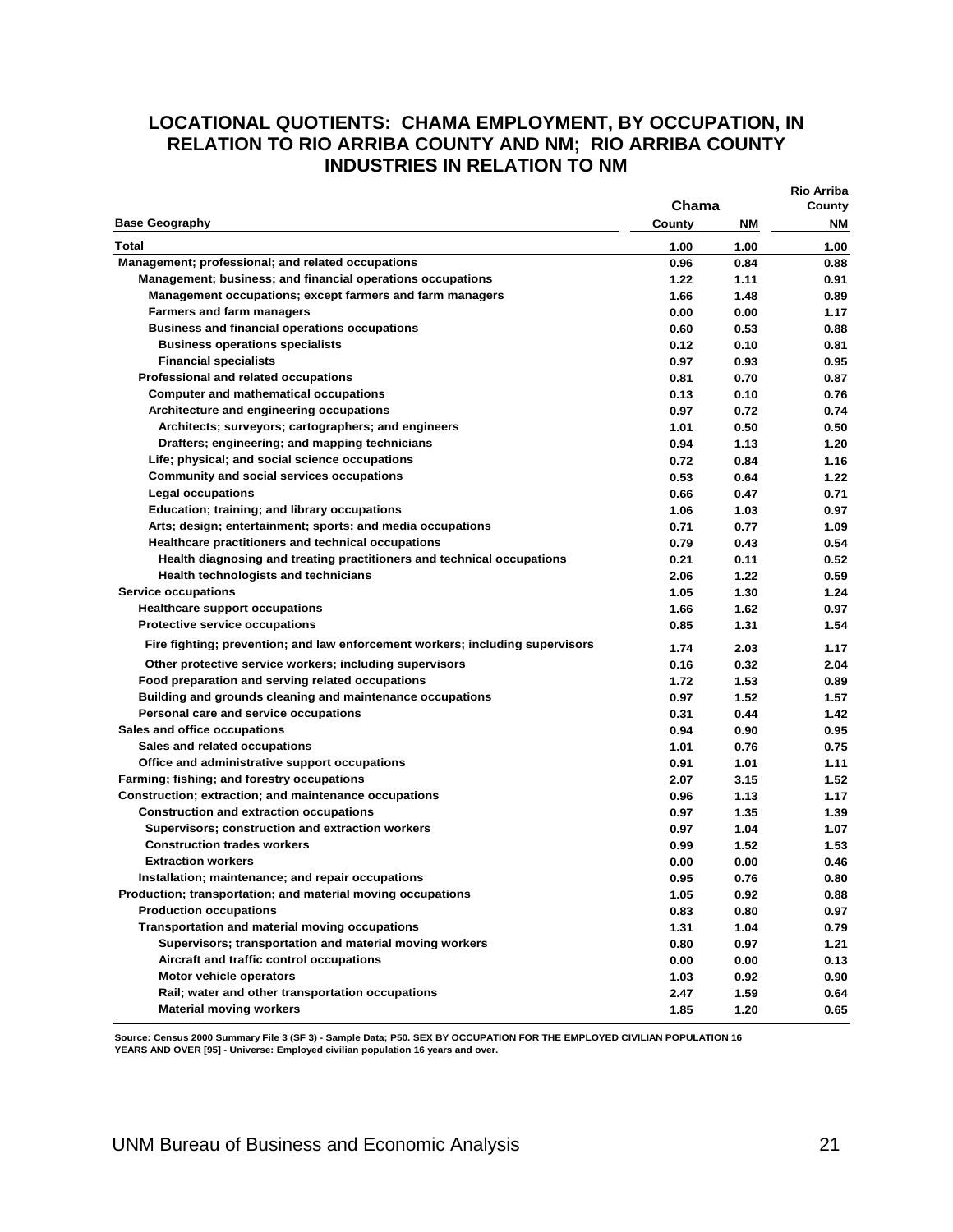#### <span id="page-24-0"></span>**Rio Arriba LOCATIONAL QUOTIENTS: CHAMA EMPLOYMENT, BY OWNERSHIP, IN RELATION TO RIO ARRIBA COUNTY, THE NE COUNTY REGION, AND NM; RIO ARRIBA COUNTY INDUSTRIES IN RELATION TO NM**

|                                                        | Chama  | NIU MITIUA<br>County |      |
|--------------------------------------------------------|--------|----------------------|------|
| <b>Base Geography</b>                                  | County | <b>NM</b>            | NM   |
| Total                                                  | 1.00   | 1.00                 | 1.00 |
| Private for-profit wage and salary workers             | 0.94   | 0.95                 | 1.01 |
| Employee of private company                            | 2.27   | 1.86                 | 0.82 |
| Self-employed in own incorporated business             | 1.11   | 1.65                 | 1.48 |
| Private not-for-profit wage and salary workers         | 1.00   | 1.84                 | 1.83 |
| Local government workers                               | 0.61   | 1.10                 | 1.79 |
| State government workers                               | 0.41   | 1.17                 | 2.84 |
| Federal government workers                             | 1.21   | 1.35                 | 1.12 |
| Self-employed workers in own not incorporated business | 3.03   | 3.23                 | 1.07 |
| Unpaid family workers                                  | 0.80   | 0.05                 | 0.07 |

Source: Census 2000 Summary File 3 (SF 3) - Sample Data; P51. SEX BY INDUSTRY BY CLASS OF WORKER FOR THE EMPLOYED CIVILIAN POPULATION 16 YEARS AND OVER [65] - Universe: Employed civilian population 16 years and over.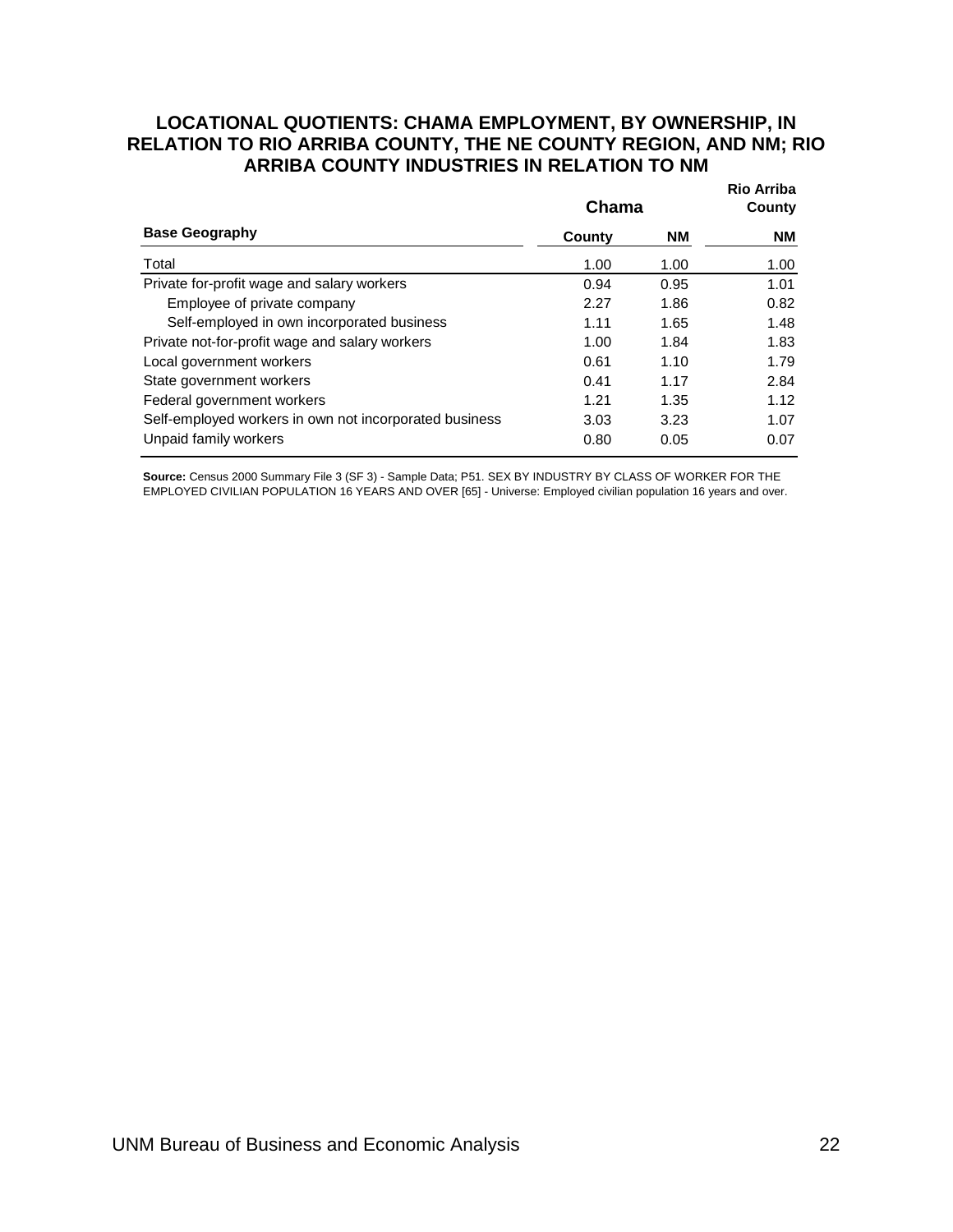

#### **CHAMA EMPLOYMENT LOCATION QUOTIENTS, BY INDUSTRY, 2000**

<span id="page-25-0"></span>Source: Census 2000 Summary File 3 (SF 3) - Sample Data; P49. Calculations by UNM/BBER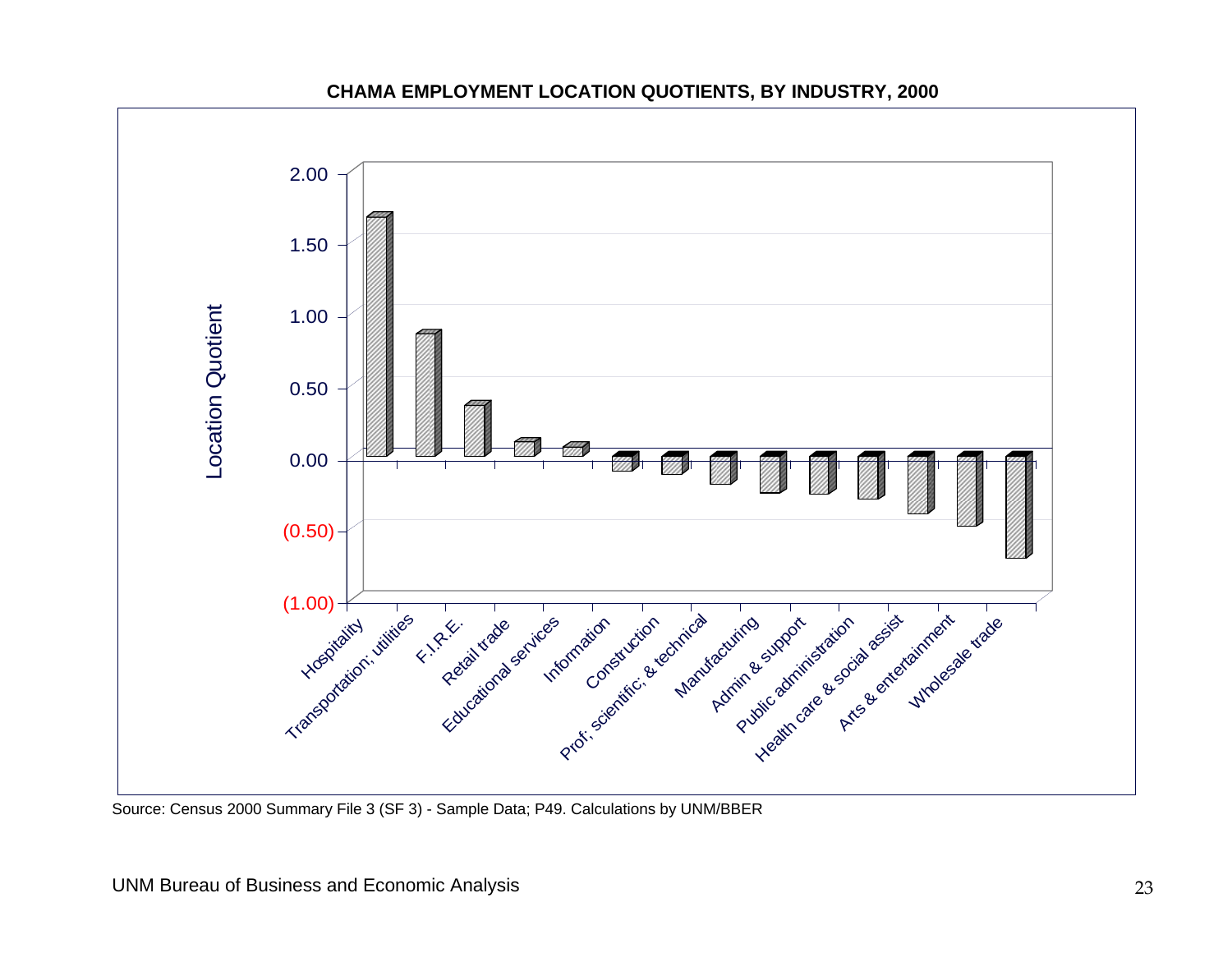#### **CHAMA – PRINCIPAL CONSUMER CLUSTERS**

#### **Segment 31 Rural Resort Dwellers**



*Rural Resort Dwellers* residents follow the scenic route. Favoring milder climates and pastoral settings, they live in rural nonfarm areas throughout the United States. These small, growing communities consist of singlefamily or mobile homes with a significant inventory of seasonal housing. With a median age of 46 years, the population is older than the U.S. median; most residents are married with no children living at home. Although retirement officially looms for many, most are still working. Many in *Rural Resort Dwellers* neighborhoods are self-employed with a median household income of \$43,000. Simple living and consumer tastes describe the

*Rural Resort Dwellers* residents. They own equipment so they can work on home and garden improvement projects. Domestic four-wheel drive trucks are popular. Their lifestyle includes baking and preparing home-cooked meals as well as participating in local civic issues. They read magazines that focus on fishing, hunting, and home improvement. They go hunting, listen to country music, and zoom around in power

<span id="page-26-0"></span>Source: ESRI, Community Tapestry. 2006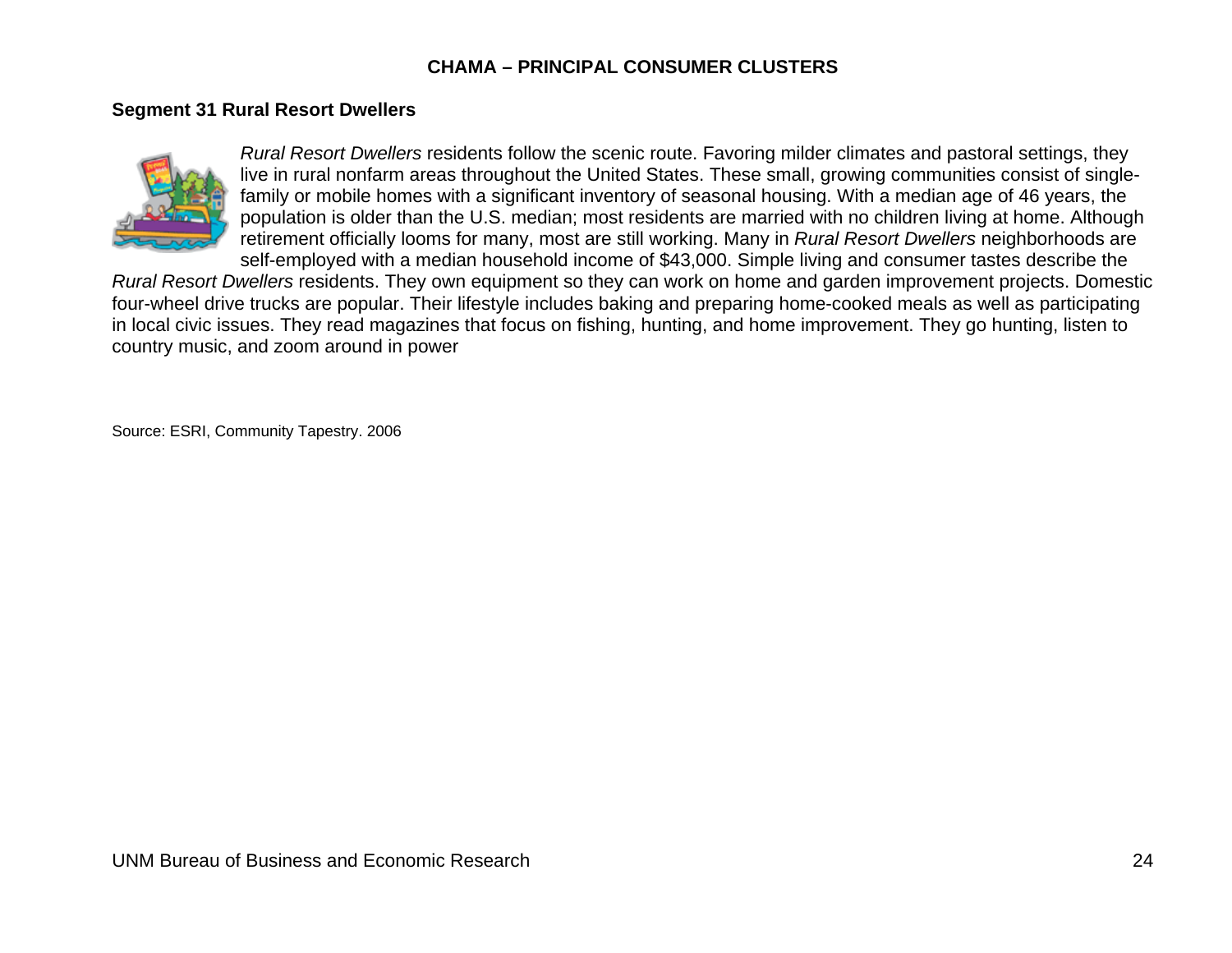|           |                                        |                |               |              | <b>Avg Est</b> |          |
|-----------|----------------------------------------|----------------|---------------|--------------|----------------|----------|
|           | <b>NAICS Sector</b>                    | # Est          | <b>Employ</b> | <b>Wages</b> | <b>Size</b>    | Avg Wage |
|           |                                        |                |               |              |                |          |
| 11        | <b>Agriculture</b>                     | 5              | 19.7          | 17,595       | 3.9            | 895      |
| 22        | <b>Utilities</b>                       | $\overline{2}$ | 19.3          | 33,989       | 9.7            | 1,758    |
| 23        | <b>Construction</b>                    | $6\phantom{1}$ | 19.2          | 20,907       | 3.2            | 1,091    |
| $31 - 33$ | <b>Manufacturing</b>                   | 3              | 8.6           | 73,352       | 2.9            | 8,546    |
| 44-45     | <b>Retail Trade</b>                    | 15             | 67.8          | 37,906       | 4.5            | 559      |
| 48-49     | <b>Transp &amp; Warehousing</b>        | 3              | 36.5          | 29,636       | 12.2           | 812      |
| 51        | <b>Information</b>                     | $\overline{2}$ | 3.8           | 21,800       | 1.9            | 5,687    |
| 52        | <b>Finance &amp; Insurance</b>         | 3              | 13.8          | 21,746       | 4.6            | 1,572    |
| 53        | <b>Real Estate</b>                     | $\overline{2}$ | 3.3           | 41,456       | 1.6            | 12,756   |
| 54        | Prof, Scientific, Tech                 |                | 4.0           | 138,830      | 4.0            | 34,708   |
| 56        | <b>Admin &amp; Support</b>             | $\mathbf{2}$   | 2.9           | 33,267       | 1.5            | 11,406   |
| 61        | <b>Educational Services</b>            | 1              | 26.2          | 822,812      | 26.2           | 31,445   |
| 62        | <b>Health Care &amp; Social Assist</b> | 3              | 13.5          | 317,642      | 4.5            | 23,529   |
| 71        | <b>Arts, Entertain &amp; Recr</b>      | $\overline{2}$ | 4.7           | 87,043       | 2.3            | 18,652   |
| 72        | <b>Hospitality</b>                     | 21             | 120.2         | 1,823,983    | 5.7            | 15,179   |
| 81        | <b>Other Services</b>                  | 4              | 6.7           | 122,557      | 1.7            | 18,384   |
| 92        | <b>Public Administration</b>           | 5              | 18.8          | 468,590      | 3.8            | 24,991   |
| Total     | <b>Total</b>                           | 80             | 388.8         | 4,113,110    | 4.9            | 10,578   |

#### **CHAMA: BUSINESS ESTABLISHMENTS, EMPLOYMENT AND WAGES, BY 2-DIGIT NAICS, 2004**

<span id="page-27-0"></span>**Source: NM Department of Labor, ES-202 (Covered Employment Statistics, 2004. Calculations by UNM-BBER, 2006.**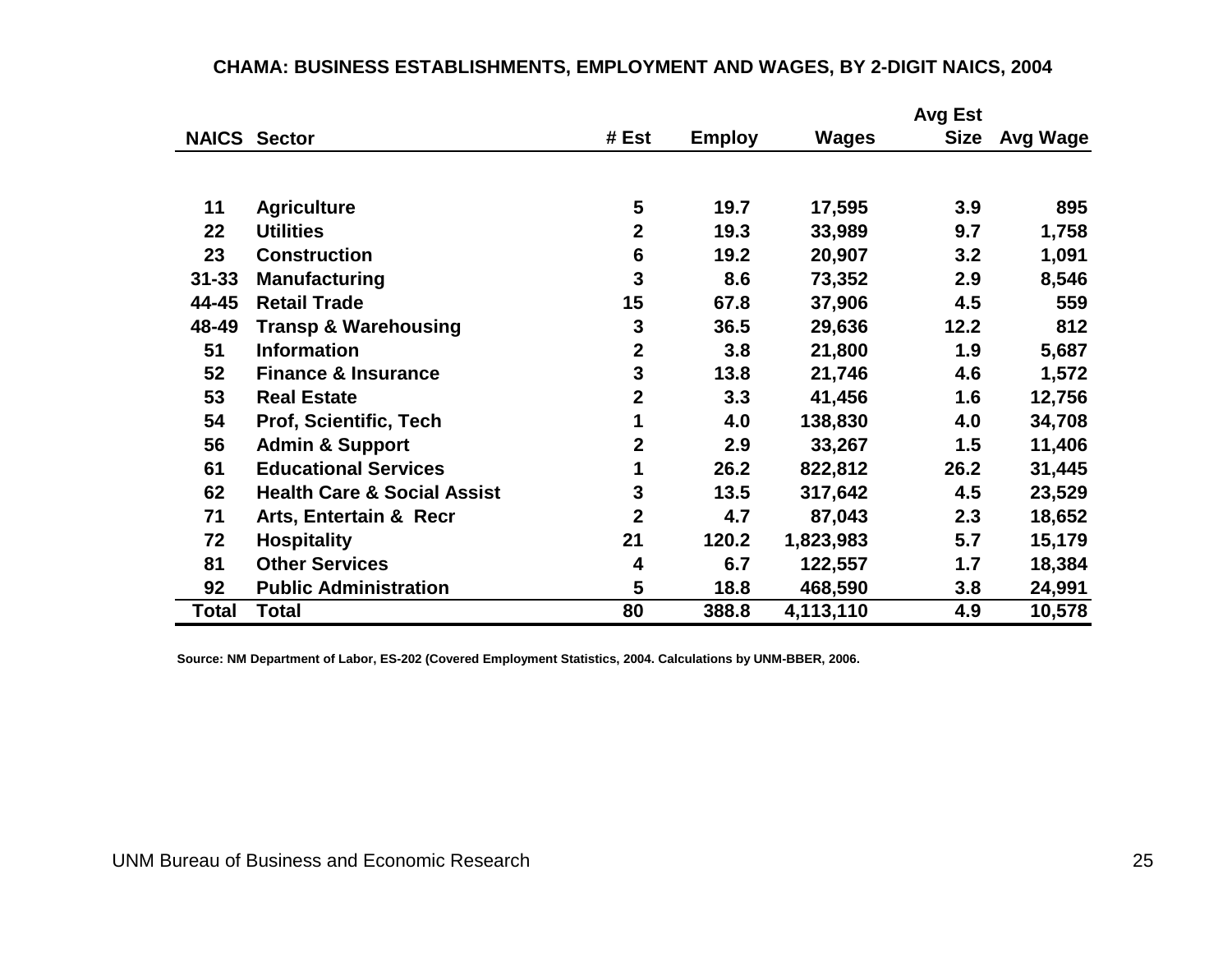<span id="page-28-0"></span>

|                                                     |                         |       |                             | Avg  | Avg    |
|-----------------------------------------------------|-------------------------|-------|-----------------------------|------|--------|
| <b>NAICS Sector</b>                                 | # Est                   |       | # Empl Total Wages Empl/Est |      | Wage   |
| <b>111 Crop Production</b>                          | 1                       | $1.2$ | 33,782                      | 1.2  | 28,956 |
| <b>112 Animal Production</b>                        | 1                       | 4.0   | 134,624                     | 4.0  | 33,656 |
| 113 Forestry and Logging                            | 2                       | 10.7  | 111,272                     | 5.3  | 10,432 |
| 115 Support Activities for Agriculture and Forestry | 1                       | 3.8   | 66,350                      | 3.8  | 17,309 |
| 221 Utilities                                       | $\overline{\mathbf{2}}$ | 19.3  | 657,126                     | 9.7  | 33,989 |
| 236 Construction of Buildings                       | $\mathbf{2}$            | 10.9  | 226,811                     | 5.5  | 20,777 |
| 237 Heavy and Civil Engineering Construction        | 2                       | 4.3   | 105,699                     | 2.1  | 24,870 |
| <b>238 Specialty Trade Contractors</b>              | 2                       | 4.0   | 68,200                      | 2.0  | 17,050 |
| <b>314 Texile Product Mills</b>                     | 1                       | 2.8   | 16,387                      | 2.8  | 5,959  |
| 327 Nonmetallic Mineral Product Manufacturing       | 1                       | 3.8   | 123,543                     | 3.8  | 32,229 |
| 332 Fabricated Metal Product Manufacturing          | 1                       | 2.0   | 70,328                      | 2.0  | 35,164 |
| 441 Motor Vehicle & Parts Dealers                   | 1                       | 4.5   | 105,251                     | 4.5  | 23,389 |
| 443 Electronics & Appliance Stores                  | 1                       | 1.0   | 18,352                      | 1.0  | 18,352 |
| 444 Building Material Dealers (1)                   | 2                       | 3.5   | 70,128                      | 1.8  | 20,037 |
| 445 Food & Beverage Stores                          | 1                       | 20.3  | 482,257                     | 20.3 | 23,815 |
| 446 Health & Personal Care Stores                   | 1                       | 6.7   | 194,378                     | 6.7  | 29,157 |
| <b>447 Gasoline Stations</b>                        | 2                       | 11.3  | 188,475                     | 5.7  | 16,630 |
| 451 Sporting Goods, Hobby, Book, & Music Stores     | 2                       | 2.1   | 20,605                      | 1.0  | 9,890  |
| <b>452 General Merchandise Stores</b>               | 1                       | 4.9   | 70,412                      | 4.9  | 14,321 |
| <b>453 Miscellaneous Store Retailers</b>            | 3                       | 10.4  | 124,369                     | 3.5  | 11,939 |
| <b>454 Nonstore Retailers</b>                       | 1                       | 3.2   | 103,592                     | 3.2  | 32,713 |
| <b>484 Truck Transportation</b>                     | 1                       | 5.0   | 154,073                     | 5.0  | 30,815 |
| <b>486 Pipeline Transportation</b>                  | 1                       | 2.0   | 91,600                      | 2.0  | 45,800 |
| 487 Scenic & Sightseeing Transportation             | 1                       | 29.5  | 836,051                     | 29.5 | 28,341 |
| 515 Broadcasting (except Internet)                  | 1                       | 1.8   | 40,219                      | 1.8  | 21,938 |
| <b>519 Other Information Services</b>               | 1                       | 2.0   | 43,346                      | 2.0  | 21,673 |

# **CHAMA: BUSINESS ESTABLISHMENTS, EMPLOYMENT AND WAGES, BY 3-DIGIT NAICS, 2004**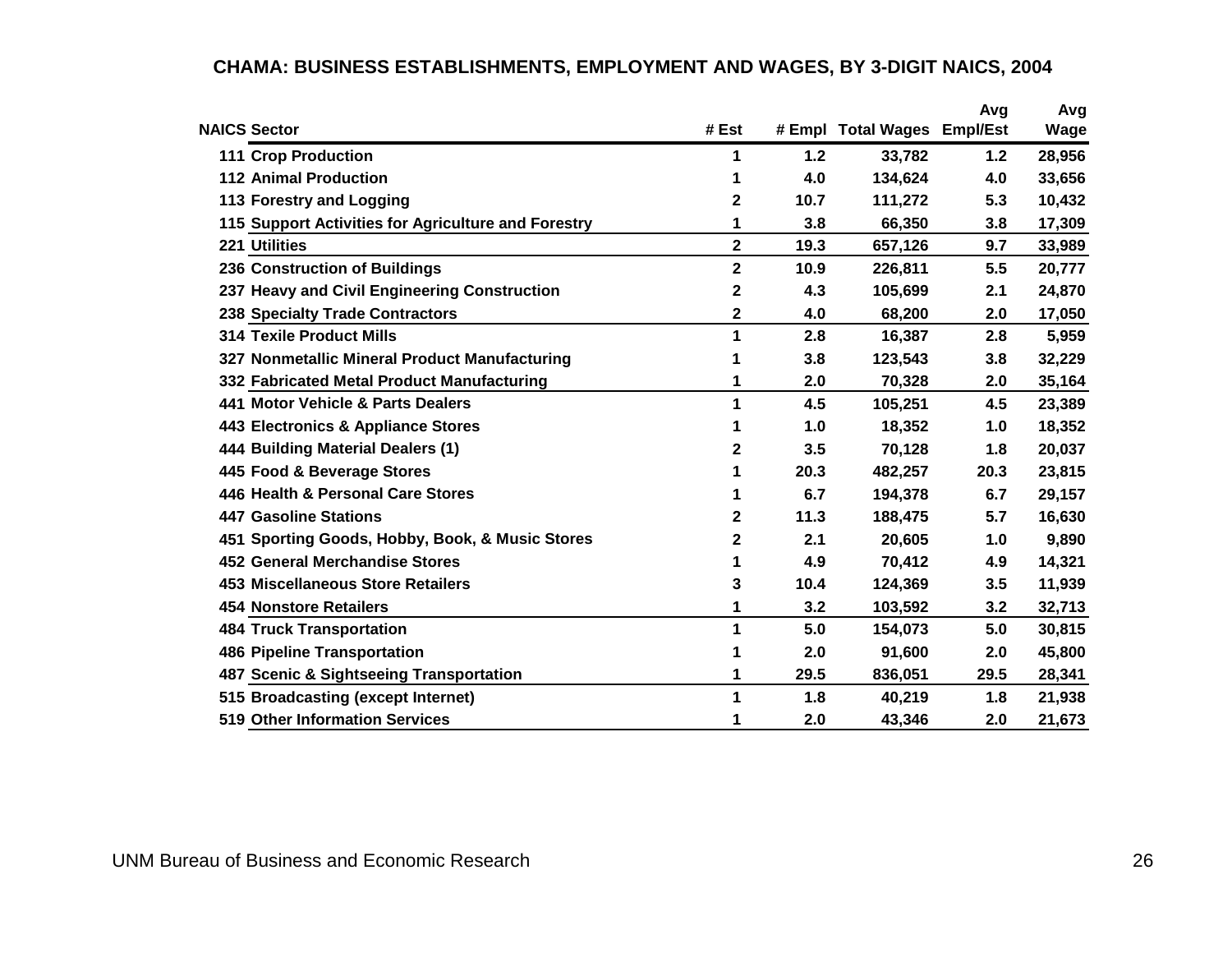|                                                    |       |       |                             | Avg  | Avg    |
|----------------------------------------------------|-------|-------|-----------------------------|------|--------|
| <b>NAICS Sector</b>                                | # Est |       | # Empl Total Wages Empl/Est |      | Wage   |
| 522 Credit Intermediation & Related Activities     |       | 5.0   | 116,426                     | 5.0  | 23,285 |
| 523 Financial Investment Mgt (2)                   |       | 7.8   | 179,535                     | 7.8  | 22,919 |
| 524 Insurance Carriers & Related Activities        | 1     | 1.0   | 4,858                       | 1.0  | 4,858  |
| 531 Real Estate                                    | 2     | 3.3   | 134,732                     | 1.6  | 41,456 |
| 541 Professional, Scientific, & Technical Services | 1     | 4.0   | 138,830                     | 4.0  | 34,708 |
| 561 Administrative & Support Services              |       | 1.9   | 16,441                      | 1.9  | 8,578  |
| 562 Waste Management & Remediation Service         |       | 1.0   | 16,826                      | 1.0  | 16,826 |
| <b>611 Educational Services</b>                    | 1     | 26.2  | 822,812                     | 26.2 | 31,445 |
| 621 Ambulatory Health Care Services                |       | 2.8   | 65,110                      | 2.8  | 23,676 |
| <b>624 Social Assistance</b>                       | 2     | 10.8  | 252,532                     | 5.4  | 23,491 |
| 711 Performing Arts, Spectator Sports              |       | 2.7   | 27,043                      | 2.7  | 10,141 |
| 713 Amusement, Gambling, & Recreation Industries   |       | 2.0   | 60,000                      | 2.0  | 30,000 |
| 721 Accommodaton                                   | 15    | 74.6  | 1,370,940                   | 5.0  | 18,381 |
| 722 Food Services & Drinking Places                | 6     | 45.6  | 453,043                     | 7.6  | 9,939  |
| 811 Repair & Maintenance                           |       | 3.7   | 81,550                      | 3.7  | 22,241 |
| 812 Personal & Laundry Services                    |       | 1.0   | 15,210                      | 1.0  | 15,210 |
| 813 Civic Organizations (3)                        | 2     | 2.0   | 25,797                      | 1.0  | 12,899 |
| 921 General Government Support (4)                 |       | 7.0   | 170,842                     | 7.0  | 24,406 |
| 925 Administration of Community Development (5)    |       | 2.0   | 47,582                      | 2.0  | 23,791 |
| 926 Admin of Economic Programs                     | 3     | 9.8   | 250,166                     | 3.3  | 25,658 |
| <b>TOTAL</b>                                       | 80    | 388.8 | 8,407,505                   | 4.9  | 21,622 |

#### **CHAMA: BUSINESS ESTABLISHMENTS, EMPLOYMENT AND WAGES, BY 3-DIGIT NAICS, 2004 (CONTINUED)**

**Source: NM Department of Labor, ES-202 (Covered Employment Series), 2004; calculations by UNM-BBER.**

**(1) Building Material & Garden Equipment & Supplies Dealers**

**(2) Securities, Commodity Contracts, and Other Financial Investments and Related Activities**

**(3) Religious, Grantmaking, Civic, Professional, and Similar Organizations**

**(4) Executive, Legislative, & Other General Government Support**

**(5) Admin of Housing, Urban Planning, and Community Development**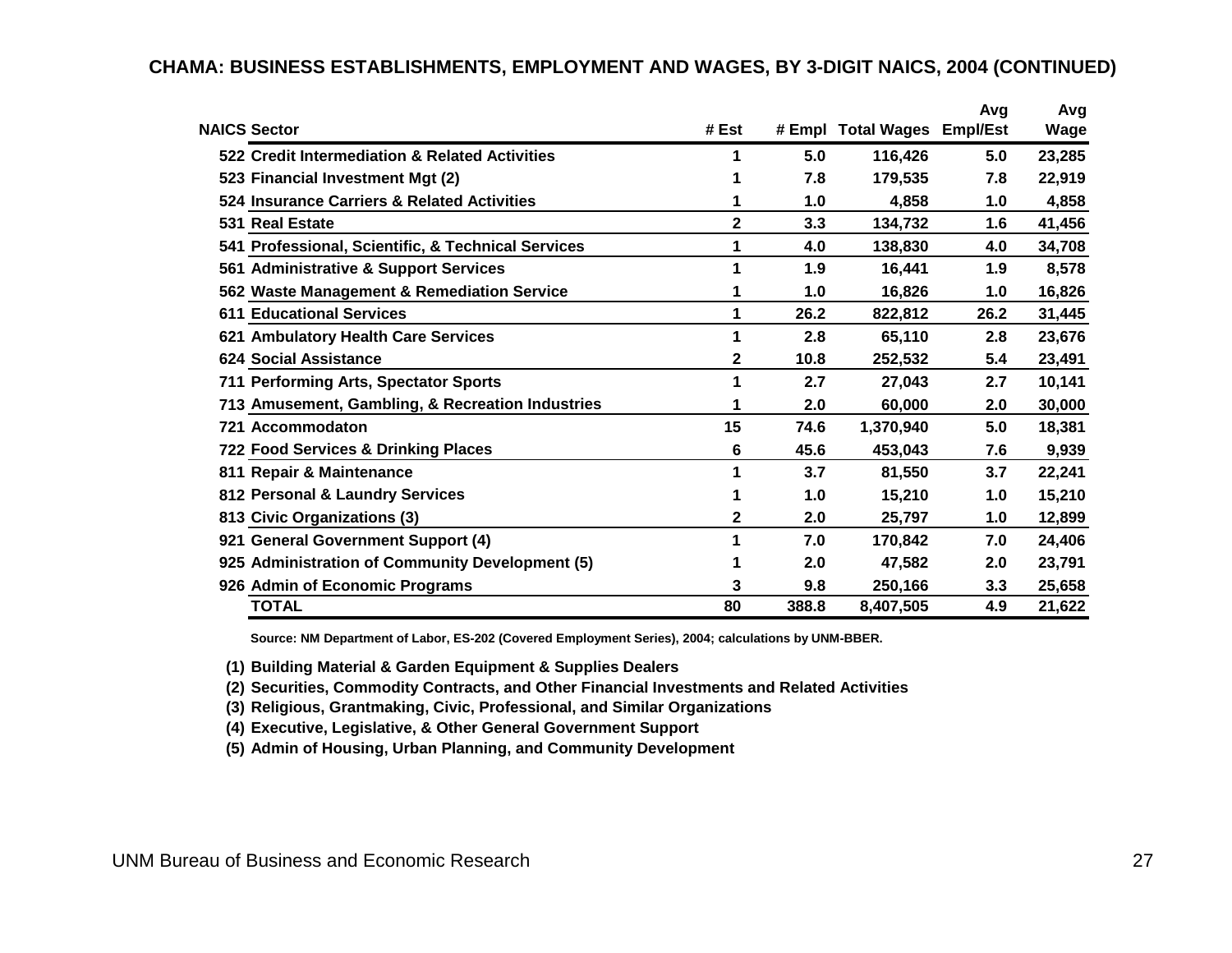#### **CHAMA BUSINESS ESTABLISHMENTS, BY 2-DIGIT NAICS, 2004**

<span id="page-30-0"></span>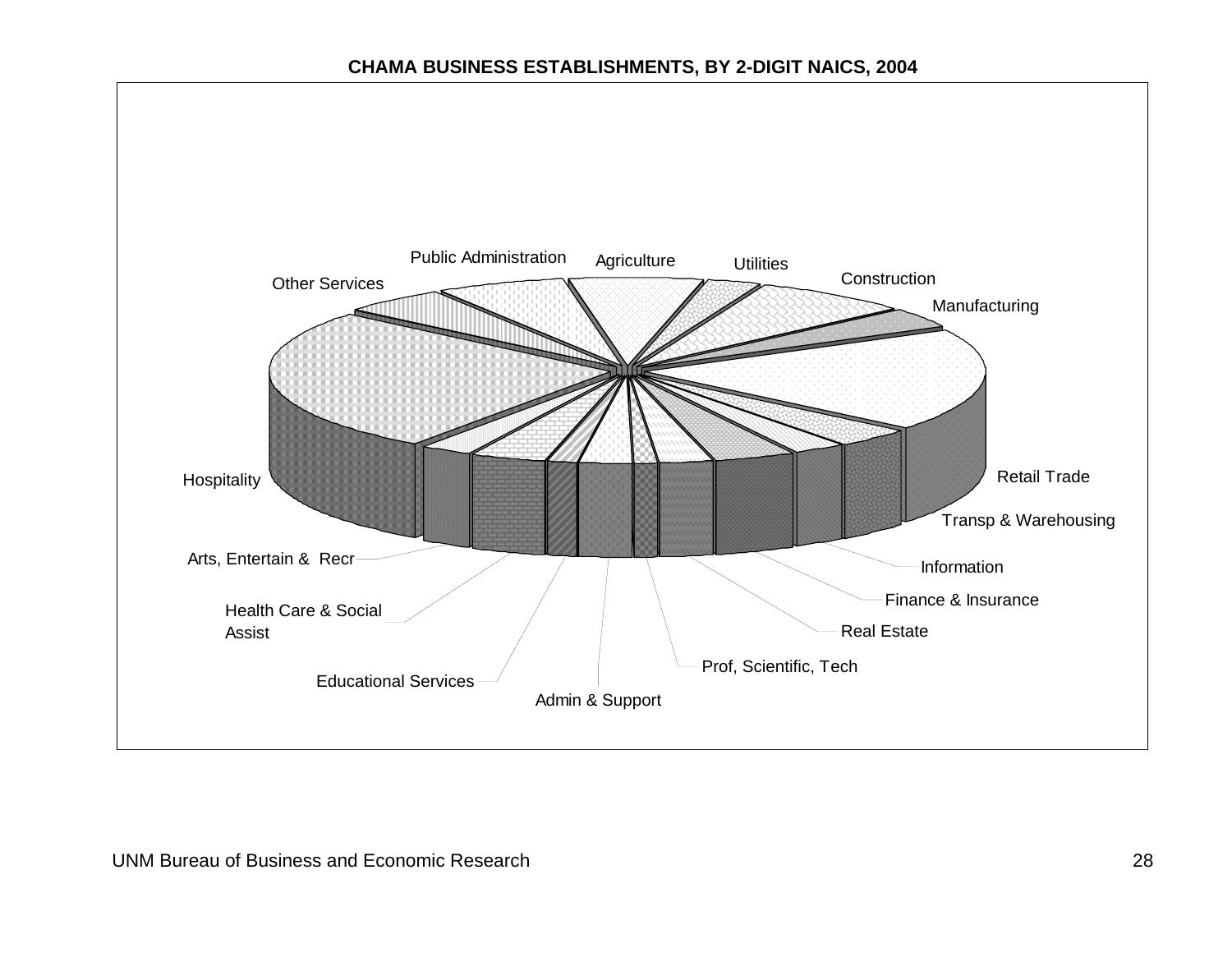#### **CHAMA EMPLOYMENT, BY 2-DIGIT NAICS, 2004**

<span id="page-31-0"></span>![](_page_31_Figure_1.jpeg)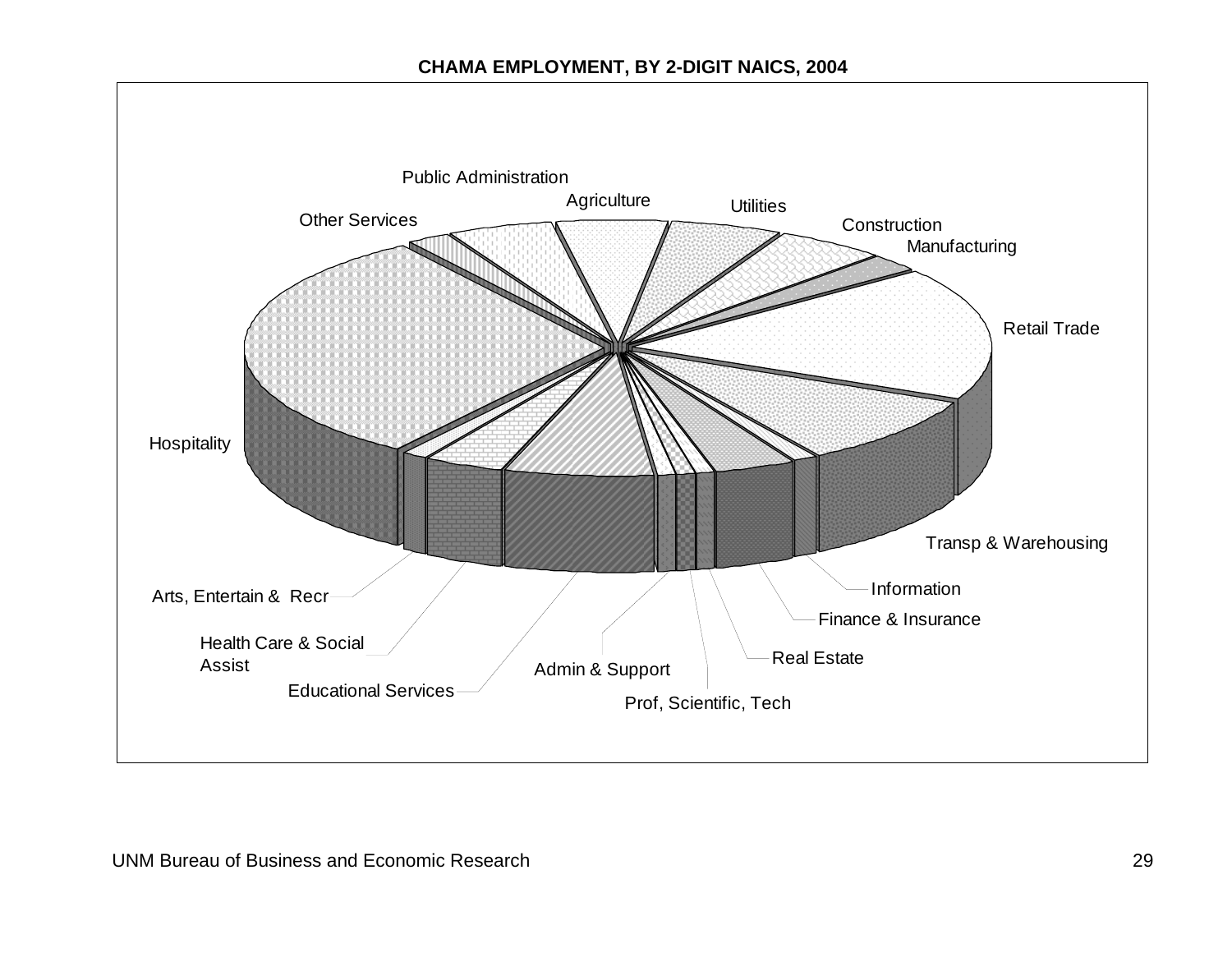<span id="page-32-0"></span>![](_page_32_Figure_1.jpeg)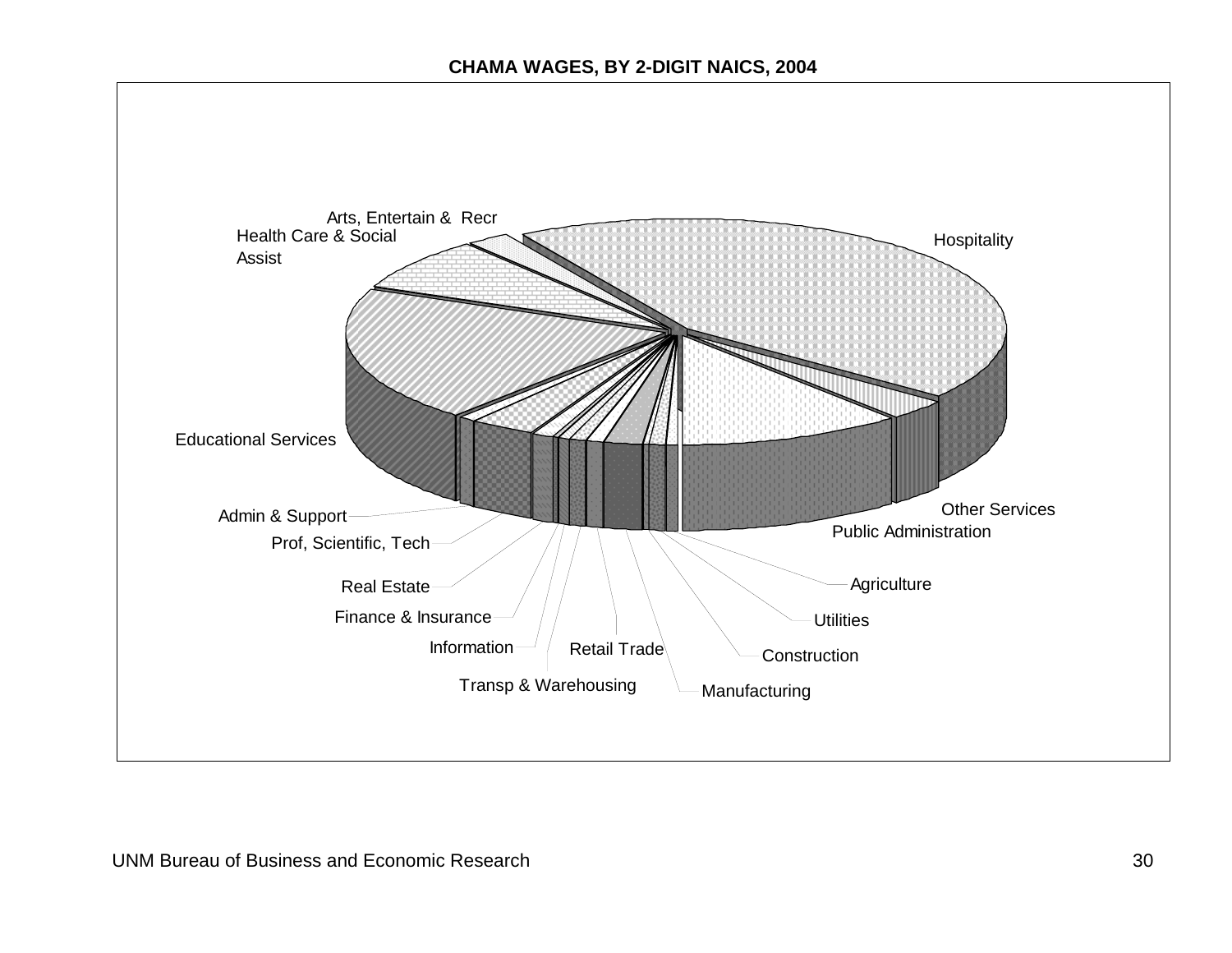#### **CHAMA AVERAGE EMPLOYMENT PER ESTABLISHMENT, BY 2-DIGIT NAICS, 2004**

<span id="page-33-0"></span>![](_page_33_Figure_1.jpeg)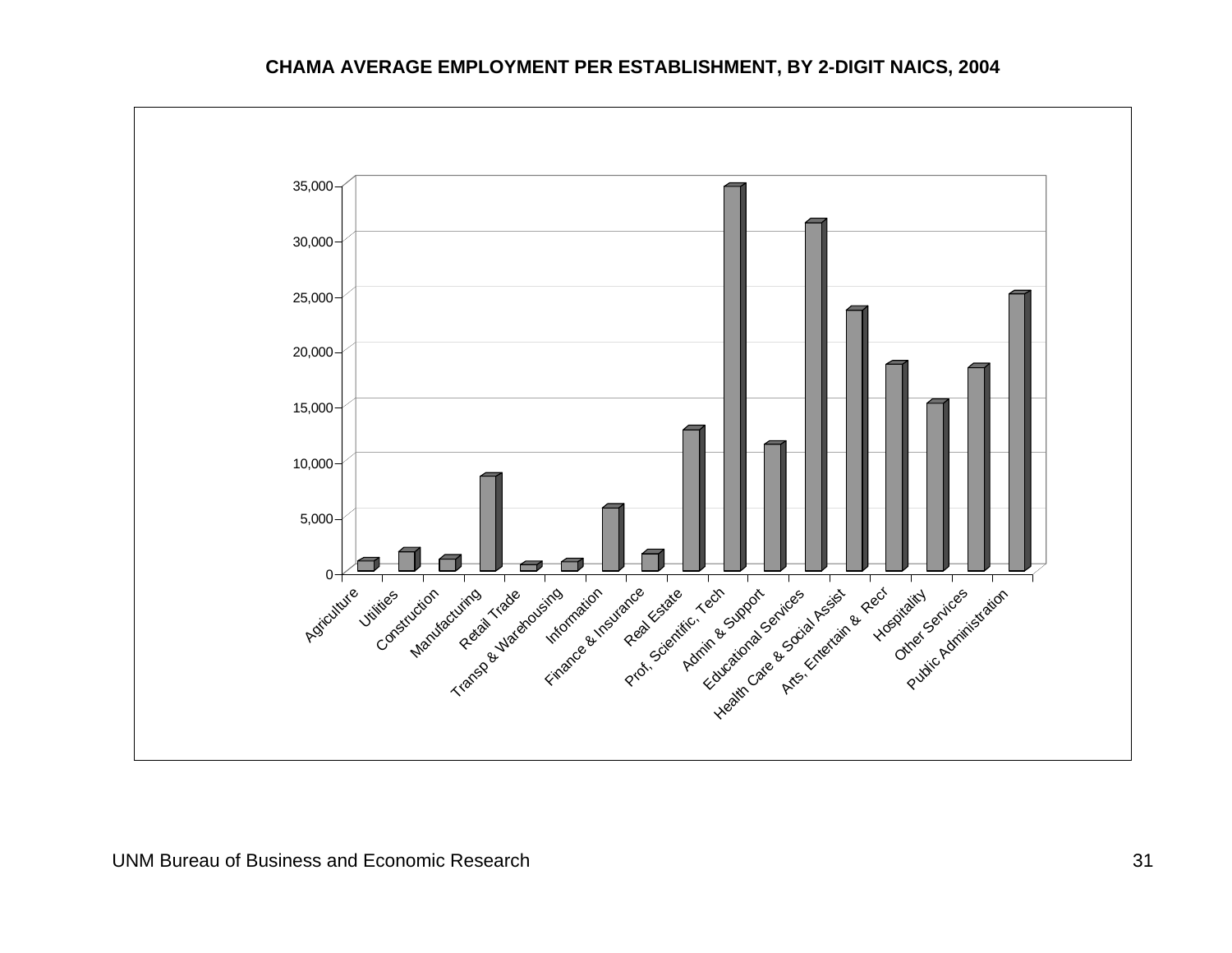#### **CHAMA AVERAGE WAGES, BY 2-DIGIT NAICS, 2004**

<span id="page-34-0"></span>![](_page_34_Figure_1.jpeg)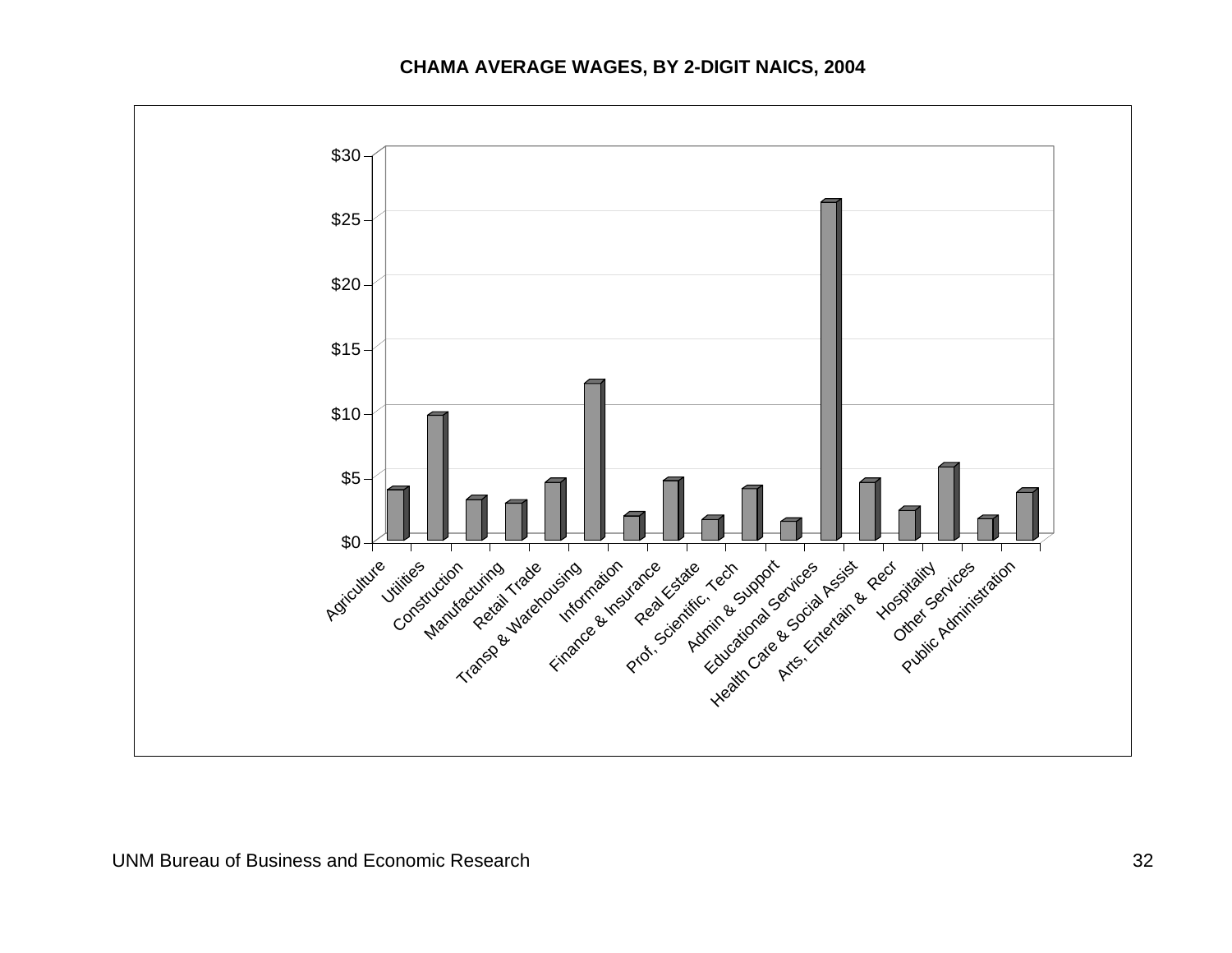#### **CHAMA AND NEIGHBORING COMMUNITIES**

<span id="page-35-0"></span>![](_page_35_Picture_1.jpeg)

UNM Bureau of Business and Economic Research 33 and 33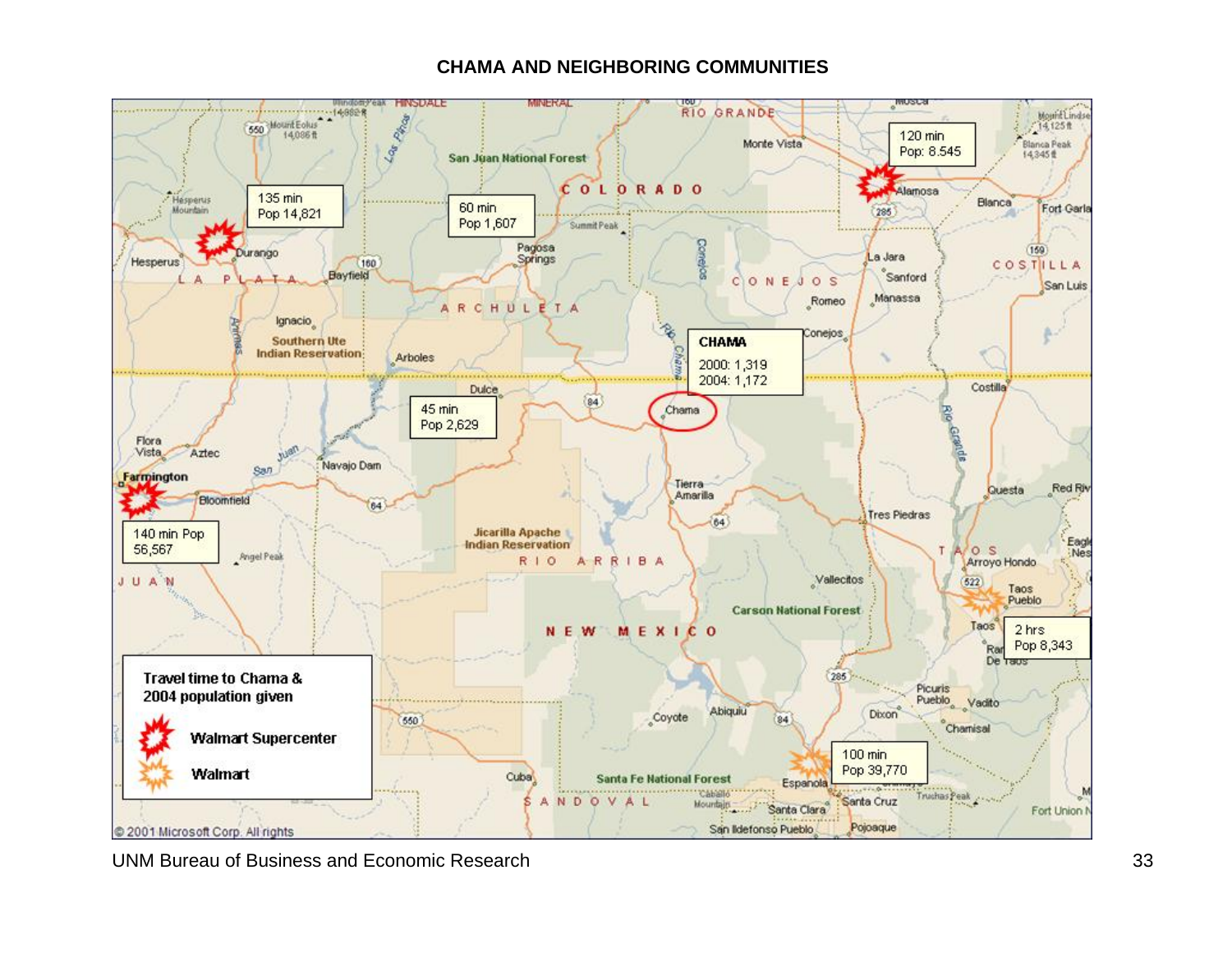#### **CHAMA & NEIGHBORING COMMUNITIES: SELECTED DEMOGRAPHIC, ECONOMIC & HOUSING STATISTICS**

|                                                           |                             |                             | <b>SOUTH</b>                                            |            |                           |
|-----------------------------------------------------------|-----------------------------|-----------------------------|---------------------------------------------------------|------------|---------------------------|
|                                                           | Chama, New<br><b>Mexico</b> | Farmington<br><b>Region</b> | <b>Jicarilla</b><br>Apache<br>Reservation,<br><b>NM</b> | Dulce, NM  | <b>Espanola</b><br>Region |
| <b>DRIVE TIME</b>                                         |                             | 140 minutes                 |                                                         | 45 minutes | 100 minutes               |
| <b>Total population: Total</b>                            | 1,172                       | 51,877                      | 2,742                                                   | 2,629      | 38,770                    |
| <b>White alone</b>                                        | 76%                         | 71%                         | 4%                                                      | 4%         | 58%                       |
| American Indian and Alaska Native alone                   | 5%                          | 16%                         | 89%                                                     | 89%        | 15%                       |
| <b>Hispanic or Latino</b>                                 | 27%                         | 9%                          | 5%                                                      | 5%         | 22%                       |
| Workers 16 years and over: Total                          | 569                         | 22,443                      | 887                                                     | 838        | 15,654                    |
| Worked in state of residence, outside county of residence | 4%                          | 1%                          | 2%                                                      | 1%         | 49%                       |
| Worked outside state of residence                         | 2%                          | 3%                          | 1%                                                      | 0%         | 0%                        |
| Median household income in 1999 (\$)                      | \$30,513                    | \$36,763                    | \$26,750                                                | \$26,818   | \$29,081                  |
| Average Household Income in 1999 (\$)                     | \$40,349                    | \$46,690                    | \$34,787                                                | \$34,902   | \$37,962                  |
| Per capita income in 1999 (\$)                            | 16,670                      | 67,530                      | 10,136                                                  | 10,108     | 140,439                   |
| Poverty rate (%)                                          | 18%                         | 16%                         | 28%                                                     | 30%        | 21%                       |
| <b>Housing units: Total</b>                               | 656                         | 20,654                      | 967                                                     | 902        | 15,940                    |
| Urban $(\%)$                                              | 0%                          | 98%                         | 0%                                                      | 0%         | 82%                       |
| Rural (%)                                                 | 100%                        | 2%                          | 100%                                                    | 100%       | 18%                       |
| Vacancy rate (%)                                          | 34%                         | 8%                          | 18%                                                     | 15%        | 11%                       |
| Homeownership rate (\$)                                   | 74%                         | 69%                         | 69%                                                     | 68%        | 76%                       |
| Housing units: Median year structure built (yr)           | 1971                        | 1975                        | 1982                                                    | 1981       | 1976                      |
| Lacking complete plumbing facilities (%)                  | 5%                          | 0%                          | 5%                                                      | 2%         | 3%                        |
| Owner-occupied housing units: Median value (\$)           | \$85,100                    | \$98,719                    | \$49,500                                                | \$50,500   | \$119,288                 |
| Renter-occupied housing: Median gross rent (\$)           | \$375                       | \$484                       | \$282                                                   | \$282      | \$414                     |

**Source: 2000 Decennial Census, SF-3; calculations by UNM-BBER.** 

- **1. Farmington Region includes Farmington, Bloomfield, Aztec and Flora Vista.**
- **2. Espanola Region includes Espanola, Chimayo, and the Pueblos and reservations of Santa Ana, San Juan, Santa Clara, Santa Cruz, Pojoaque, San Ildefonso,**

#### <span id="page-36-0"></span>UNM Bureau of Business and Economic Research 34